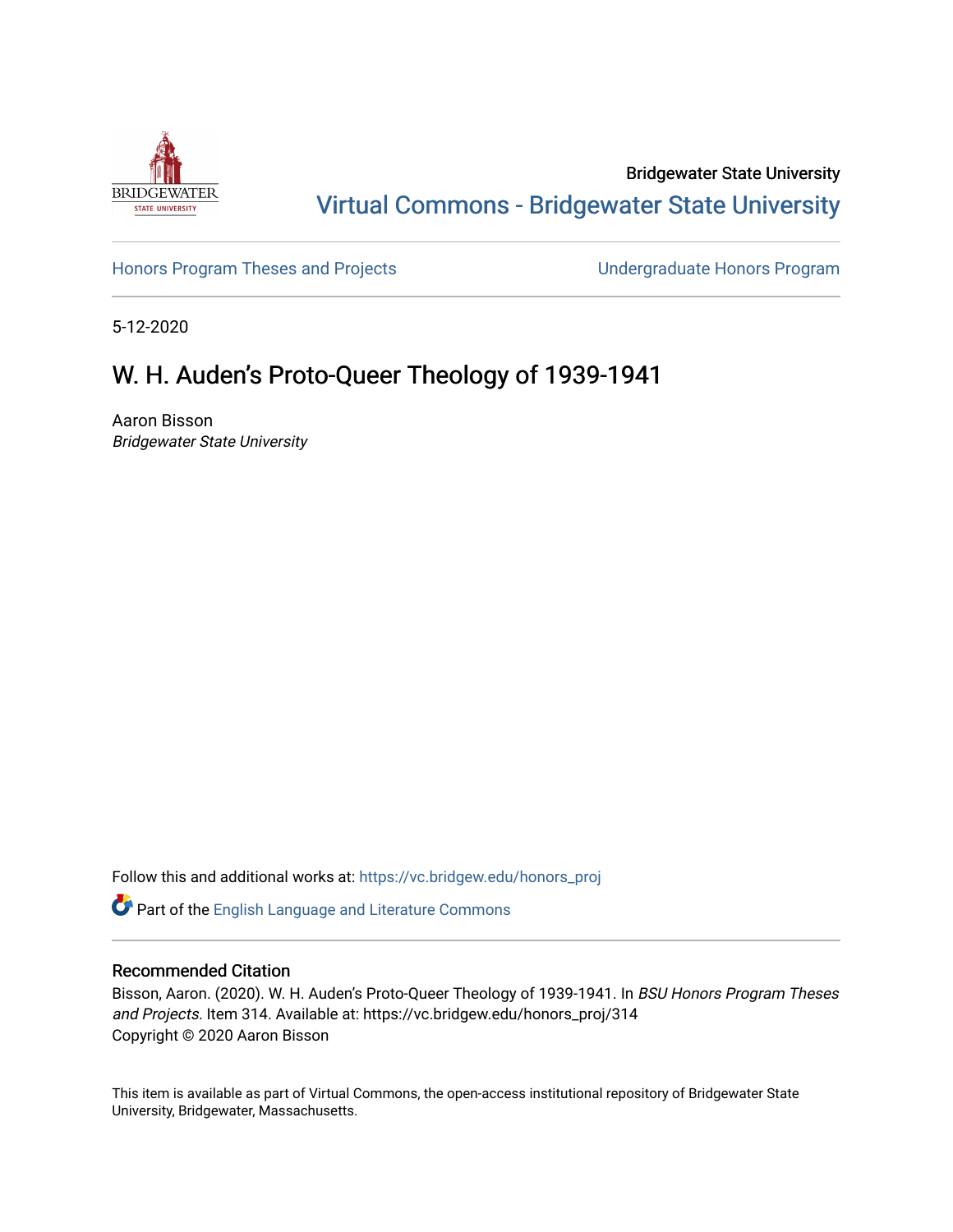W. H. Auden's Proto-Queer Theology of 1939-1941

Aaron Thomas Bisson

Submitted in Partial Completion of the Requirements for Departmental Honors in English

Bridgewater State University

May 12, 2020

Dr. Matt Bell, Thesis Advisor Prof. James A. Norman, Committee Member Dr. Halina Adams, Committee Member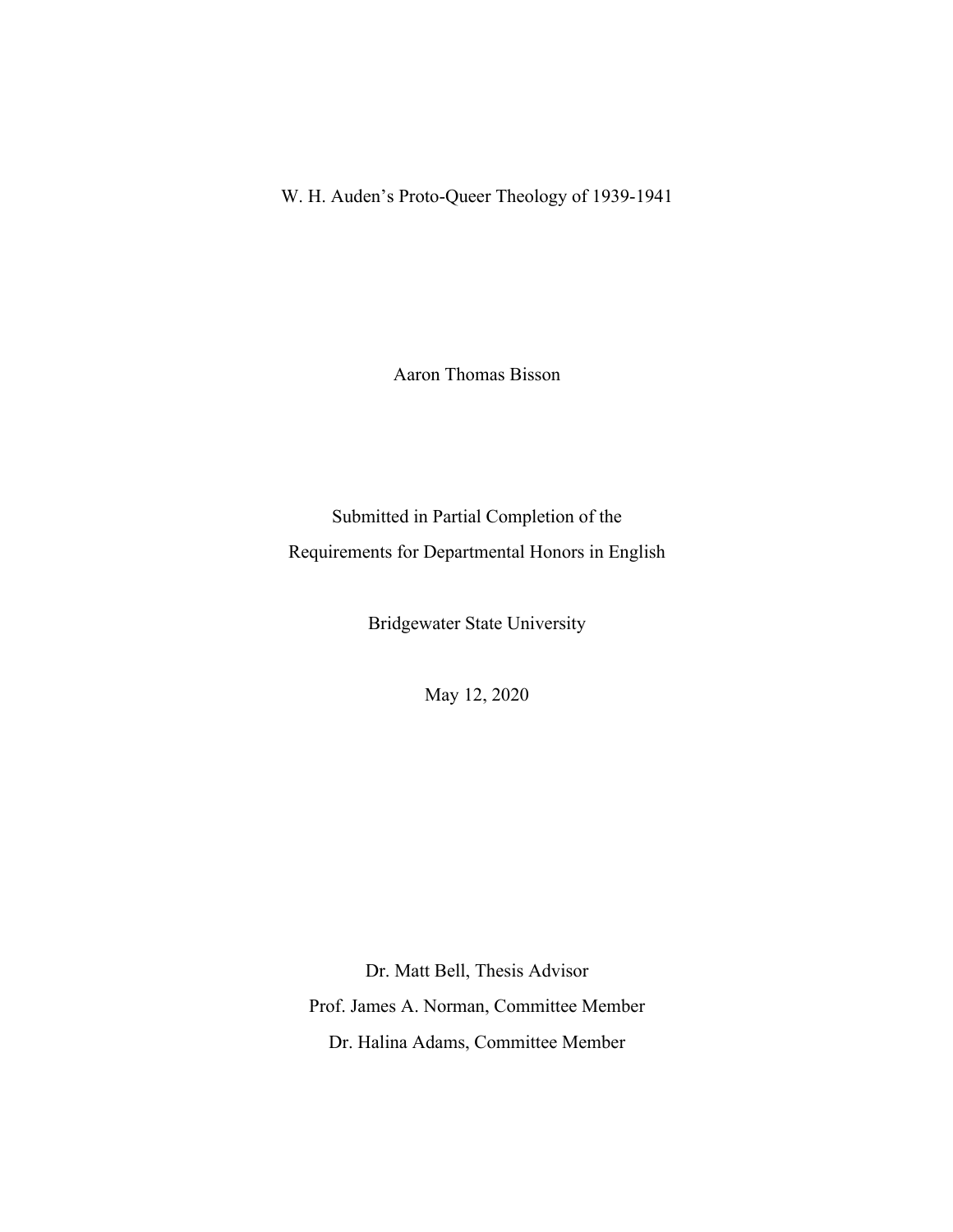Bisson 1

#### **INTRODUCTION: AUDEN'S SIGNIFICANCE**

With the advent of queer theory in the early 1990s, critics have increasingly sought to "queer" texts; that is, seeking out demonstrations of identity that do not fit conventional norms of sex, gender, and sexuality. Given the historic persecution of homosexuals and other "deviants" in the twentieth century, W. H. Auden is an interesting case when viewed through this lens because his expansive career brims with homoerotic (and equally homosexual) undertones. It is not surprising that Auden guarded himself by masking sentiments regarding his sexuality below the surface of his writing, though not so much so that one could not detect it if they knew the coded jargon of certain queer communities (Bozorth 709). What Auden said regarding his homosexuality in an ethical and moral sense varied over time, creating difficulties in capturing his complete range of thought on the matter. Critics widely agree that Auden remained conflicted regarding his sexuality and continued to be so for most of his life despite a characteristic affinity for change. For instance, if broken down into the heuristic "secular and sacred" view of Auden's legacy (i.e., the view that his poetry shifted from "propaganda" to "parable" upon his immigration to the U.S.), one sees that this conflict persists despite supposedly different forms. In his secular period, he suspected homosexuality to be caused by some global psychological disorder, which people suffered from universally and experienced in different forms psychosomatically; yet upon moving to America and returning to the Catholic faith of his childhood, his concern with homosexuality as illness diminished, though his focus now turned to its complicated relationship with marriage (Mendelson 365).

Thus, critics have found much to contend with in tracing Auden's development of thought regarding homosexuality, and there are certainly many analytical highpoints that are worth mentioning. There is of course Edward Mendelson, Auden's literary executor, who has undoubtedly laid the foundations for discussions of Auden and sexuality by way of his critical biographies *Early*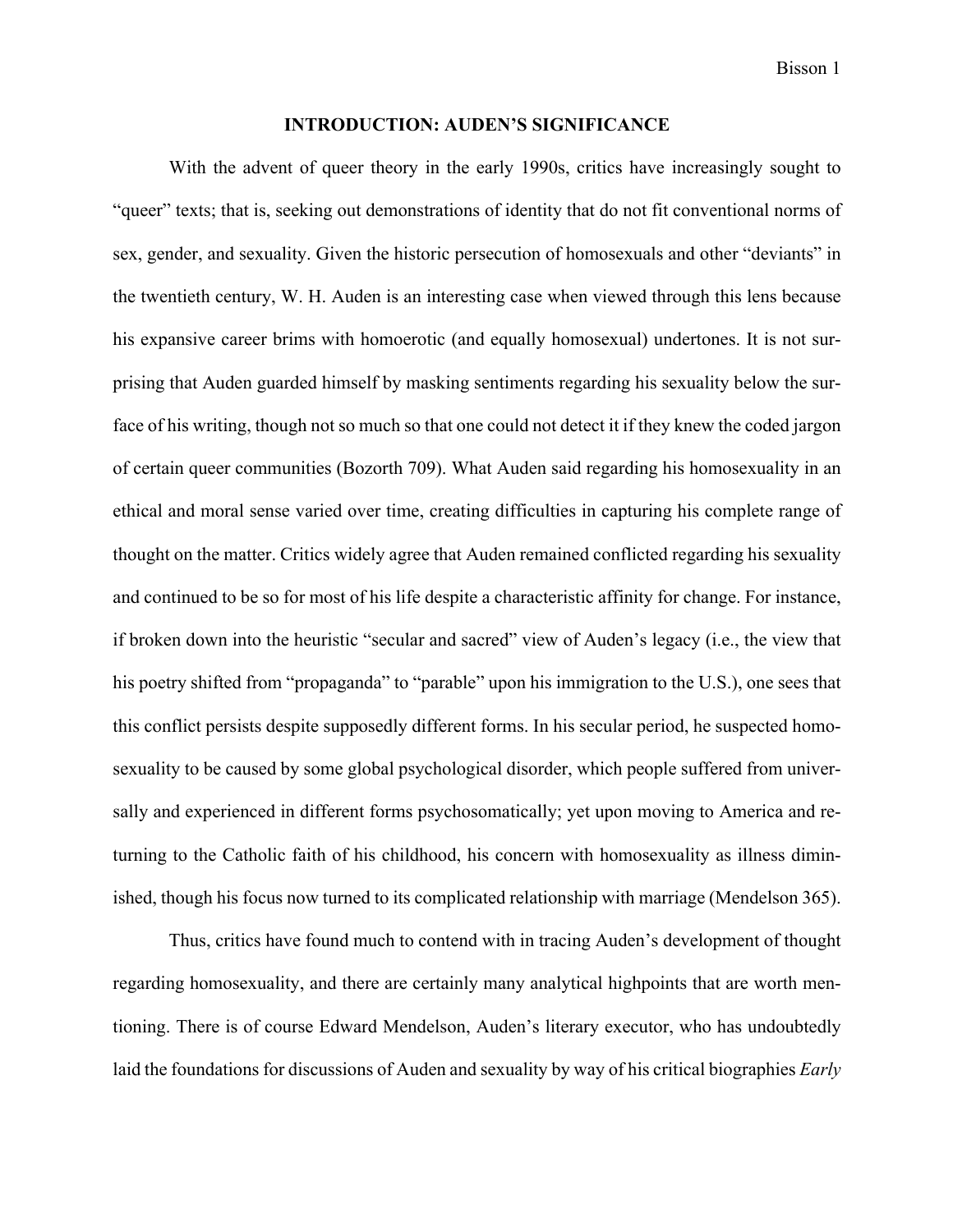*Auden* and *Later Auden*. Other authors, chief among them Arthur Kirsch, have likened Auden's doubts of his own "sexual morality" to doubts of faith, recognizing that the two may be closely linked and may even inform one another. Some have even proposed "final verdicts" on Auden's part (as I interpret them); Stephen Schuler, for instance, argues that Auden never reached a moral resolution (at least one that integrated his sexuality within a Catholic lifestyle), but he nonetheless went on with his sexual practices without great concern. Indeed, this perspective echoes another of Arthur Kirsch's arguments which states that frivolity, or respectful mockery of serious business, was at the heart of Auden's views on both sexuality and his religion. Finally, authors like Susannah Young-ah Gottlieb and Richard Bozorth have placed Auden within a centuries-long tradition of queer radicalism: Gottlieb's analysis highlights Auden's simultaneous transgression of sexual and religious norms, which deemed him as both deviant and ineligible to marry, while Bozorth uses the context of queer history to argue that many of Auden's earlier poems are protests not only against fascist politics but also heteronormative oppression. While these paradigm-shifting contributions are critical to the analysis I will conduct in this thesis, none of these works has given direct attention to the relation between Auden's sexuality and faith as a prototype for future generations of religious queer people.

In 1947, Auden wrote that "sexual fidelity is more important in a homosexual relationship than in any other," further elaborating that "in other relationships there are a variety of ties. But here, fidelity is the only bond" (qtd. in Bozorth, "Tell Me," 200). This statement, while appearing to simplify the dynamic components of a same-sex relationship down to a single stipulation, implies something much more complex. On the one hand, it speaks to a variety of privileges that are barred from homosexuals which would otherwise strengthen or solidify their romantic relationship. Among these withheld privileges is marriage—a ceremony that both the Catholic Church and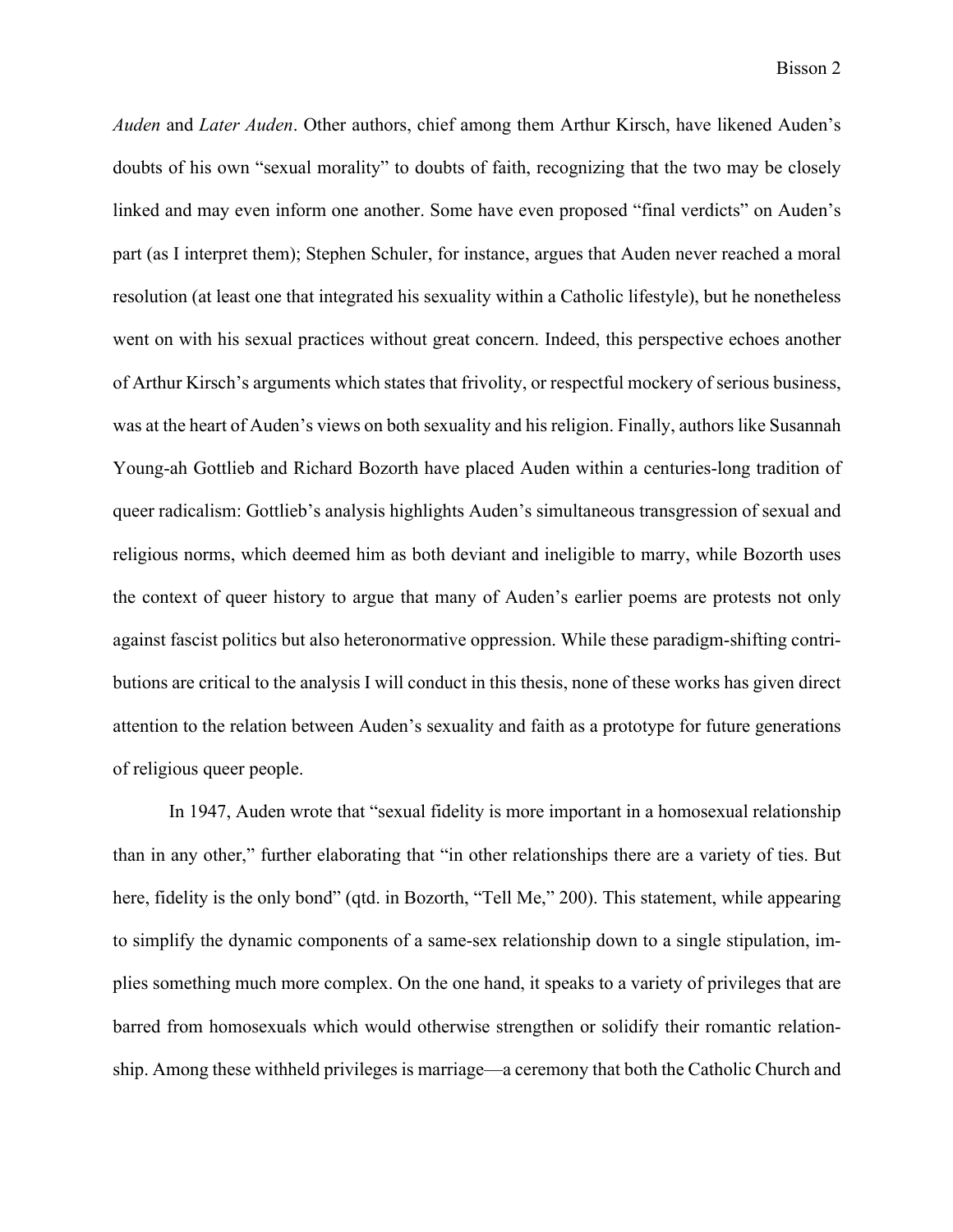the U.S. federal government (along with all other world powers) barred Auden from participating in, as both entities denied legal recognition of homosexual marriage during his lifetime. Thus, Auden's emphasis on his own fidelity is rather poignant, as it is effectively a stand-in for the consecration—and perhaps validation—he yearned for. Auden's emphasis on sexual fidelity, then, suggests that this is the only tie that can sustain homosexual relationships because it is self-regulated, and self-regulation is the only option in a social environment that invalidates queer couples.

Such public statements are but a microcosm of Auden's lifelong interest in the relationship between his homosexuality and his Catholic faith, particularly with respect to marriage, which he viewed as among other things a potential meeting ground for the two. As other scholars have posited, Auden's contemplations were far ahead of his time—so much so, I would add, that they bear striking resemblance to the views of a contemporary queer-religious movement known as "Queer Christianity," which I define as the theological concepts and practices of a diverse set of LGBTQ+ individuals (along with the support of their allies) who, like Auden, felt at one point compelled to justify their gender or sexual orientation with respect to their Christian faith. Herein, I will examine Auden's literary rhetoric and experiences between 1939 and 1941; this is the period in which Auden and Chester Kallman were "married," and what emerges is a bold transgression of religious and secular homophobia which, amidst its larger demands for global justice, legitimizes same-sex marriage and, as a result, renders Auden's work that of a proto-queer theologian. My analysis will be comprised of four close readings of Auden's early American poems, in order of their composition: "Like a Vocation" (1939), "Law Like Love" (1939), *New Year Letter* (1940), and "In Sickness and in Health" (1940). These works reflect Auden's general progression of thought in regard to his newfound marriage, which begins to coincide with other, more commonly recognized preoccupations of Auden's; the most prominent of these include an impending global crisis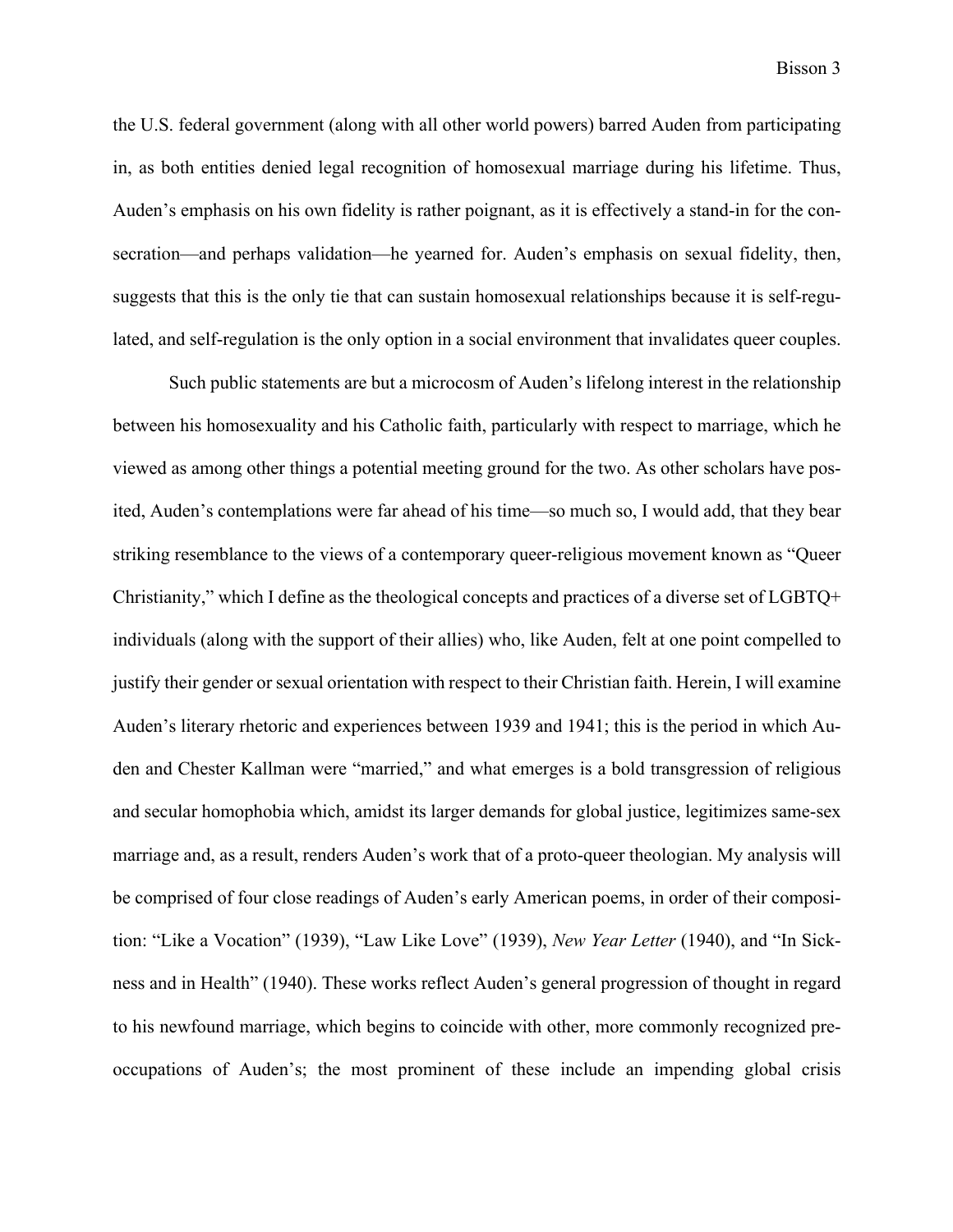perpetuated by nationalistic violence and the persistent desire to create a diversified, communal space in which such a crisis may be averted. Prior to my analysis, I will also briefly explore personal milestones of the 1930s which may have influenced Auden's later progression of thought. Additionally, I will describe the essential elements that constitute twenty-first Queer Christian thought, which significantly resemble the themes of Auden's 1939-1941 works.

As a further matter, the selected poems between 1939 and 1941 are not only indicative of Auden's conceptualizing but also characteristic of what most critics describe as Auden's unique charm as a poet: they represent at once the utter seriousness and playful frivolity that Auden brings to his work, a choice that is equally shocking and refreshing. According to Peter Firchow, emblematic of this spirit is Auden's "Dirge": what is presumably an elegy for President Franklin Delano Roosevelt nonetheless "shifts in and out of the serious, the not-so-serious, and even the funny. This is undoubtedly odd for an elegy. But such sudden and jarring shifts in diction and tone are (and were already) characteristic of Auden's poetry, even in formal elegiac contexts" (457). Firchow continues by highlighting the persistence of this poetic spirit in modern contexts, which survives in no small part thanks to Auden; in regard to the American poet Richard Howard's "elegies" for Auden, which reveal "a very personal truth about being homosexual," he states that "only after Auden came to America did it become possible for a 'serious' American poet like Howard to publish a 'song' like this one, with its offhand and quite casual confession about its author being a 'cocksucker'" (468). Accounts such as these exemplify the inherent value of Auden's poetry today, not so much in its content but in its underlying spirit, which almost always finds a balance between audacity and prudence, action and contemplation, and reverence and transgression—all of which are critical to the forms of the aforementioned poems.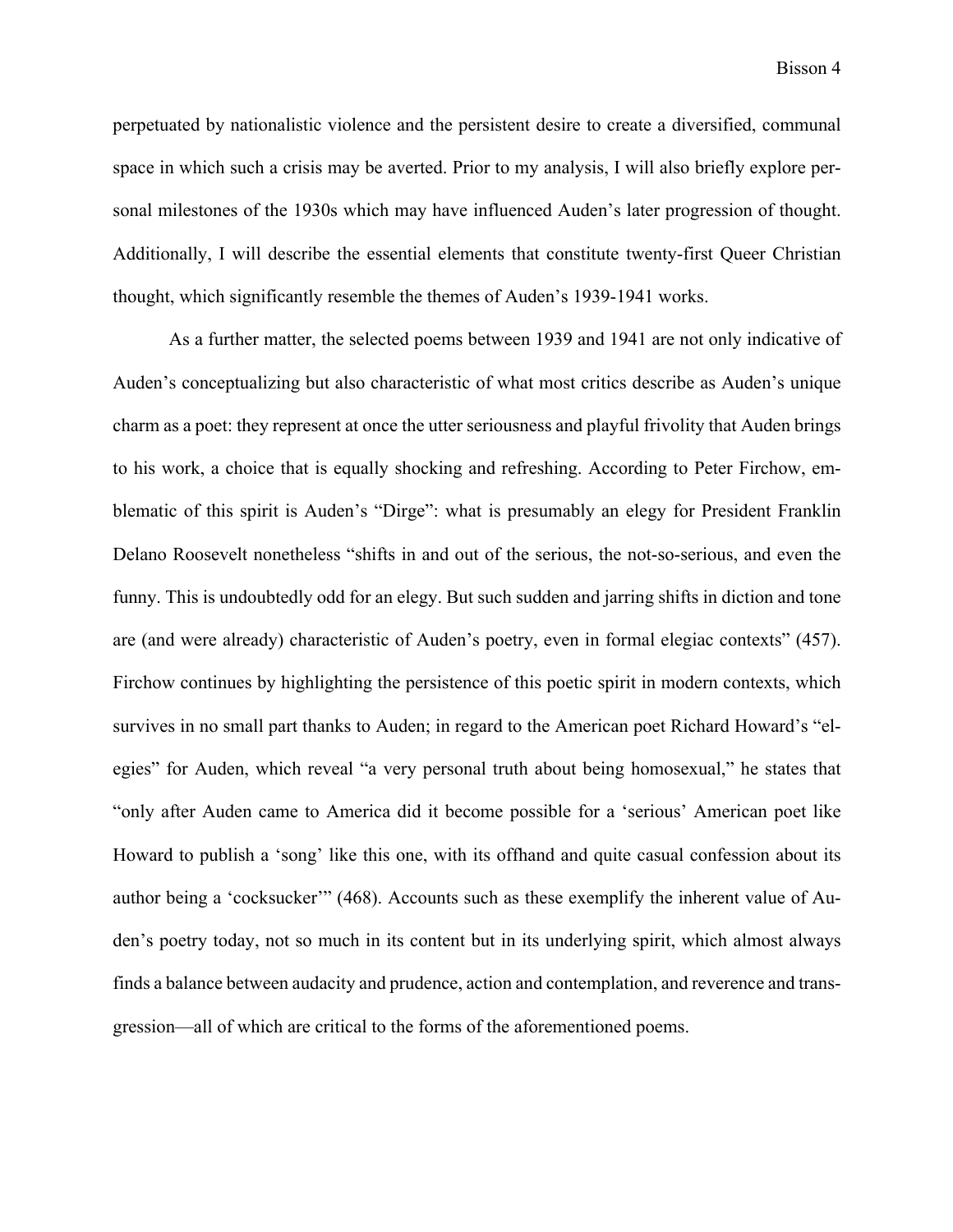#### **AUDEN BEFORE MARRIAGE**

While Auden discovered that he had lost his faith in 1922, at around the age of fifteen (Spender 9), his poetry nonetheless brimmed with Christian imagery and contemplation. Fragmented identity, as well as attempts to remedy that uncertainty, characterizes much of his poetry of the 1930s and is not limited exclusively to the spiritual. Following his year abroad in Berlin, Auden's 1932 long poem *The Orators* partially reflects an attempt to self-therapize, particularly to end the "storm-and-stress period of his sexual adolescence" (Davenport-Hines 88) and to moderate his sexual behavior. His dissatisfaction with hypersexuality is, of course, linked to the moral principles of his Christian upbringing, which stuck with him even after his defection (Davenport-Hines 100). With regard to his views on homosexuality, however, Auden seems at this time more concerned with the internecine strife within homosexual communities; in 1932, he told John Pudney, "we are all sex-obsessed today […] because there isnt [sic] any decent group life left" (qtd. in Davenport-Hines 114). This absence of "group life" is explored further in *The Orators*, wherein a certain character demonstrates a "specialised sensibility" (110) that allows him to identify other homosexuals effortlessly, an ability which binds him to others of the same sexual disposition and holds the potentiality for a deeper, more intimate sense of community. In other words, likeness in being homosexual, not merely sexual compatibility or mutual desire, provides a template through which to foster deeper connections between individuals.

Only a year later, Auden experienced firsthand that sense of connection in its most visceral form. One evening in June, he received unexpectedly what he later termed his "Vision of Agape": I was sitting on a lawn after dinner with three colleagues, two women and one man. We liked each other well enough but we were certainly not intimate friends, nor had any one of us a sexual interest in another. [….] I felt myself invaded by a power which, though I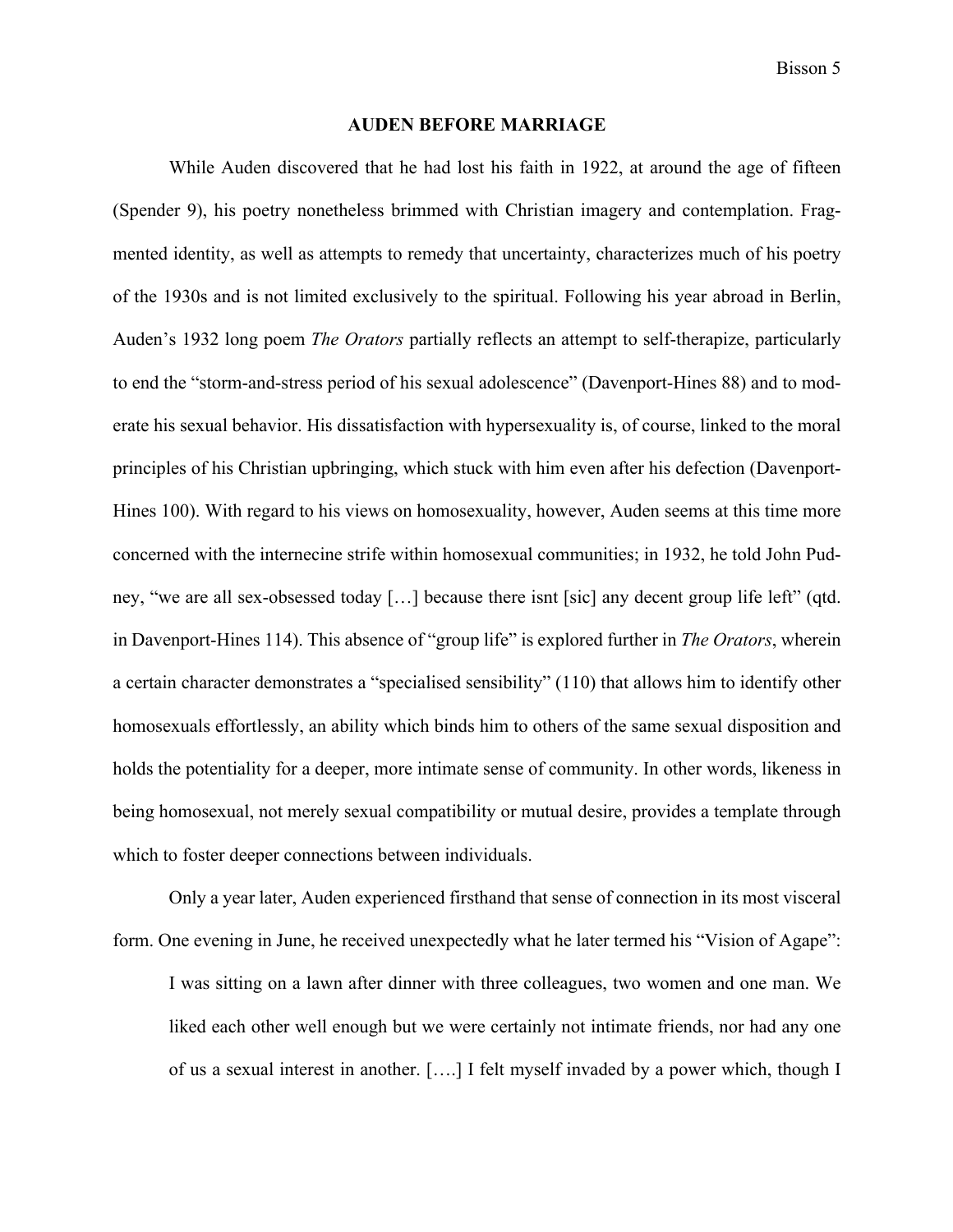consented to it, was irresistible and certainly not mine. For the first time in my life I knew exactly because, thanks to the power, I was doing it – what it means to love one's neighbor as oneself. [….] My personal feelings towards them were unchanged […] but I felt their existence as themselves to be of infinite value and rejoiced in it. (qtd. in Davenport-Hines 132)

Undoubtedly, Auden perceived his vision to be of a spiritual essence, as he remarked later that "at the time it occurred, I thought I had done with Christianity for good" (132). As he recalls, the sense of community he experienced by way of this vision was not sexual, nor was his sense of community constituted solely by those who were attracted to one another; nevertheless, Auden's desire for meaningful "group life" was actualized briefly at that moment, certainly to a greater degree than what he had envisioned in *The Orators.* This "transfiguration of love" (131) is, according to Richard Davenport-Hines, but one step (albeit a crucial one) in Auden's journey toward a more concrete spirituality, which culminated around the same time as his marriage to Chester Kallman in 1939. Following his 1933 vision, Auden would write the poem "A Summer Night" that same month, in which he predicts "a major upheaval […] that, when [it] is over, the lyrical love which the poem celebrates – part Eros, part Agape – will play a part in the re-establishment of civilization" (Carpenter 162-63). The sheer magnitude of this prediction coincides with Auden's yearning for an authentic group life, only now he conceives that this group constitutes all of humanity.

In the years leading up to his first encounter with Chester Kallman in 1939, Auden would continue with his "hope of discovering a course of action which could alleviate the evils of society," which would, in turn, bring society closer towards a sustained Agape (Carpenter 180). His poetry would continue to operate as a sort of self-interrogation with respect to his individual role in society, and the search for a possible answer likely motivated his excessive travels during this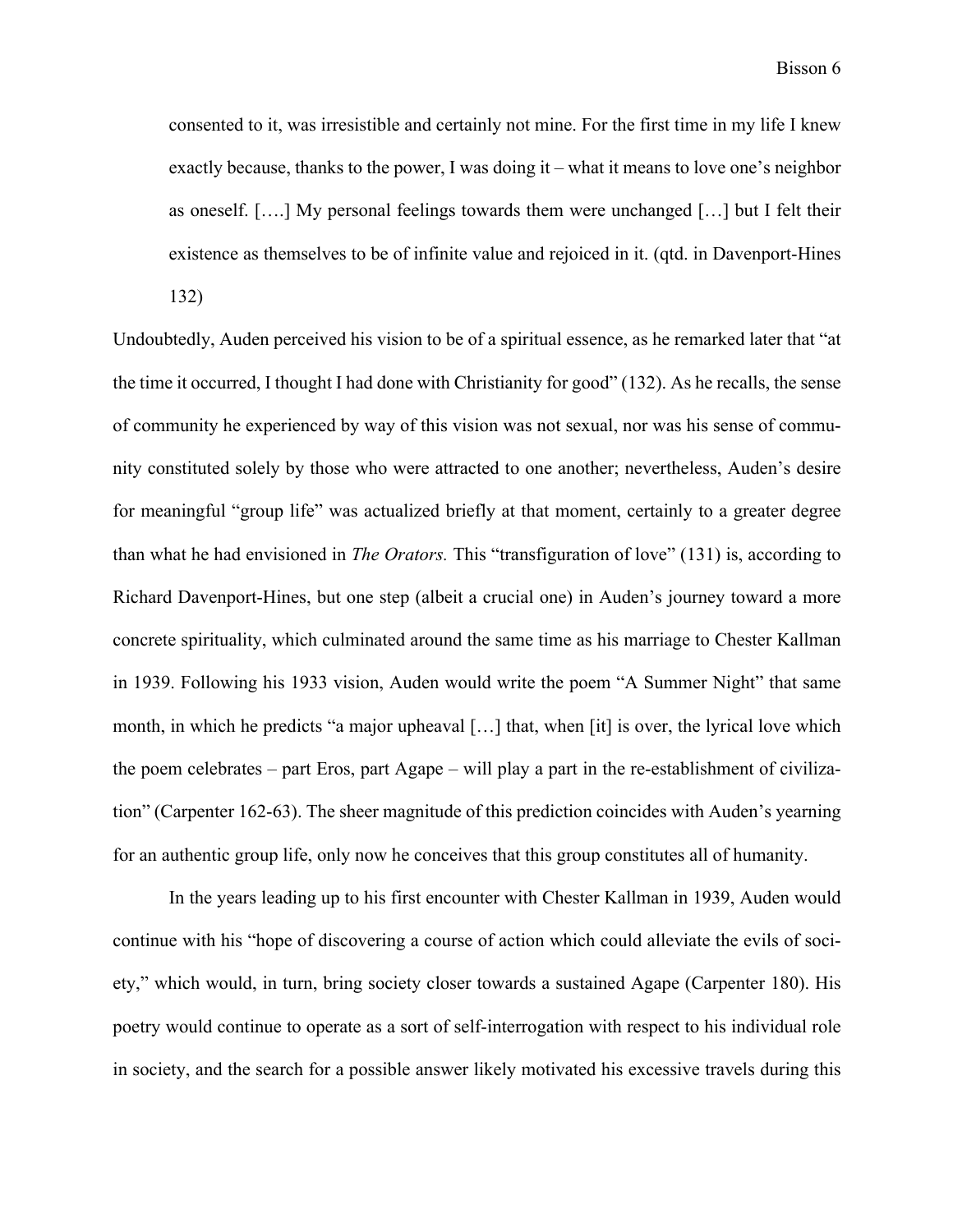period; his destinations included Portugal, Iceland, Hong Kong, and Spain during the Civil War of the late 1930s. It should be mentioned that Auden enlisted in 1937 as a volunteer ambulance driver for the Spanish Communists, but shortly thereafter found himself disillusioned by division and dissent within their movement: theirs was not the unified, infallible remedy for all social ills he was looking for. His time in Spain had not been the first time that the woes of the interwar period had an effect on Auden; the proliferation of violence across Europe and elsewhere granted Auden keener insight into the darker instincts of humankind—an insight which operates as the "necessary counterpart" to his vision of Agape in 1933 (Davenport-Hines 153). These two opposites contrasted one another in much of Auden's poetry of the 1930s, depicting at once the widespread, horrific violence of the early twentieth century and the desperate need for an outpouring of selfless love to end it. Auden would not find the means of achieving that love until his immigration to the United States in 1939, where he would meet Chester Kallman for the first time.

Auden had only been residing in New York City for about three months before his first encounter with Kallman. On April 6, 1939, Auden and his long-time friend and literary collaborator Christopher Isherwood were scheduled to give a public reading for the League of American Writers. Auden read his elegy "In Memory of W. B. Yeats" to a sizeable audience that included a group of students from Brooklyn College; these students, Chester Kallman among them, approached Auden and his colleagues in hopes of receiving an interview for their literary magazine, *The Observer* (Farnan 18). In retrospect it may come as a surprise that, while Kallman was making his request to the man directly, Auden found himself fixated on another Brooklyn student, Walter Miller, who was chatting with Isherwood. Auden obliged Kallman's request mainly in hopes that Miller would accompany him—yet two days later, on April 8, the date set for their interview at Auden's residence, he would find himself utterly disappointed: Kallman arrived alone. Leaving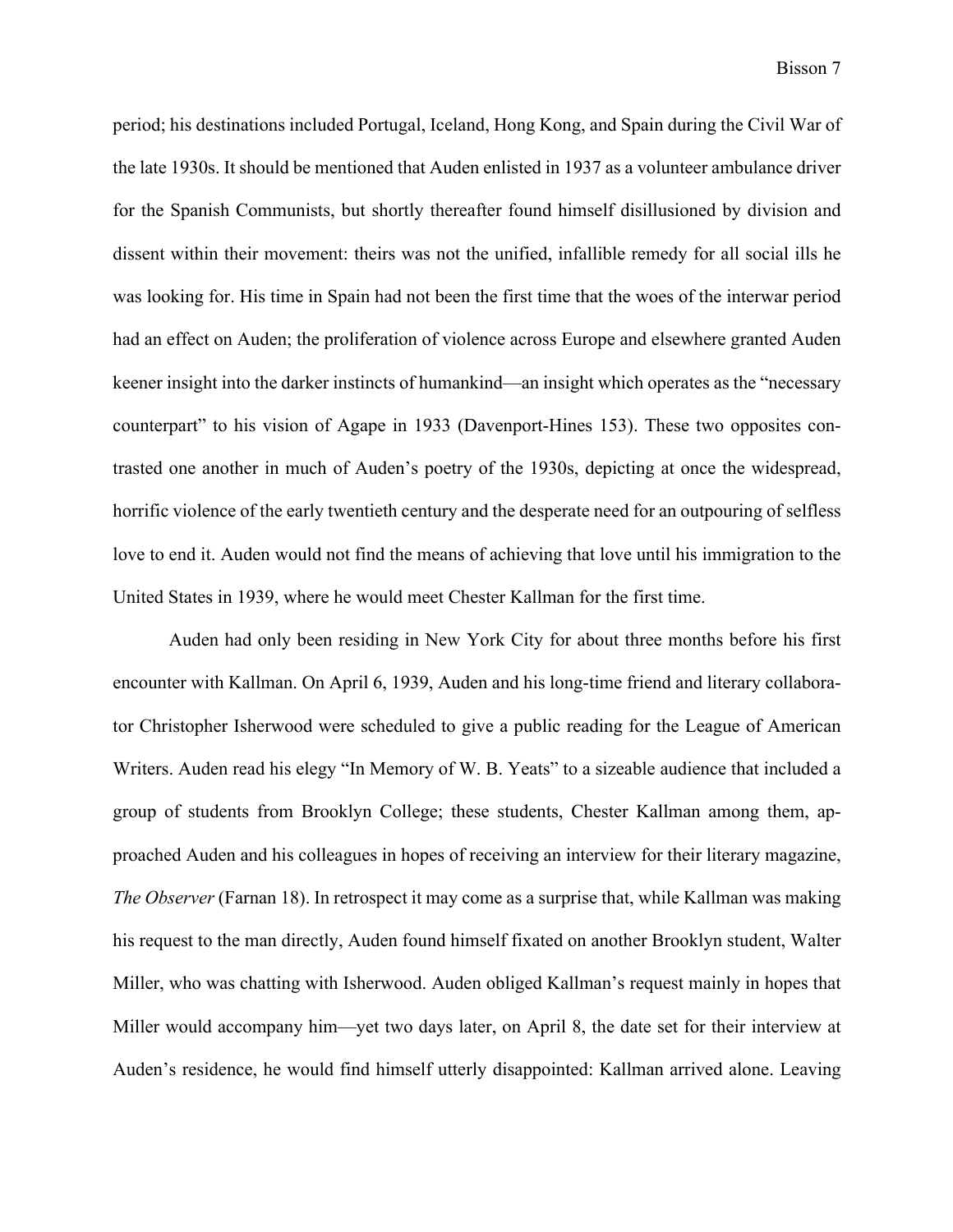Kallman momentarily at his doorstep, Auden approached Isherwood in another room and stated bluntly, "It's the wrong blond" (qtd. in Farnan 20). Their interview, to no surprise, began with considerable discomfort, though Auden's disposition towards Kallman changed quickly as they began to discuss the Renaissance poet Thomas Rogers; according to biographer Dorothy Farnan, Auden recognized in Kallman a "kindred spirit," which likely triggered something "conscious, unconscious, [and] inexplicable" in Auden (20-21).

Following their interview, the two began to see one another more frequently, and their new relationship moved rather quickly. One month later, Auden would publish "The Prophets," one of many poems that Auden claimed to have grown out of his love for Kallman (Carpenter 262). In it, the speaker claims to have found

the answer from the face

That never will go back into a book

But asks for all my life, and is the Place

Where all I touch is moved to an embrace

And there is no such thing as a vain look. (Auden, "The Prophets," 203)

Interestingly, the "answer" this speaker is looking for is, on the one hand, found in the face of their lover, possibly implying that the lover themselves is the answer to some unspecified predicament. The speaker also suggests that their lover is quite literally the "Place" where love is transfigured; this is evident in the way "touch"—ephemeral and sensory—becomes an "embrace," an experience that is both physically and emotionally intimate. It is no coincidence that this passage mimics Auden's views on the utility of Eros (a more passionate, sexual form of love) in achieving his desired Agape, the selfless, compassionate love which he believed to be a starting point in remedying the world's ever-increasing discord. Read with this framework in mind, "the answer" found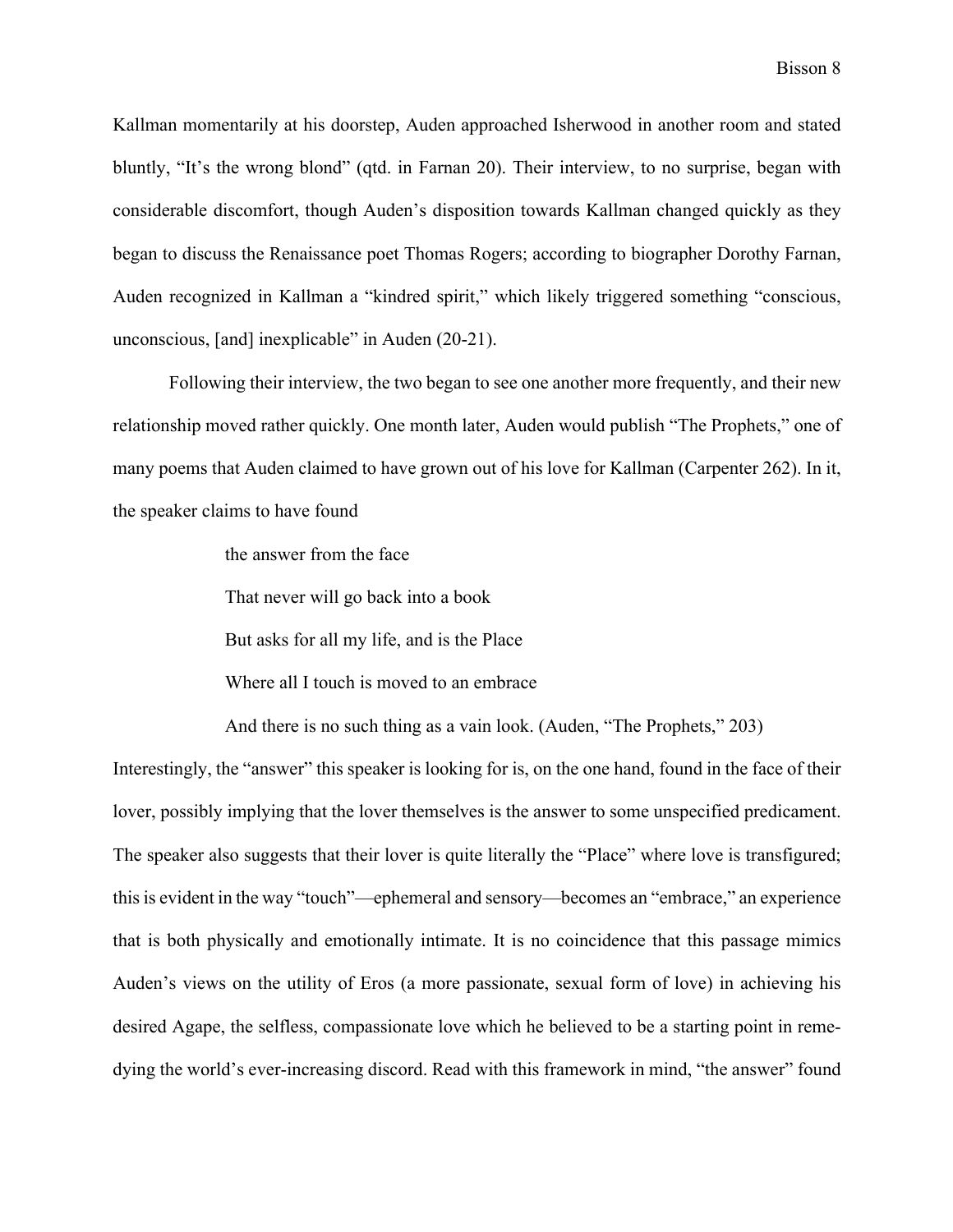in the lover's face takes on an entirely different meaning: they are the means through which to achieve that Agape and, perhaps, to extend that love elsewhere. An unverifiable conclusion would be to simply state that the speaker and the lover of "The Prophets" are symbolic of Auden and Kallman; indeed, it is important to acknowledge the danger in "identify[ing] Auden's love-poetry too closely with one lover or set of circumstances, so much did he transmute his personal experiences before making them into verse" (Carpenter 262). A poem that Auden wrote to Kallman on his twentieth birthday speaks to this transmutation of reality:

> In harness the Two are a fine combination But a little too fond of the mirror—Beware When you look in one then of the fair fascination Provided by that ingenious pair […] (qtd. in Farnan 27)

While "The Prophets" flaunts an absence of vanity and self-interest, here we see the speaker acknowledge deliberately an overabundance of both: the lovers are "too fond of the mirror" and, hopeful of preserving the ingenuity of their pairing, the speaker pleads with the recipient to avert their eyes.

Likely, this is a more accurate depiction of Auden's relationship with Kallman, though its imperfect nature did not stop him from glorifying their bond. Within the first year of their relationship, Auden began to wear a gold wedding band, bought another for Kallman (who refused to wear it), and declared himself married in every sense of the word (Farnan 22). He became deeply intrigued with *The Observer*, expressed a desire to get closer to Kallman's family, and shared many of Kallman's interests, which included Italian opera (28). Auden's fervency during this period, in no small part contributing to the relationship's eventual downfall in 1941 (Davenport-Hines 209), equipped him with a keen sense of certainty that he brought to his work. During the spring and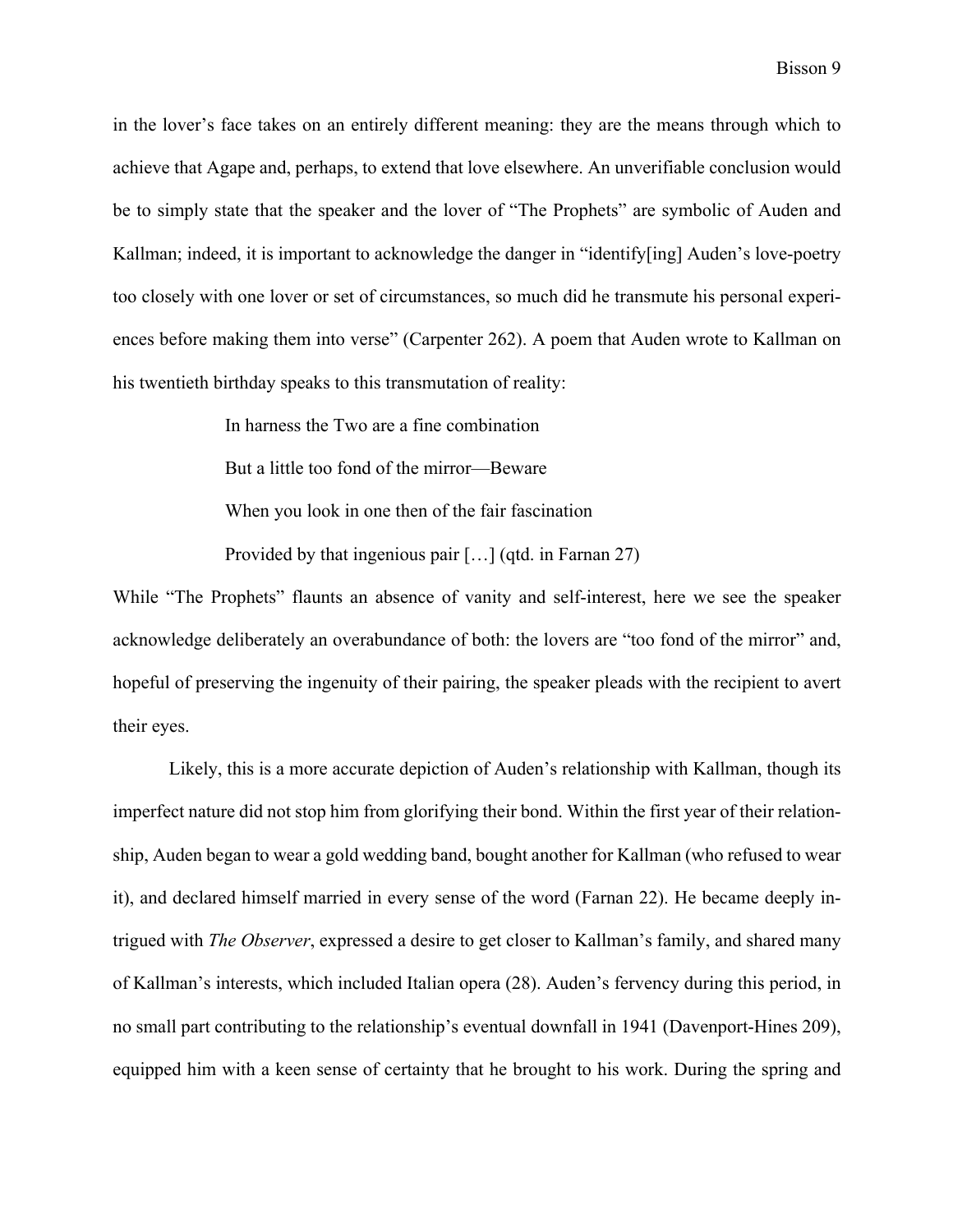summer of 1939, he produced several drafts of "The Prolific and the Devourer," an essay that argues for "laws which govern human life," which, despite being expressed on "purely humanist and non-religious grounds" (qtd. in Carpenter 268), are for the purposes of convenience referred to as "divine laws" (qtd. in Carpenter 269). He further declares that "there are two and only two philosophies of life, the true and the false [….] the [true] Way cannot be codified as a philosophy: that would be to suppose that perfect knowledge of the whole of reality is possible, indeed that it is already known" (qtd. in Carpenter 269). Stating that religion serves to delineate divine law, he continues, "If anyone chooses to call our knowledge of existence knowledge of God, to call Essence the Father, Form the Son, and Motion the Holy Ghost, I don't mind: nomenclature is purely a matter of convenience…But no religious dogma…can be anything but poetry" (qtd. in Carpenter 269). While Auden would later disavow the piece, particularly for its tone of unerring superiority (Carpenter 274), the influences that drove his reconversion in 1940 are clear.

It is not by coincidence that Auden interprets authentic religion—or at least what he considers it to be—in non-supernatural, non-sanctimonious terms. Given that Auden's love for Kallman was a major, if not the most important, component of his return to Christianity, a natural conflict arose in the way of the homosexual nature of their marriage. He contended with this problem in part by simply paying it little mind. This is not to say that Auden had no qualms with respect to his homosexuality as it related to his faith; indeed, Christopher Isherwood once stated that "[Auden's] religion condemned it and he agreed that it was sinful, though he fully intended to go on sinning" (qtd. in Carpenter 299). Nevertheless, Isherwood's remark does not fully encapsulate Auden's views on the matter. Three reasons can be traced as to why Auden believed his attitude did not conflict with his reclaimed Christian identity. While the first two are mainly self-derogatory, the third is quite telling in that it coincides with his views expressed in "The Prophets" as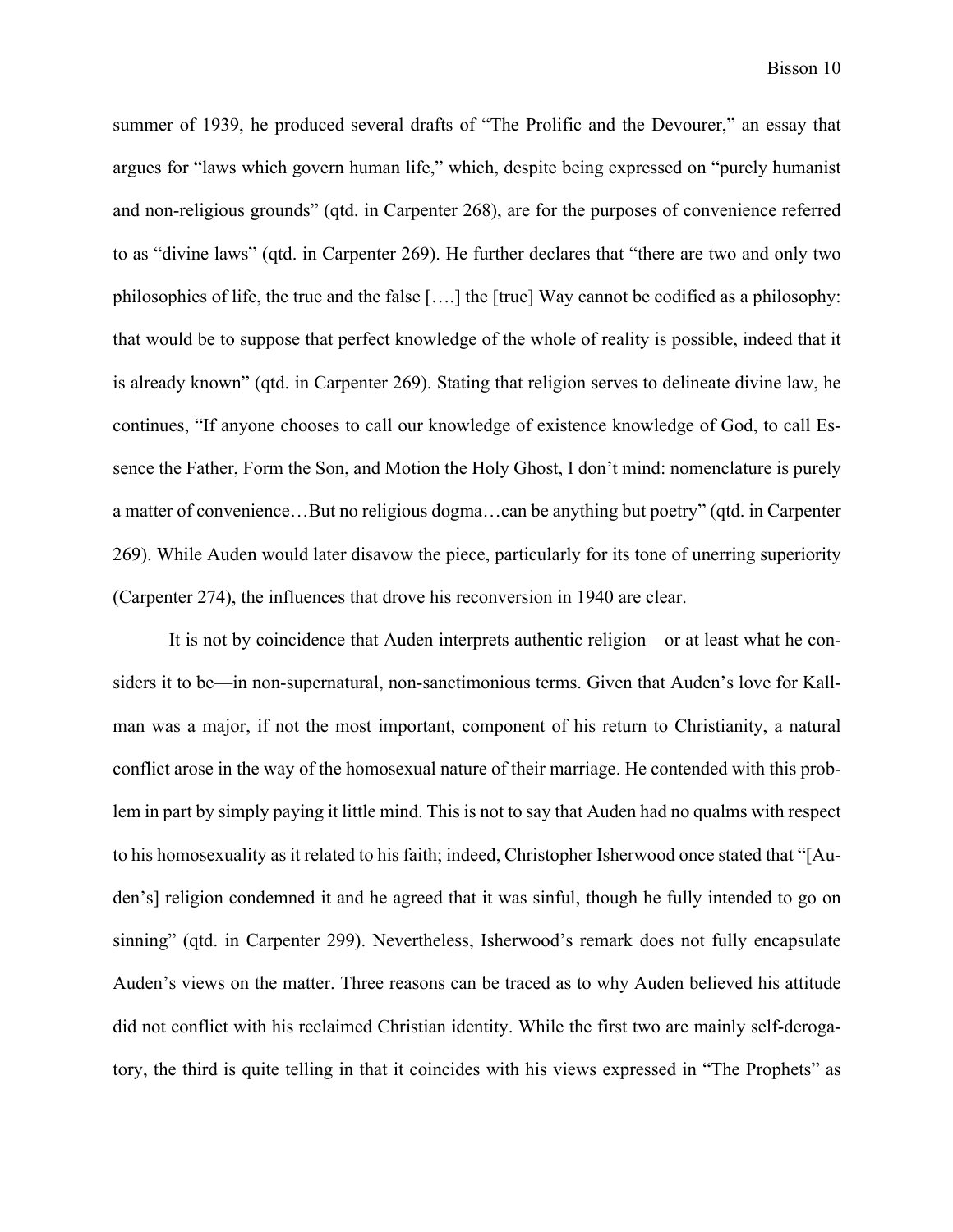well as "A Summer Night": "[Auden] argued that to undervalue sexual love was actually heretical: it denied the goodness of the physical bodies created by God" (300). Thus, Auden's love for Kallman, of a supposedly more profound essence than mere sexual attraction, was corrective of the sexual "immorality" that may have underpinned their marriage. The critical influence of these assumptions is furthermore, reflected in much of Auden's poetry between 1939 and 1941: they function as an amalgamation of Auden's desire for an outpouring of love, or Agape, his abhorrence of the modern world, and the potentiality he saw in his marriage as a method of "achieving" the first and remedying the second.

## **QUEER CHRISTIANITY IN THE TWENTY-FIRST CENTURY**

Despite the better part of a century separating Auden's poetry and the rhetoric of Queer Christians, there are certain ideological pillars that persist through time and form the basis of both parties' poetic and rhetorical practices. Regarding Queer Christianity, the most distinct of these pillars include the acquisition of a selfless love in pursuit of forming genuine, empathetic community with others, as well as the rejection of heteronormative, systematic theology in favor of queered—and therefore more accurate and encompassing—theological perspectives.

First and foremost, in recognizing Queer Christianity's critical ties to queer theology, it is important to understand what this term truly means. In *Radical Love: An Introduction to Queer Theology*, Patrick S. Cheng, ordained minister and Professor of Historical and Systematic Theology at Episcopal Divinity School, defines three essential components to queer theology:

First, queer theology is LGBT people "talking about God." Secondly, queer theology is "talking about God" in a self-consciously transgressive manner, especially in terms of challenging societal norms about sexuality and gender. Third, queer theology is "talk about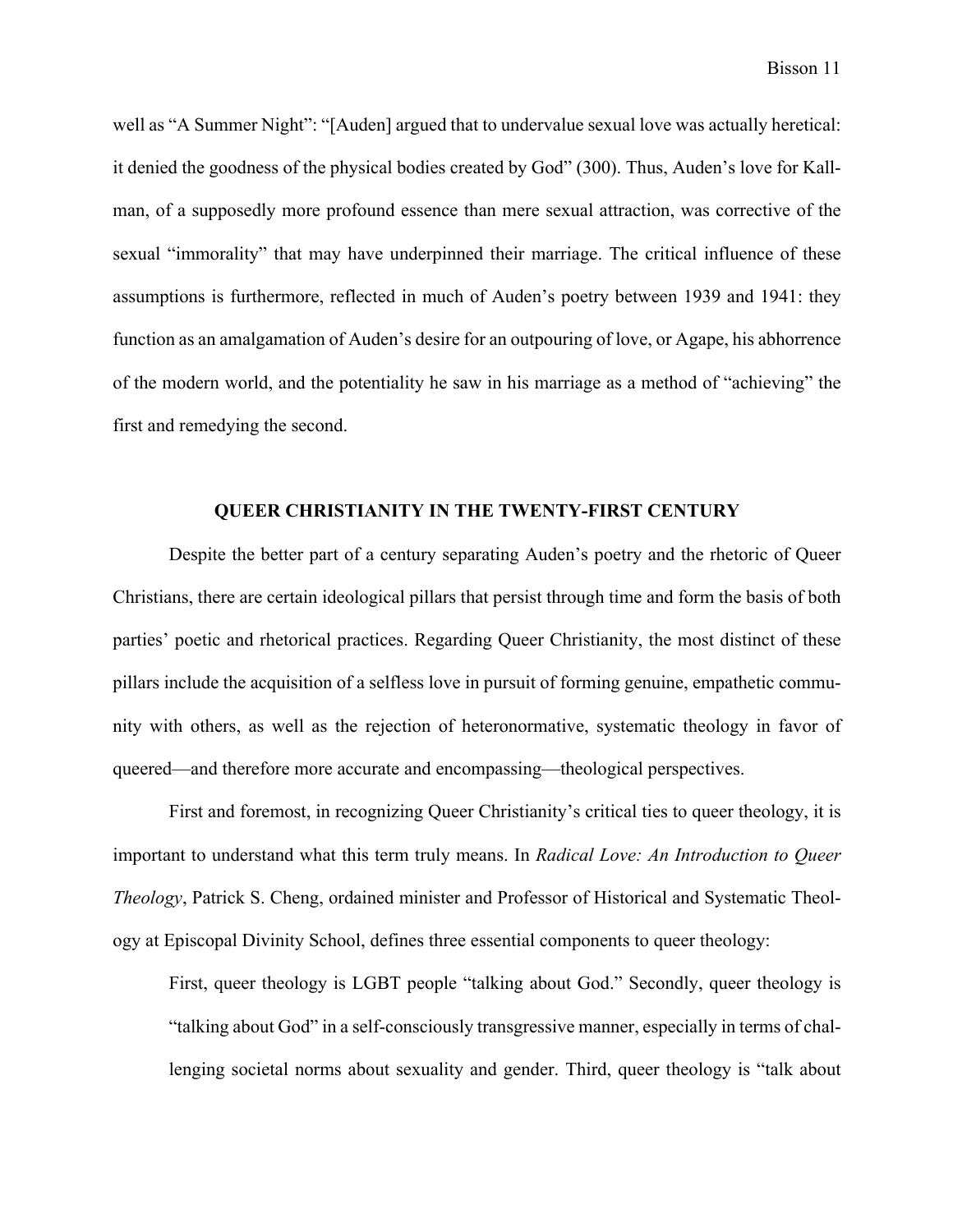God" that challenges and deconstructs the natural binary categories of sexual and gender identity. (9)

Cheng's definition of queer theology is both overlapping and encompassing, given that it asserts access to queer and non-queer people to perform said theology and accepts any level of transgressive actions against heteronormative categories—the same logic that constitutes Queer Christianity. Deliberate works of queer theology—or at the very least "LGBT-positive" theology—can be traced back to the mid-1950s and are rooted primarily in other theological forms, namely apologetic theology (e.g., "gay is good"), liberation theology, and relational theology (Cheng 26). Another essential component of queer theology, presenting itself most clearly in Cheng's third definition, is queer theory, which engages broadly in the "debunking of stable sexes, genders and sexualities" (Jagose 3); its assumptions and strategies coincide with queer theology's attempt to erase both physical and metaphysical boundaries that push queer people out of heteronormalized (i.e., binarized) spaces. Where queer theory becomes most effective in supporting queer theology is its presupposition that binaries of sex, sexuality, and gender are social constructions that obscure the reality of the human condition. In other words, experiences of these categories fall more accurately along a nonlinear spectrum, and it is the hope of queer theologians that, by reflecting openly upon this spectrum, namely through scripture, tradition, reason, and experience (Cheng 11), binary discourses may be transgressed and space may be provided for a breadth of religious experiences. It is these essential components which fortify queer theology and, as a result, inform my understanding of modern Queer Christianity.

Akin to the necessity of Auden's transfiguration of love, a Queer Christian's understanding of God's Love is closest to the phrase "agape," an Ancient Greek word which represents "the highest form of love"; this is a love that is selfless, unconditional, inclusive, and therefore radical.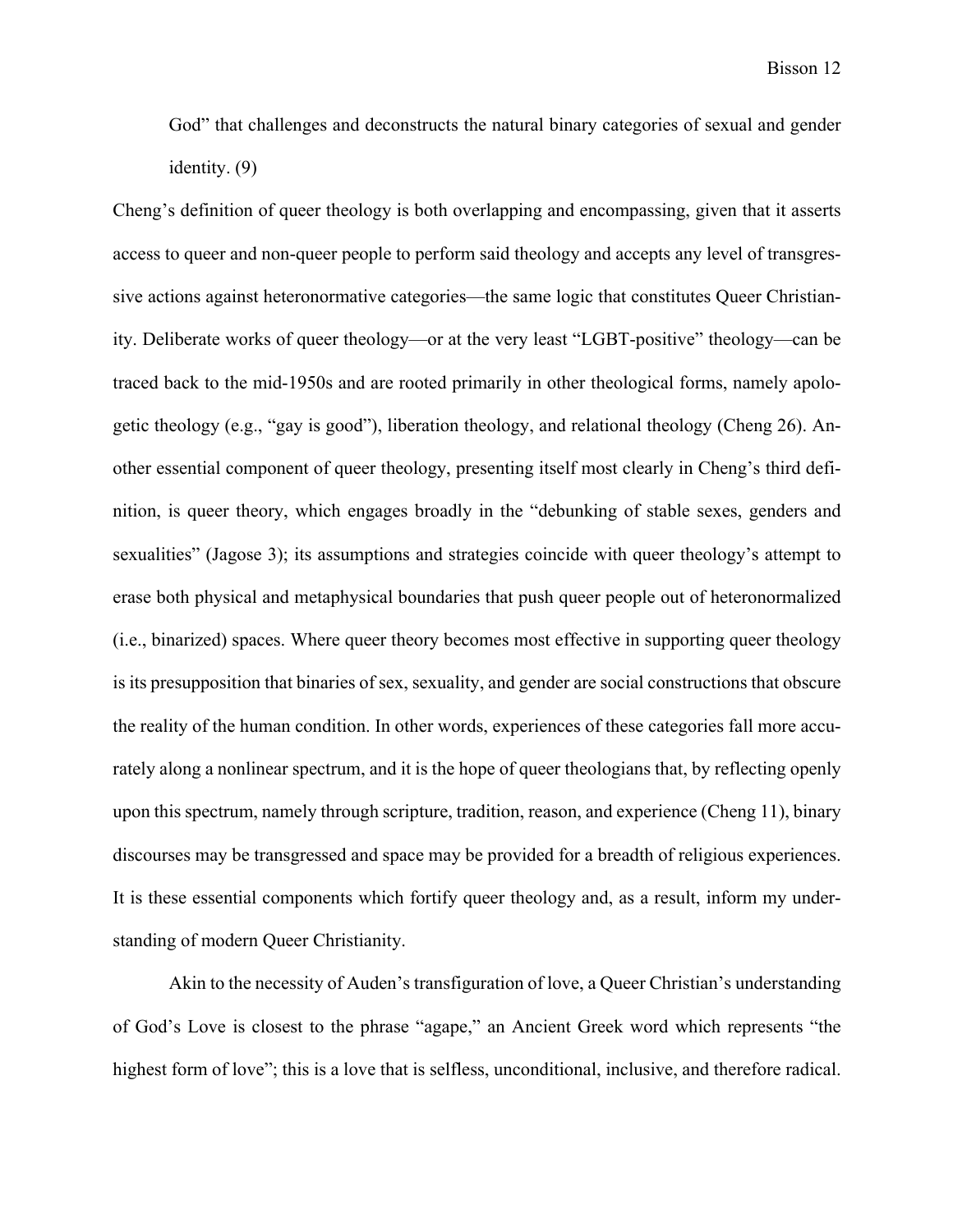As Cheng states in his foreword to *Radical Love*, "radical love is at the heart of Christian theology because we Christians believe in a God who, through the incarnation, life, death, resurrection, and ascension of Jesus Christ, has dissolved the boundaries between death and life, time and eternity, and the human and divine"  $(x)$ . Cheng names but a few of these false binaries which are transgressed ultimately by God's will as a means of bridging the gaps between people, regardless of differences on the basis of sex, sexuality, and gender. This will, in and of itself, is radical love, sent forth by God to expose and dismantle stifling human boundaries (51). Under this premise, queer people stand as harbingers of this love, challenging assumptions regarding sexuality and gender, which include, among others, "the categories of female and male, and homosexual and heterosexual" (51). These beliefs have been expounded by others; in 2018, Father James Martin, a Jesuit priest, proclaimed that LGBT people "are loved by God. [.…] [He knows] them in the complexity of their lives, celebrating with them when life is sweet … loving them like Jesus loved people on the margins, which is extravagantly" (qtd. in Falsani par. 12). Tellingly, these assertions are not grounded upon reinterpretations of Scripture; at their core, they rely upon some of the most fundamental Biblical lessons: to "love thy neighbor as thyself" (*King James Bible,* Matt. 22.39) the same virtue which Auden encountered unexpectedly in 1933—and that Jesus would stand always on the side of the marginalized.

Of equal importance to the conception of radical love is its physical expression via the flesh. Many queer theologians posit that this expression often manifests itself in the erotic and stands on equal grounds with its Agapian counterpart, though this is a belief that many still take issue with to this day; as Cheng explains, "people throughout the history of the church have held the dualistic view that matter is evil and spirit is good. This arises out of the Platonic view that the abstract world of forms is 'higher' than the world of matter, which includes our bodies and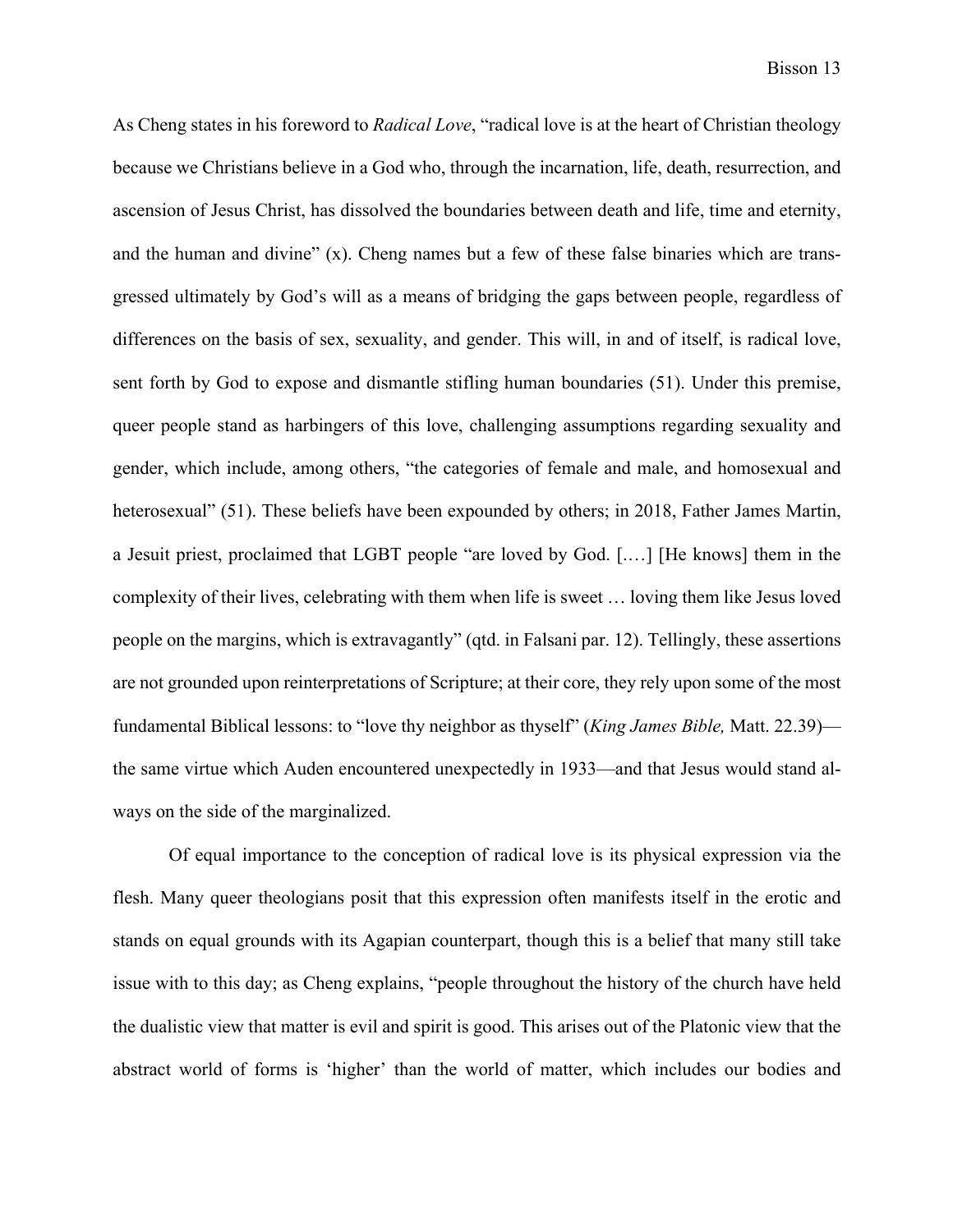sexualities" (62-63). As mentioned previously, while Auden found eventual utility for his erotic desires, he viewed Eros primarily as a means to an end in achieving Agape, or the "higher" form of love that Cheng describes. Queer Christianity interprets these forms of love differently than Auden, typically viewing the two as dyadic rather than hierarchical. Such a dyadic view is captured best in Marcella Althaus-Reid's *Indecent Theology*:

Born out of a split relationship between *eros* and agapian love, Christ has become the lustless messiah of systematic theologians. Why 'either/or'? Why choose between agapian and erotic love? Why these two separate concepts and a fence between them, ordering them by alphabetic categories? What sordid or brilliantly passionate stories are hidden behind the love which is constructed as de-eroticized? (120)

In the context of Latin American liberation theology, Althaus-Reid advocates for the divine power of intense sexual desire, especially that of "illicit lovers […] [which] carries that of life in itself," as "this is what moves them to feel a loving commitment to their lives and a strong passion for destruction of the oppressive structures" (125-26). In this vein, the erotic plays a crucial—and equally central—role in religious worship, as sexual desire becomes the source through which heteropatriarchal dogma is challenged and destabilized. This emphasis on religious expression through the physical is, according to some, reflected through the body of Jesus himself; for instance, Angel F. Méndez Montoya, Professor of Philosophy of Religion at the Ibero-American University, states that "Christ's mystical body is already political, the co-abiding of a nondivisive body conjoined by both human and divine desire, responding to the hunger of and for the Other, emerging in a space and time wherein eros and agape constitute one another. Within this queer body-politics, otherness is always welcomed" (326). Additionally, it is important to note that while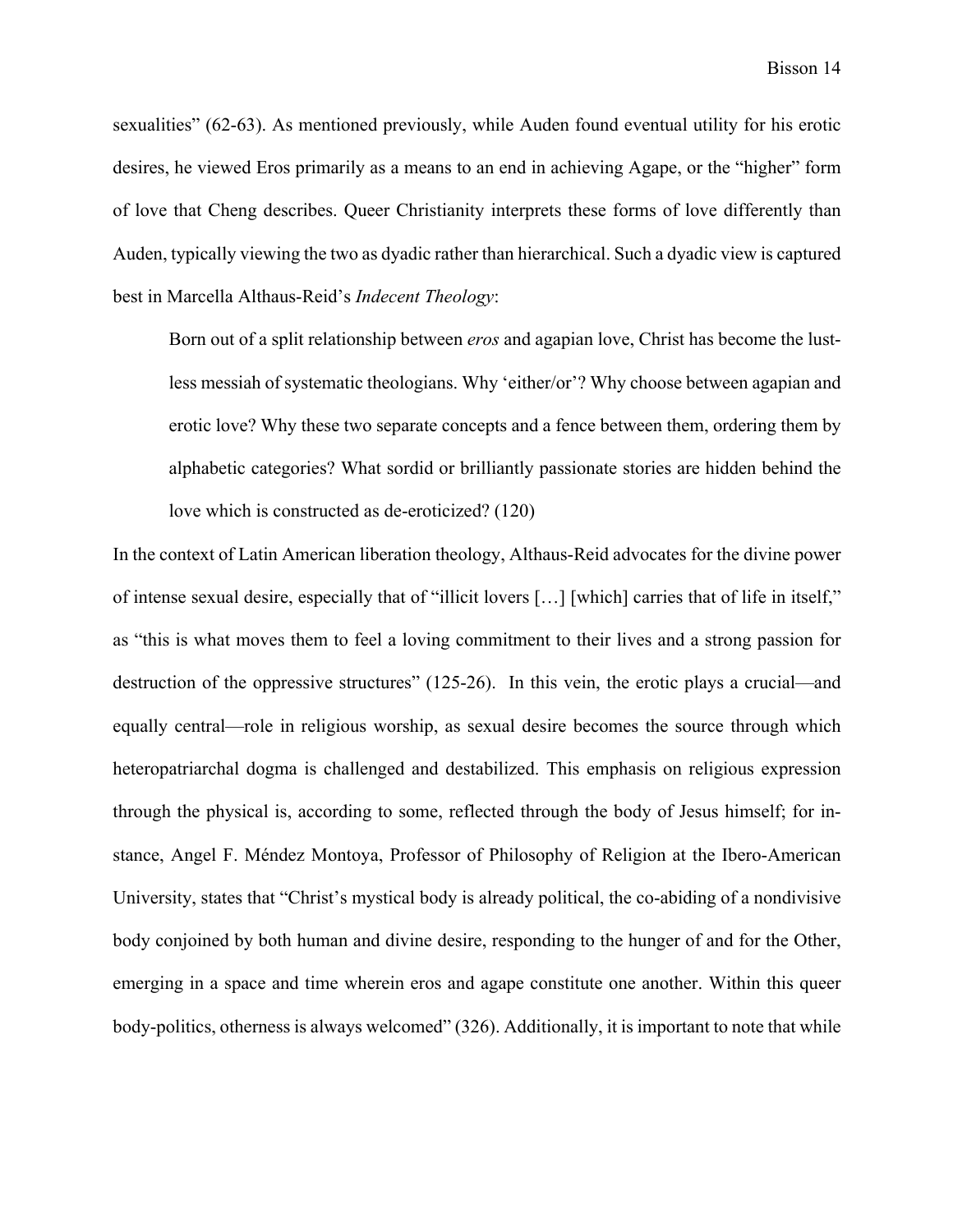Auden's Eros played a sequential role in his theological vision, he nonetheless writes explicitly about the erotic during his marriage, thereby acknowledging the essential role it occupies.

Queer Christians believe that this same love—expressed equally through Agape and Eros—aids in the destruction of barriers that seek to divide and oppress, thereby fostering borderless community. Queer theologians agree that the nature of God's existence as the Father, Son, and Holy Spirit defies standard notions of the "self" and "other," and these three identities are at once "coequal and co-eternal" (Cheng 56). This Trinity defies other binary categories as well; regarding queer experience specifically, the fluid and interpenetrative qualities of the Trinity provide counterevidence to common notions of "fixed" identities (60). Borderless community is also depicted symbolically through the church; as Cheng states, "the church was a new community that dissolved traditional boundaries that kept people apart such as biological relationships, social class, and physical attributes"—a development that is taken a step further when we consider the ways in which the "church" subsumes a plethora of sexual and gender identities today (106). As these theologians have posited, queer people not only stand to benefit from these divine implications, but are also suited uniquely to expand and diversify systematic theological discourses through personal experience; in discussing the queer process of "coming out," Marcella Althaus-Reid enunciates how narrativization of this process "give[s] a testimonial with an affirmation of what normativity has denied. The first [component] creates an order of conformity, the second, a network of rebellious people, the sort of rebellion which nurtures theology with a deeper questioning of life [….] somehow, [coming out narratives] are more authentic than church liturgies, and more effective too" (145). Moreover, the love both expressed through God's existence and imbued in human experience challenges, and eventually destroys, the oppressive barriers that arbitrarily separate human beings from one another.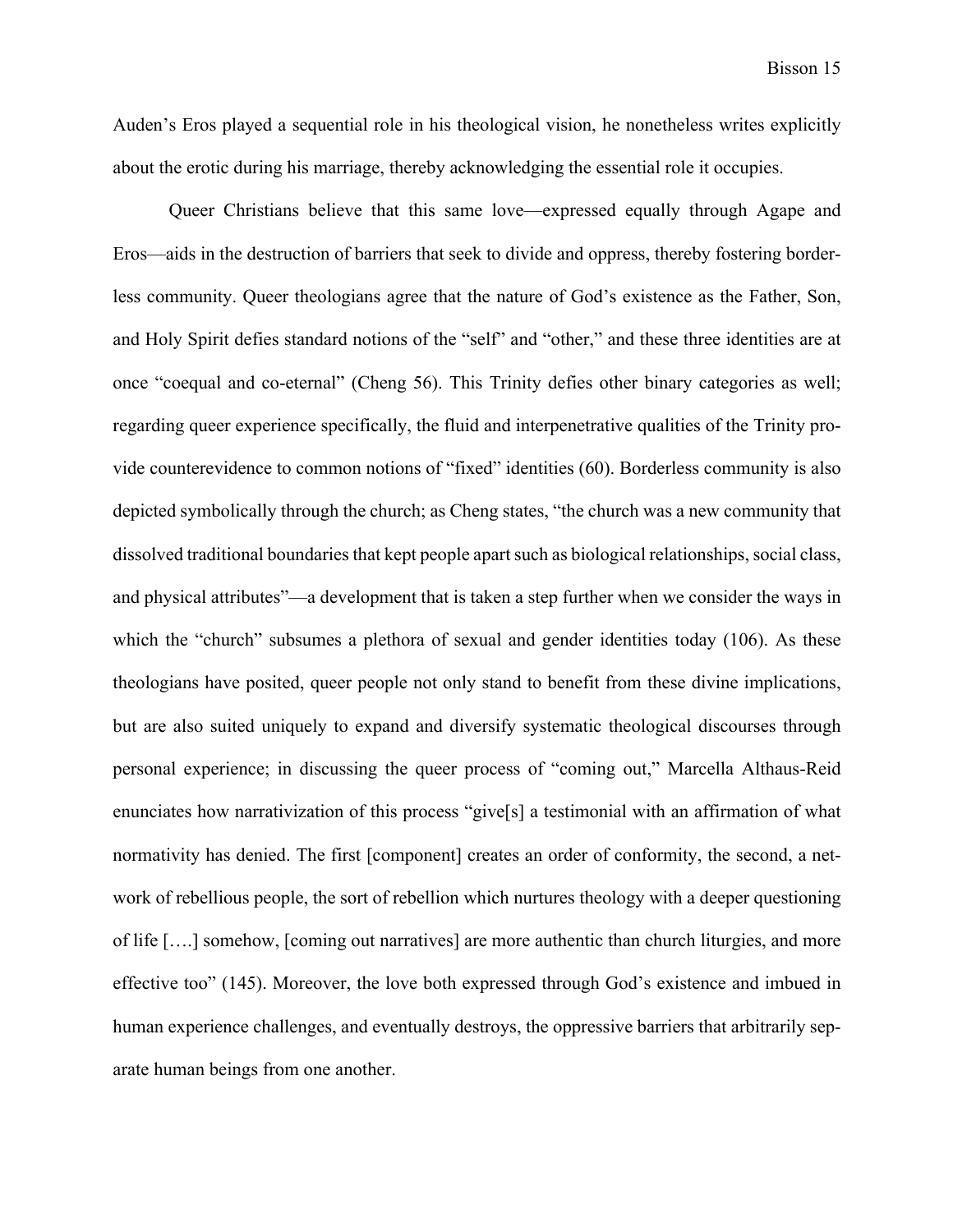This prompts the question, then, of why the Bible would speak out against oppressed queer people, whose experiences resemble so clearly the experiences of Christ and the nature of the divine. Ultimately, this is where rejection of heteronormative, systematic theology is crucial. Rather than refuting Biblical claims directly, Queer Christians focus instead on the Bible's tendency towards contradiction. Deborah Jian Lee, author of *Rescuing Jesus*, argues that biblical literalism is inherently selective and inconsistent, used to "construct strict delineations between right and wrong—careful, of course, to place [those who employ it] on the right side" (71). This tendency towards rhetorical opportunism is also cited in *The Bible as Literature: An Introduction*, which analyzes the Bible as a heterogenous, multivariate work of literature, while nonetheless acknowledging its social, cultural, and historical significance: "when using the Bible to provide proofs in religious arguments, […] readers always turn to those passages that support their own point of view and ignore those that do not. The well-known fact that even the Devil can quote scripture to his own purposes indicates the variety and multiplicity of this inexhaustible collection, for there is something here for all tastes" (Gabel & Wheeler 83). Both perspectives challenge the popular idea of the "closed canon" (82), not denying outright the homophobic and transphobic passages of the bible but instead questioning their significance amidst a larger narrative landscape—a landscape which is undoubtedly characterized by contradiction, collaboration, omission, and ambiguity.

Biblical contradictions have, on the other hand, only further solidified Queer Christian faith. As openly gay Christian activist Brian Murphy describes, "the authors [of the Bible] were struggling to make sense of themselves, the world around them, and their relationship to something bigger than themselves [...] That doesn't make the Bible less true, it makes it more true" (par. 15). Murphy's description of the Bible's uncertain—or perhaps provisional—intent echoes one of queer theology's essential tactics: "queer reason" (Cheng 16). This mode of reasoning, more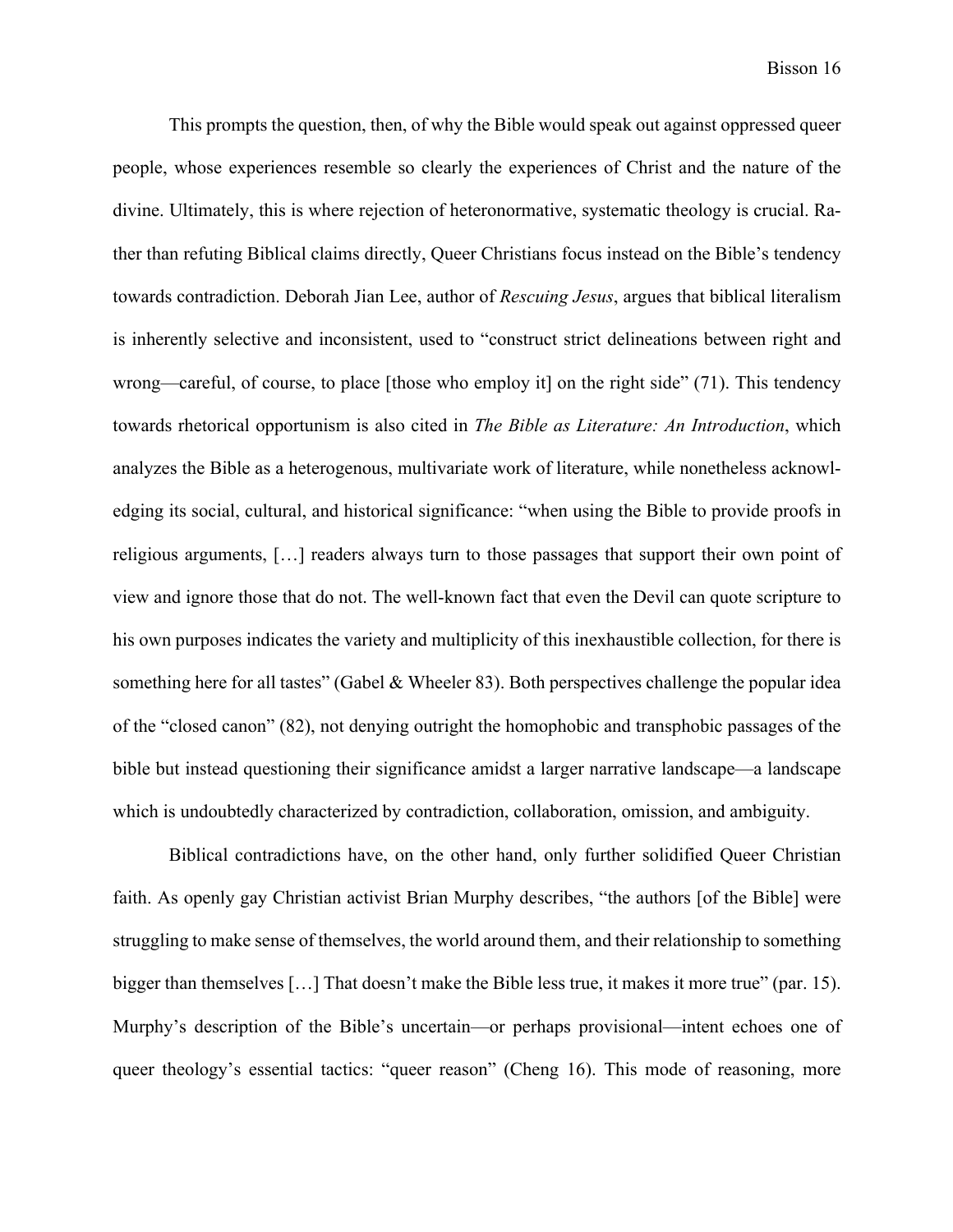recently making use of poststructuralist philosophy and postcolonial theory, "challenge[s] not only the fluidity of sexual and gender boundaries, but also the boundaries relating to Christian theology itself [….] soul vs. body, life vs. death, heaven vs. earth, center vs. margins" (18). In this sense, queer reasoning is effectively a continuation of the struggle braved by the authors of the Bible. In the same sense that the Bible itself is human (Gabel & Wheeler xii), it is also alive via the exchange between itself and Queer Christians, who continue to search for themselves within its contents while nonetheless seeking their interpellation beyond present systematic theologies.

Queering biblical narratives only strengthens these associations further. It is important to note that this does not entail altering these narratives by any means; rather, it is a tactic taken from the Bible itself. The Reverend Elizabeth Edman, highlighting a key point in her book *Queer Virtue,* argues that "Christianity persistently calls the followers of Jesus to rupture, or queer, false binaries that pit people against each other" (Edman par. 1). She uses "queer" to describe the act of debunking social norms we often take for granted; in the case of queer Christians, this involves queering religious texts to reveal false dividing lines—lines which are not limited to sexuality and gender. The story of Jesus himself, for instance, could be called queer in the ways he defies our expectations of reality. In his critical scholarship, "Rethinking the Western Body," Gerard Loughlin recalls how "Christ's body is transfigured, resurrected, ascended, [and] consumed. Born a male, he yet gives birth to the church; dead, he yet returns to life; flesh, he becomes food" (9). Kittredge Cherry, a retired lesbian pastor, points out not only how Jesus "had two fathers (God and his adoptive dad, Joseph)," but also how "Mary gave birth [to him] without having sex with a man" (Kuruvilla par. 3). Without simple explanation, these biblical phenomena contradict general assumptions made regarding human beings and the world we inhabit. One could make the argument that these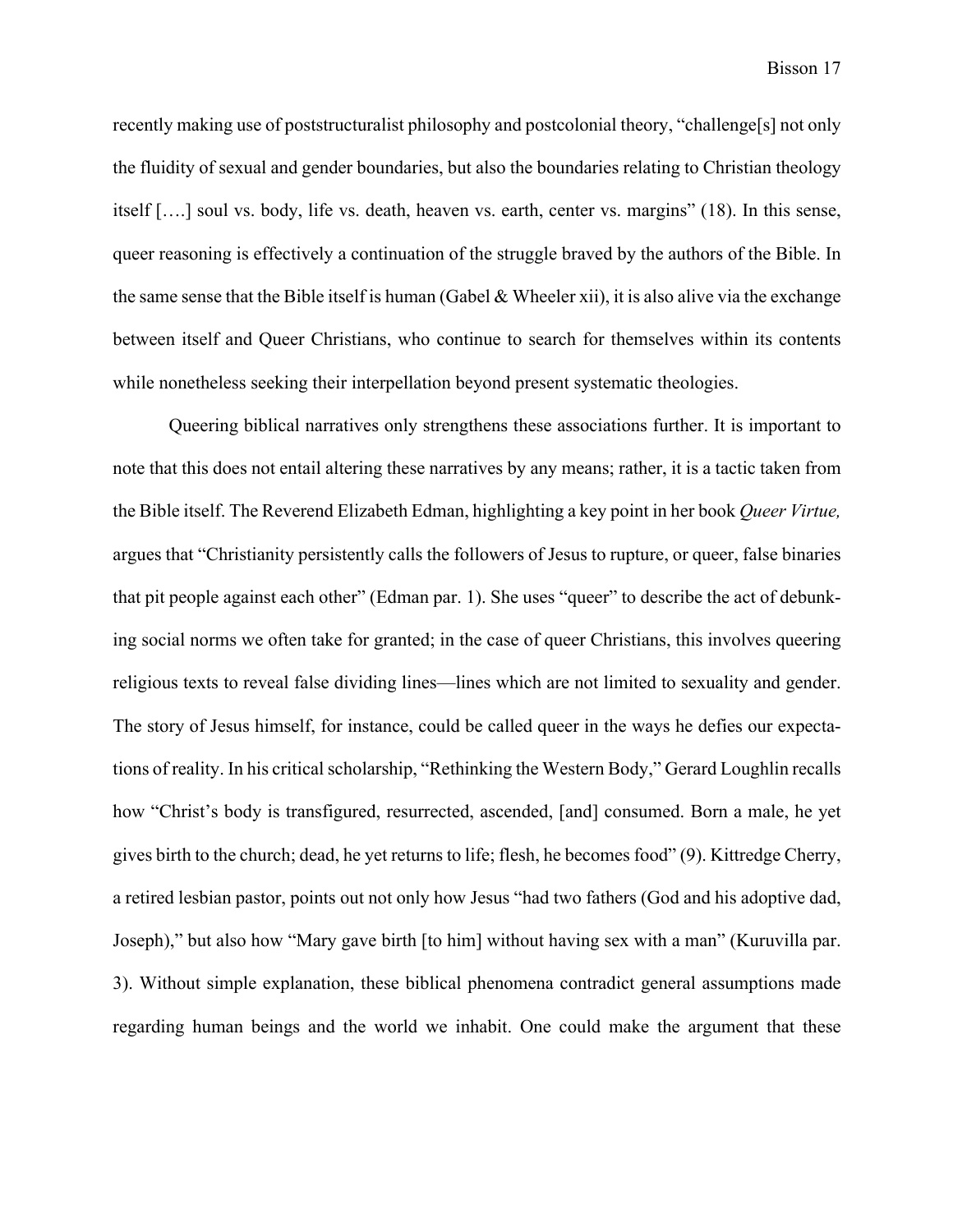passages are not meant to be taken literally, but to do so would be to simultaneously reject any literal interpretation of the Bible whatsoever.

These core values and assumptions not only provide the foundation for the Queer Christian movement, but also hark back to Auden's poetry of the late 30s and early 40s. By accounting for Auden's respective views on homosexuality and Catholicism in both their relatedness and opposition to one another, as well as their tendency to be reconsidered and redefined by Auden continuously, we can approach an understanding of each at a more fundamental level. Auden's career, then, documents an unmistakably candid account of the twentieth-century tensions between homosexuality and religion, which are largely the result of norms set by overarching hegemonies.

## **"LIKE A VOCATION": SELFLESS COMPASSION AS REMEDY TO DEPARTURE**

Above all else, "Like a Vocation" (1939) revolves around one's overcoming their propensity for self-interest; initially moving through time and space, the poem settles on observations of an unspecified, second-person subject who, although well-traveled and welcomed by many, struggles to find permanency in their life. Their dormancy in this matter is thwarted unexpectedly by childlike crying, which throws them involuntarily into a compassionate state; we are left with a sense that, likely desiring to comfort the source of this crying, this second-person subject has made some sort of breakthrough in quelling their prior selfishness. Moreover, it is here that Auden gestures towards the utility of Agapian love as a basis for overcoming self-interest, which could in turn bring about "community" in its most authentic sense. As we are informed almost immediately by the poem's speaker, this community is unlike anything seen in prior history.

In its first stanza, the speaker drops us in the midst of an unspoken conundrum: our speaker, engaged in a process of eliminating potential solutions to this conundrum, seems convinced that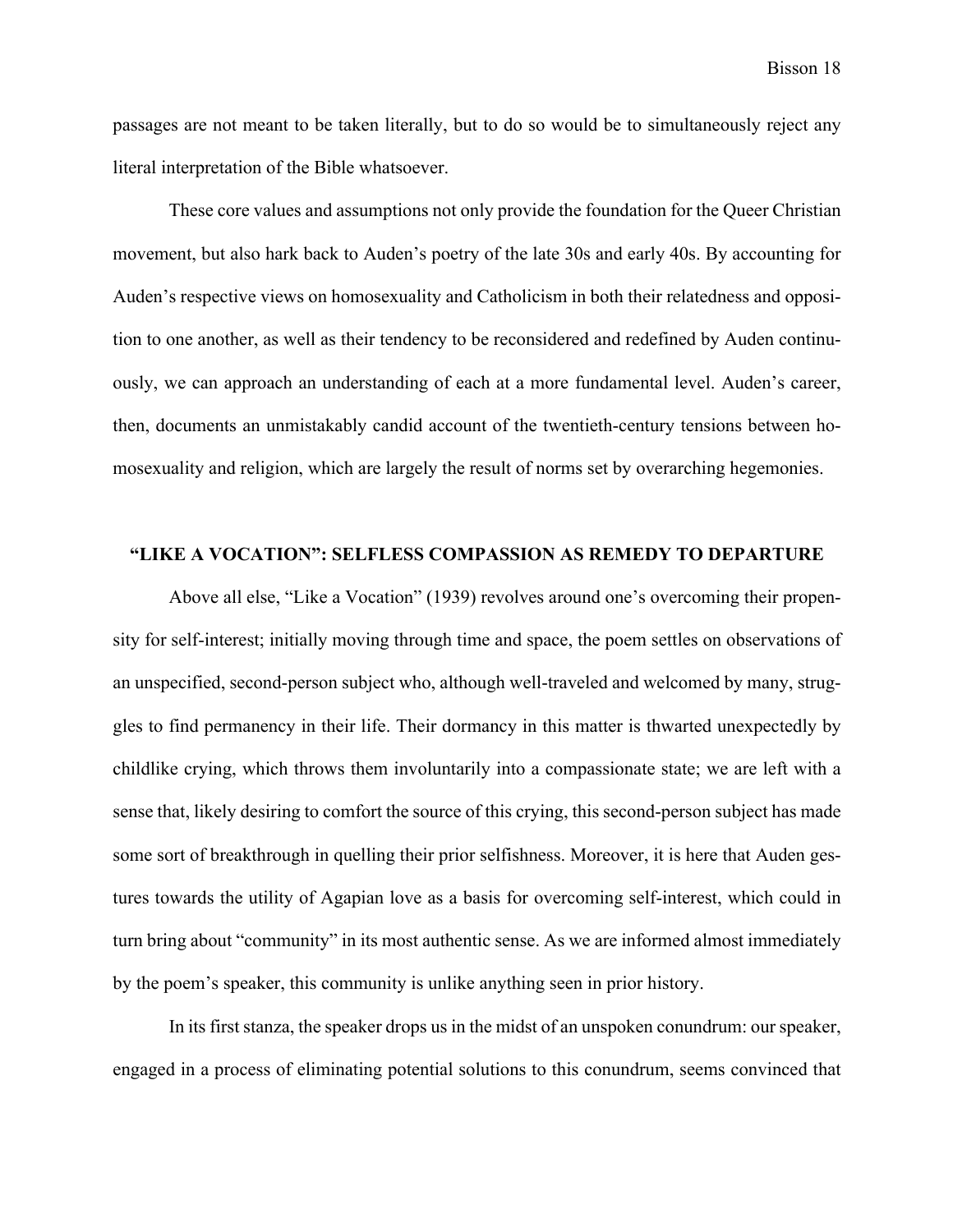the end goal must be brought about by means that are both particular and lasting. The first failed hypothesis comes in the form of "that dream Napoleon […] / Before whose riding all the crowds divide, / Who dedicates a column and withdraws" (Auden, "Like a Vocation," 203). We are given a few clues as to why Napoleon, or perhaps his "dream," has fallen through as a viable solution. First and foremost, the fact that Napoleon himself is characterized as a "dream" suggests an ethereality to his vision; in other words, the fact that he himself (and by extension, his vision) exists outside of reality renders him unable to realize his goals. Of course, this depiction seems antithetical to the popular image of Napoleon Bonaparte—conqueror and unifier of western Europe—that persists into the twenty-first century. The speaker, taking no interest in reconciling this disparity, introduces us to two other failures:

Nor as that general favourite and breezy visitor

To whom the weather and the ruins mean so much,

Nor as any of those who always will be welcome,

. . . . . . . . . . . . . .

Do not enter like that: all these depart. (203)

The first failed visitor, the "breezy visitor," receives an even briefer introduction and explication than Napoleon; unlike the latter, whose approach causes "the crowds" to "divide," the breezy visitor appears to have gained favor among those around them, yet their interest seems to lie more so in the inanimate and the sublime, perhaps explaining their visitation. On the other hand, the second visitor(s) ("those who will always be welcome"), while sharing some resemblance to the breezy visitor in their being welcomed unconditionally, remains more ambiguous in nature; they are not so much a single individual as an archetype of the peaceful, hospitable traveler. Again, unlike Napoleon, whose presence is welcomed purely out of fear, "those […] welcome[d]" elicit in others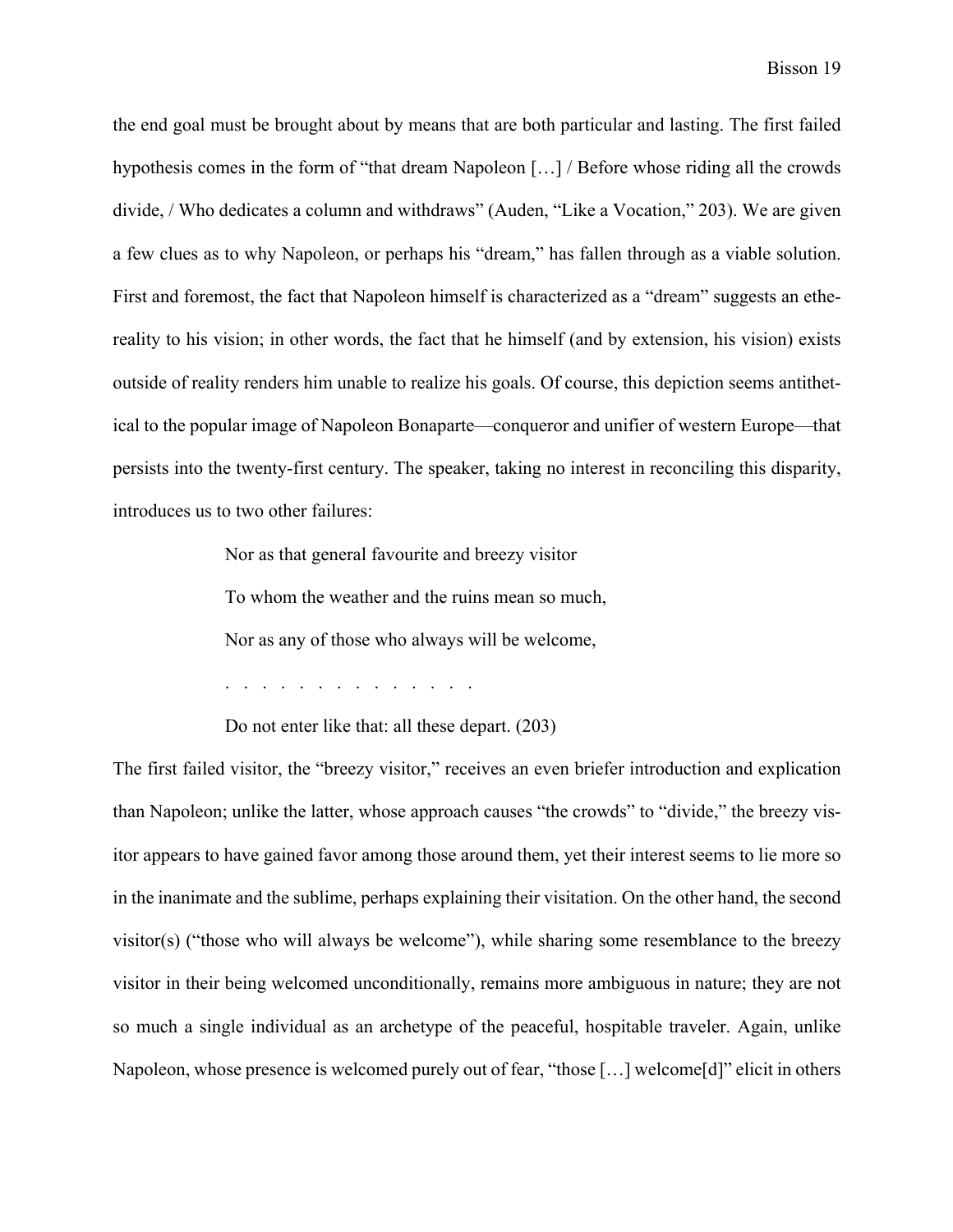a sense of trust that, for whatever reason, ceases to change or disappear—yet, strangely, it is this same acceptance that prevents them paradoxically from "entering." What binds these three visitors, perhaps not so much in who they are but in what their actions represent, is revealed thereafter: "all these depart." Indisputably, these visitors share the propensity to enter a space and have some memorable impact—yet their presences, along with the possible realities their presence may evoke (e.g. imperial unification, growing tourist networks), leave eventually. By way of the visitors' similarities, we begin to approach an understanding of the speaker's conundrum: in analyzing these visitors, the speaker appears to be searching for a mode by which to bring about a "permanency" unseen in human history.

The speaker interrogates this matter further in the following stanzas in what appears to be a revisiting of the "breezy visitor," though this is not apparent at first. Through the lens of pleasure, particularly "the stranger's right to pleasure" (203), the speaker addresses suddenly an uncertain "you," all the while depicting a vivid collage of seemingly innocuous social interactions. Over the course of the stanza, this "you" is greeted with foreign knowledge, entreated with questions, and advanced upon flirtatiously—gestures which culminate in the revelation that "the mountains and the shopkeepers accept you / And all your walks be free" (203). These final lines appear at first to stand on their own, in association with but not subsuming the previous gestures—yet "mountains" may very well be a metaphorical stand-in for nation or community, as "shopkeepers" may pertain to residents of said community, or those who keep shop. In this vein, those who engage with our second-person subject are effectively the shopkeepers, and their community the mountains. Such are the circumstances of the breezy visitor, "that general favourite" who searches primarily for inanimate wonders while accepting passively the company of locals—they are consistently engaged with, rather than the other way around. This onslaught of unsolicited attention is, in essence,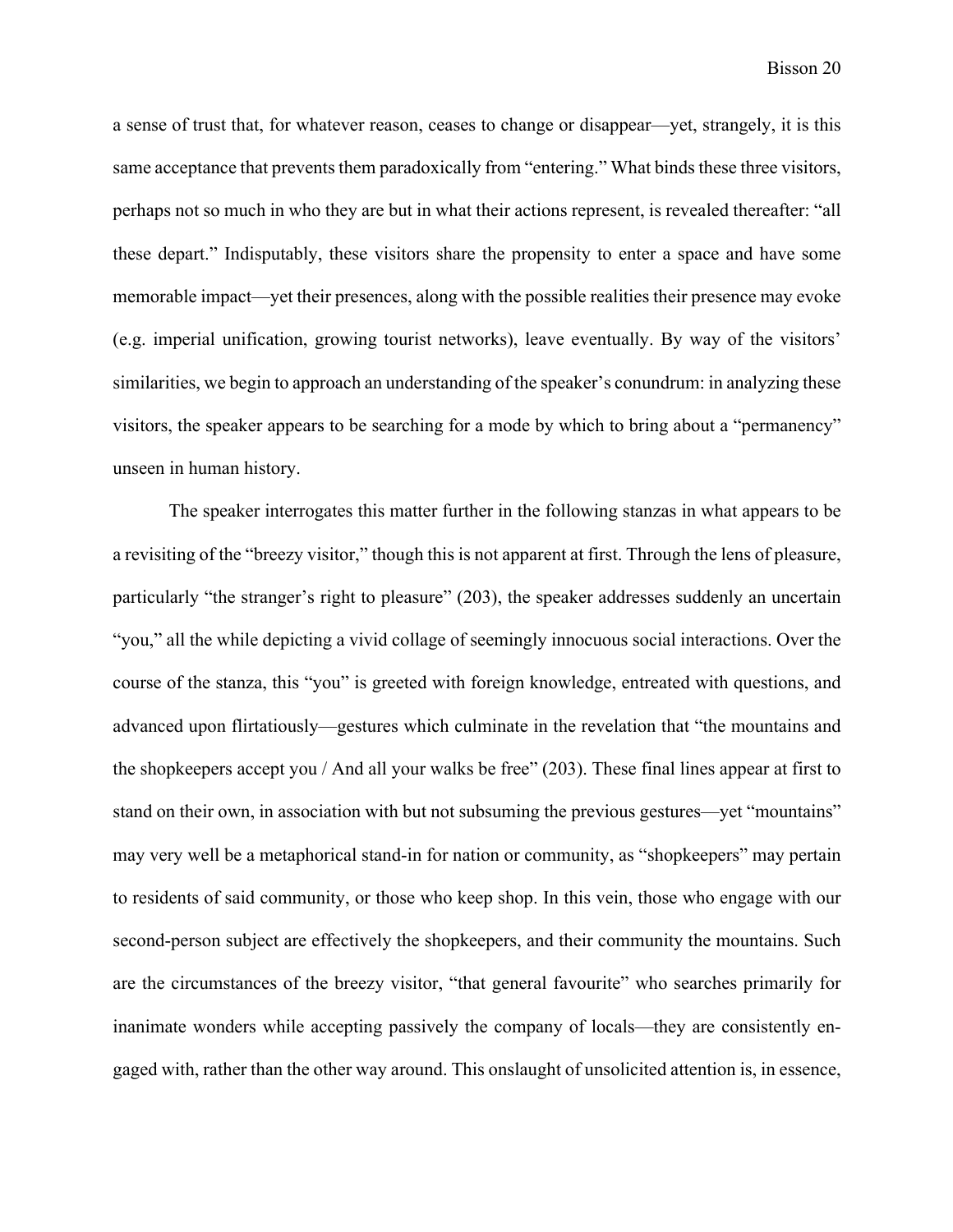"the stranger's right to pleasure," though one would suspect that, with time, this attention would render the label "stranger" a misnomer. Indeed, the concluding lines of this stanza suggest no qualms with this sort of relationship, and if the stanza were to stand in isolation from the rest of the poem, the breezy visitor might stand as a viable candidate for the "permanency"—or, at the very least, as close to permanency as one might hope to reach—that the speaker is looking for. However, this assumption is challenged directly in the third stanza, as the speaker turns once again to the notion of reality. Like Napoleon's so-called dream, the stranger's cordial affairs with the locals "lead / Up to a bed that only looks like marriage" (204). Not to be taken literally, the "wedding" of the stranger to the locals speaks nonetheless to the incomplete nature of their relationship; this is because their relationship is predicated solely upon pleasure. Not only this, but symbolic of this nascent relationship is the "bed," which suggests temporary repose or a brief sexual encounter. Though the speaker concedes that "these have their moderate success" (204), which they capture momentarily in the preceding stanza, they insist that, without deeper cultivation, the stranger remains just that: a stranger.

A few key points of context in relation to Auden's literary style and biography provide further insight to this section. First and foremost, while the depiction of the breezy visitor may be a vague invocation of the Romantic poet Lord Byron, the potential similarities between visitor and Auden himself are equally noteworthy; Auden's lifelong travels—his immigration to the United States notwithstanding—included brief vacations and short-term "residencies" in places like Germany, Iceland, China, Spain, Italy, and Austria. Traveling, for Auden, became not only a search for poetic inspiration, but also a search for home (Jenkins par. 8). The possibility for direct influence upon this character seems more likely when one considers the sheer, subjective tone of the second stanza, which reads almost ethnographically, capturing a small sample of local values,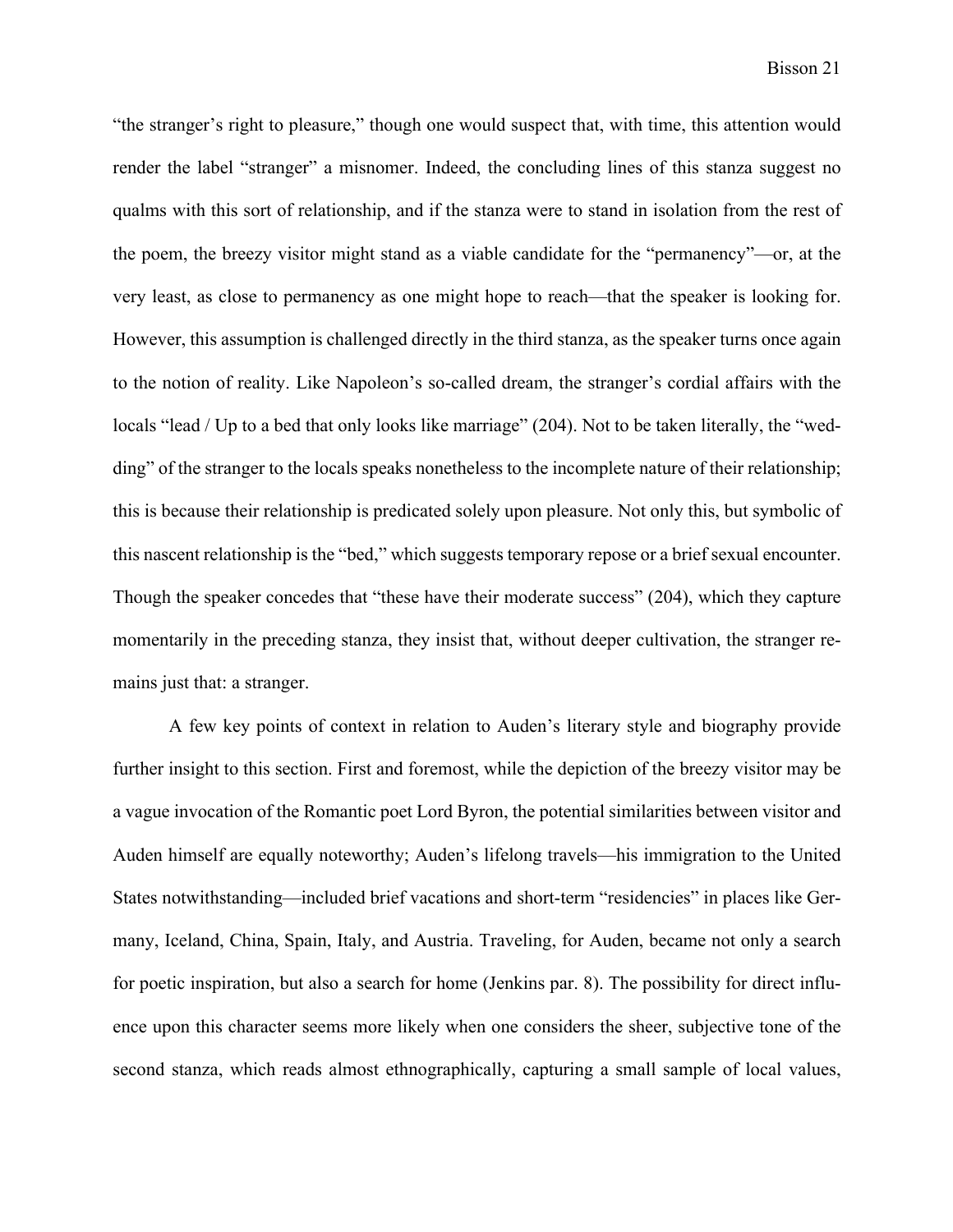interests, and mannerisms. Indeed, an interesting feature of Auden's poetry of the early 1940s, acutely so in *New Year Letter*, is the utilization of subjectivity for the purposes of repenting (Dean 448). More can be said of this; for instance, the speaker in "Like a Vocation" provides little in the way of a motivation for the breezy visitor's travels, save for their interest in the inanimate—yet this too can be linked to Auden's caution towards the aimless pursuit of passion. Like Eros, these inanimate wonders elicit an intensity of emotion by means of visual splendor, an effect which can be profound but possibly unproductive if left to its own devices. In other words, Auden may be invoking his own experiences via the breezy visitor, particularly as a way of grappling with erotic desires, and subsequent regret, that occasionally reared themselves during his travels. The presence of "marriage," then, is by no means a coincidence: it stands as the closest thing to a viable solution in the way of permanency, not only in its ability to remedy the breezy visitor's incompleteness visà-vis their affinity "to pleasure," but also to redirect Auden's erotic desires towards something more substantial.

We glimpse this solution, along with its outcome, in the final stanza of the poem. Curiously, the speaker refers once again to a second-person subject, "you," and describes the approach of a faint, childlike weeping. While its exact location remains unknown, the speaker insists that it has always been there, coming from "nowhere particularly unusual" (Auden 204), yet it "climbs towards your life like a vocation" (204). If the subject in question remains the breezy visitor, this revelation may certainly come as a surprise. The breezy visitor's fascination with the sublime, and their subsequent search for it in foreign lands, may equally be a search for a deeper, spiritual meaning; therefore, the speaker's implication that the "search" does not require extensive travel, nor the answer bound to anything remarkable, turns the breezy visitor's quest on its head. Whether or not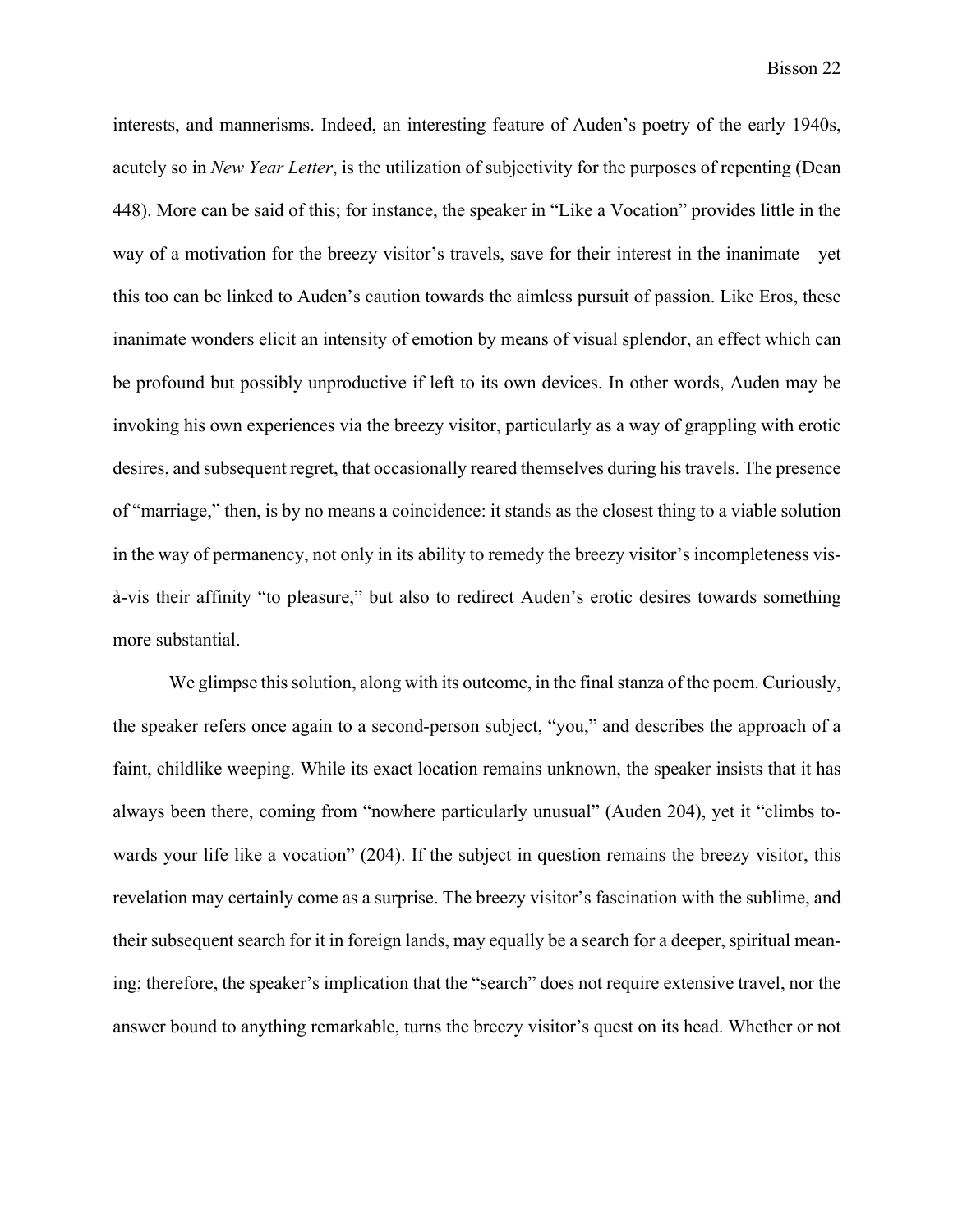this brings them recourse, this weeping, like Auden's vision in 1933, demands both their attention and assistance:

The one who needs you, that terrified

Imaginative child […]

. . . . . . . . . . . . . .

[...] knows he has to be the future and that only

The meek inherit the earth, and is neither

Charming, successful, nor a crowd […] (204)

It is at this moment that we gain insight into our speaker's goal, and the mode by which to achieve it. The situation at hand involves a child in need of guidance from someone (presumably a parental figure or someone from the preceding generation) who possesses more experience with the world. Specifically, this child must learn to embody meekness, as this is the precondition for "inherit[ing] the earth." The speaker's invocation of scripture (*King James Bible*, Matt. 5.5), alongside marriage, brings us closer to an understanding of their desired reality: it is a vision for humanity that can only begin to be understood in biblical terms, one that seems to involve a reconstitution of human behavior, to achieve a sort of quietude. Indeed, this notion is supported by the acute clamor of this stanza, flooded with noises of traffic, birds, crowds, and the bustle of summertime, all of which make the child's weeping harder to discern. Equipped with this knowledge, however, the speaker's vision is still left wanting. The vision, while certainly noble, remains abstract, conceived only by means of allusion and negation; in other words, we know what this vision is like (i.e., a Christianized utopia) and what it is not like (it is not "charming," like the breezy visitor; "successful," like Napoleon; "nor a crowd," like the mass of welcomed visitors). Our only possible indication as to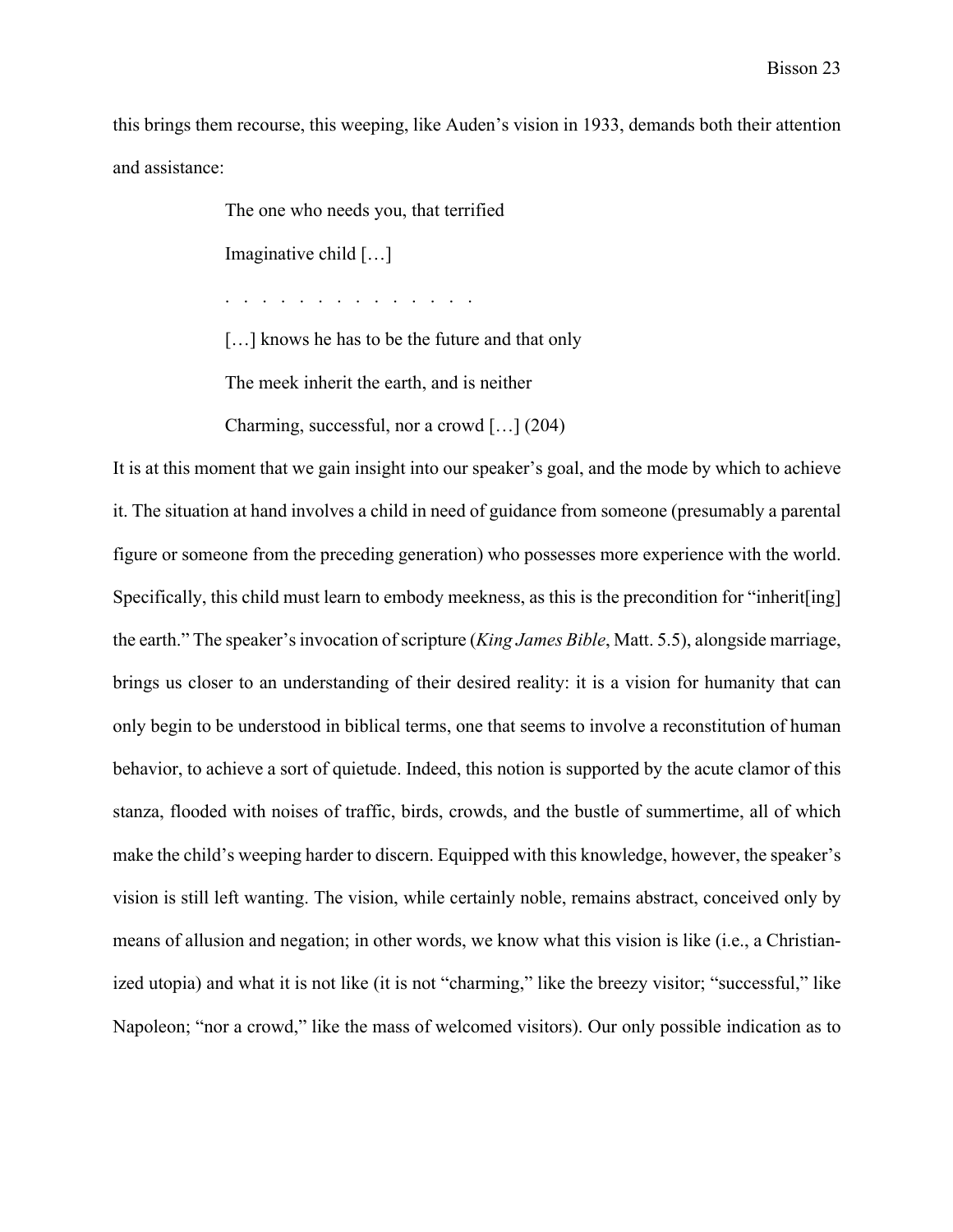what the vision could be, literally, is marriage, as marriage embodies another critical aspect of this vision: permanency, or the propensity not to depart.

We can gain a bit more clarity by considering Auden's own marriage in relation to the speaker's envisioned reality. It should not be overlooked that this is one of a selection of poems that "he said had grown out of what he called 'l'affaire C,' his love for Chester" (Carpenter 262), and considering its composition just one month after meeting Kallman, it is very likely that this last stanza captures the spirit of their first meeting. I've touched briefly upon the recurrence of passivity throughout this poem (e.g., the breezy visitor's tendency to be acted upon by those around him), as well as the fact that the child operates similarly to Auden's vision of Agape. Indeed, Kallman's emergence in Auden's life was entirely unexpected, which he seems to have predicted in his poem of the early 1930s, "O tell me the truth about love": "When it comes, will it come without warning / Just as I'm picking my nose?" (qtd. in Carpenter 259). These parallels suggest that Kallman had an equally evocative effect on Auden's life, and the confidence with which his speaker touts the supremacy of marriage, whether as a direct solution to their conundrum or as a starting point, opens up the possibility that Auden is bringing hindsight to "Like a Vocation." Indicative of this hindsight are the shortcomings of past efforts to bring about the speaker's vision, as well as the speaker's critiques of the breezy visitor. In other words, through the breezy visitor Auden may be critiquing his own interpersonal misconduct, the likes of which prevented him from thinking accurately about humanity's broader mistakes. What can be said of these mistakes, and the methods by which to resolve them, may be found in the essence of the relationship between the breezy visitor and the child. Their relationship is nothing short of the compassion one might feel for a crying baby, and the breezy visitor's desire to remedy such distress comes not from a place of self-interest—they are not seeking out the source of the crying, but rather it is seeking out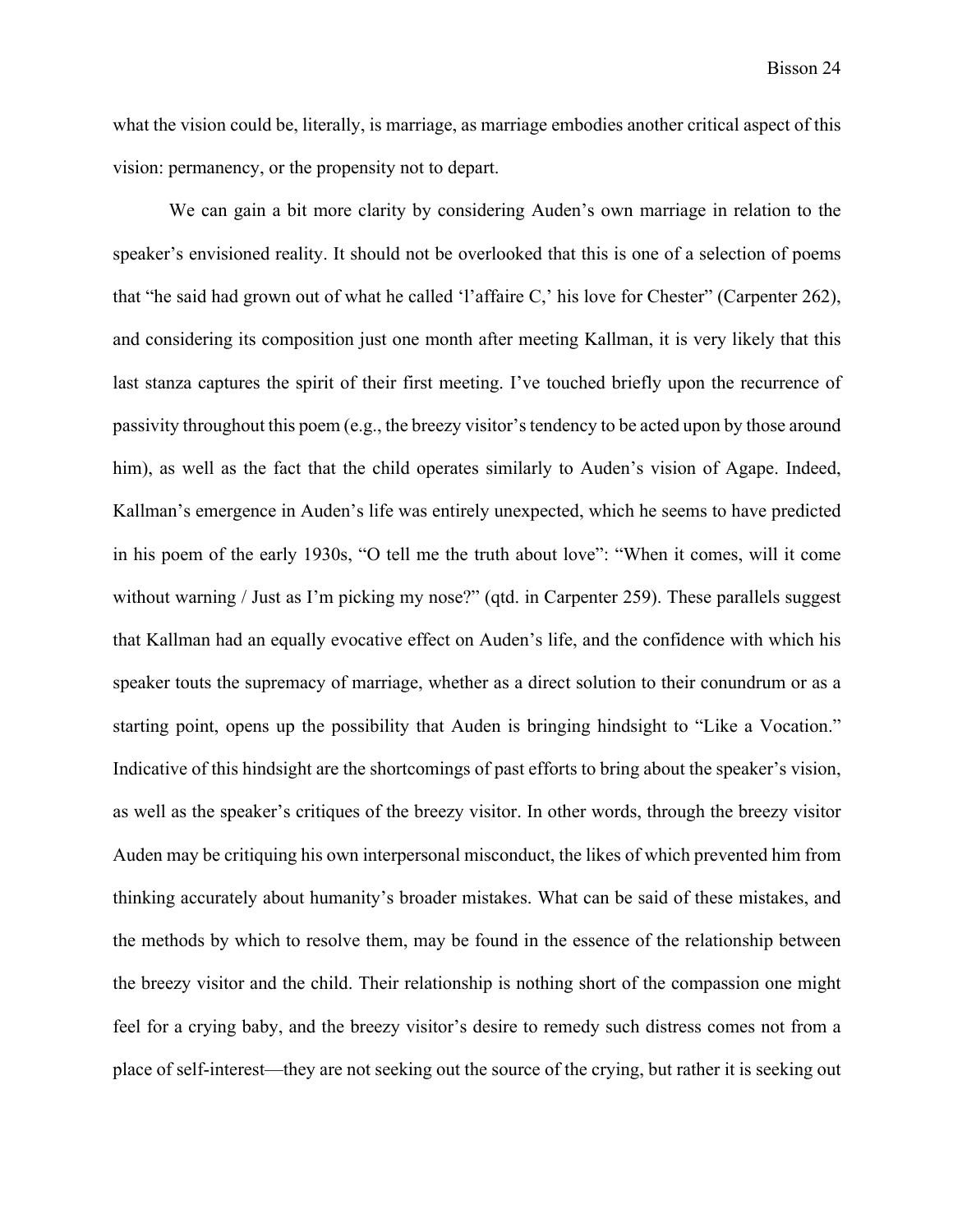them—but from something less obvious, perhaps instinctive. As with their sparse descriptions of their vision, the speaker is unconcerned with defining the nature of the subject's desire, but it is nonetheless "like a vocation": it is like something divine but also not, yet it is nonetheless commanding and exigent.

## **"LAW LIKE LOVE": PRUDENT BOASTING & THE SEARCH FOR TRUE "LAW"**

While beginning in the affirmative, "Law Like Love" (1939) nonetheless resembles "Like a Vocation" in its observational, and eventually inquisitive, tone. "Law Like Love" is concerned primarily with voice and its potential consequences; noting a general trend among the masses to speak rather than listen—and more specifically, to draw assumptions rather than consider other possibilities—the speaker calls for a rhetorical ceasefire, recognizing that it is those same voices that so desperately search for righteousness that inadvertently drown it out. Yet, the speaker acknowledges their—as well as their romantic partner's—complicity in this matter and their desire to change their ways, the speaker nevertheless boasts the ability of love in bringing all closer to that obscured truth (i.e., "Law"). Through this poem, Auden further elucidates the potentiality of love, as well as the union of love, in approaching a revolutionized alternative to the status quo or, as his speaker describes it, an "unconcerned condition."

In its first half, the speaker presents us with a series of claims regarding what the "Law is," laying out for readers a definition (if it can truly be called that) that changes in accordance with its audience. The poem begins,

Law, say the gardeners, is the sun,

Law is the one

All gardeners obey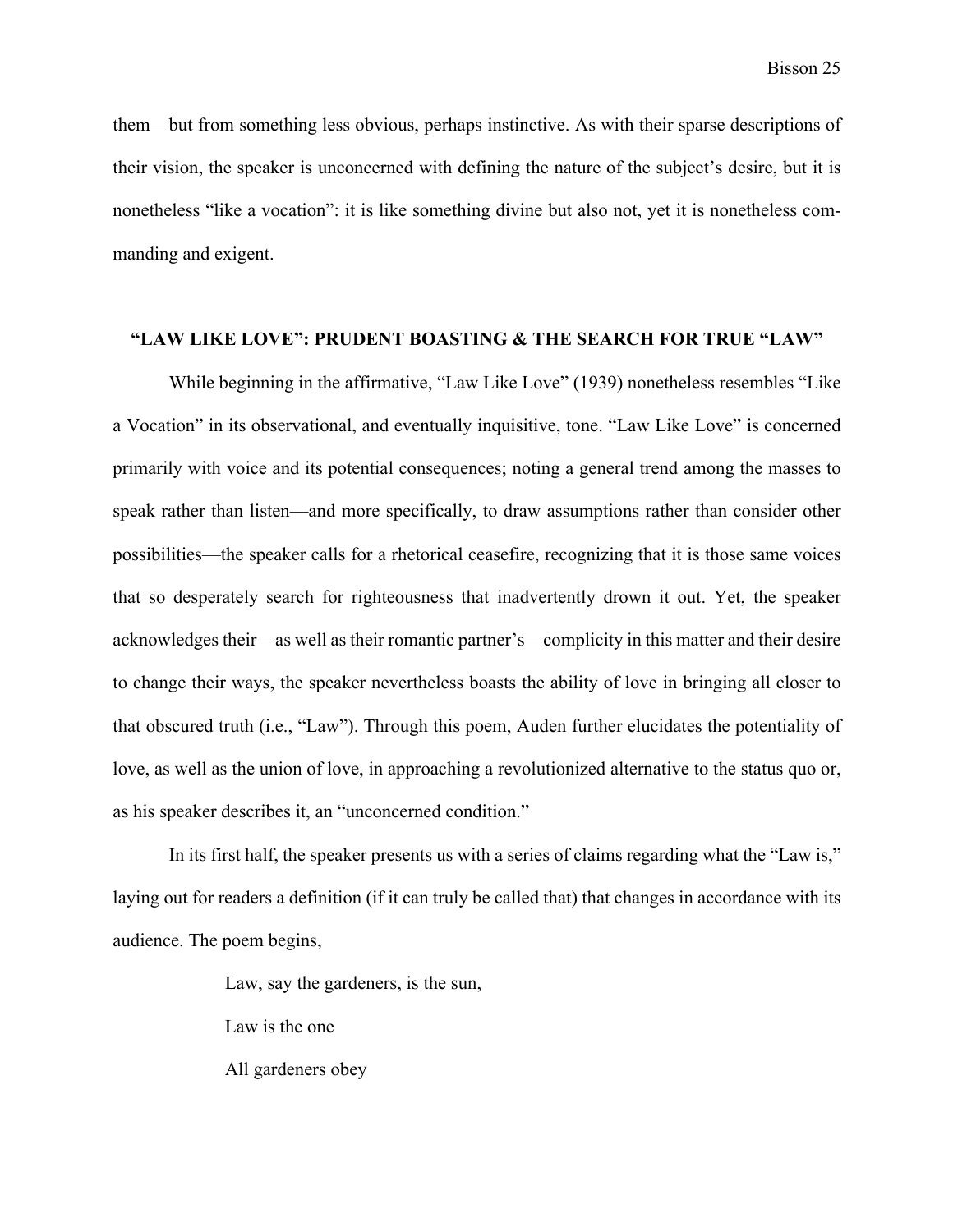To-morrow, yesterday, to-day. (Auden 208).

Here we receive our first glimpse of what "Law" comprises, as well as its nature: from the obedience that the gardeners express across time to the sun, which is an embodiment of the Law, we can conclude that the Law not only holds singular, dictatorial power over its subjects, but also that it has always been this way. While this nature holds true as the poem continues, that which Law comprises changes. In the second stanza, the speaker introduces us to a generational dispute between the young and their ancestors:

Law is the wisdom of the old,

The impotent grandfathers feebly scold;

The grandchildren put out a treble tongue

Law is the senses of the young. (208)

Several observations are of note here, first and foremost being that these claims about the Law are just that—claims, with no substantial evidence to back them save for subjective observation. Naturally, those making such claims run the risk of fallibility, and while the speaker does not indicate outright that their claims are wrong, they gesture, nonetheless, in that direction. This is reflected in the pontifications of both generations, the claims of which appear to be in direct opposition to their more visible qualities: the grandfathers' proclamations of unwavering authority seem antithetical to their impotent, feeble bodies through which they deliver their claims, while the grandchildren's youthful zeal, their "treble tongue," may result in their overreaching and misinterpreting the world around them. Secondly, by way of suspected fallibility, our understanding of what the "Law is" is thrown into question. We have not only two but three groups making claims in the works (the gardeners, the grandfathers, and the grandchildren), and these will not be the last. With each claim comes a respective opinion informed by subjective experience, and the incongruity of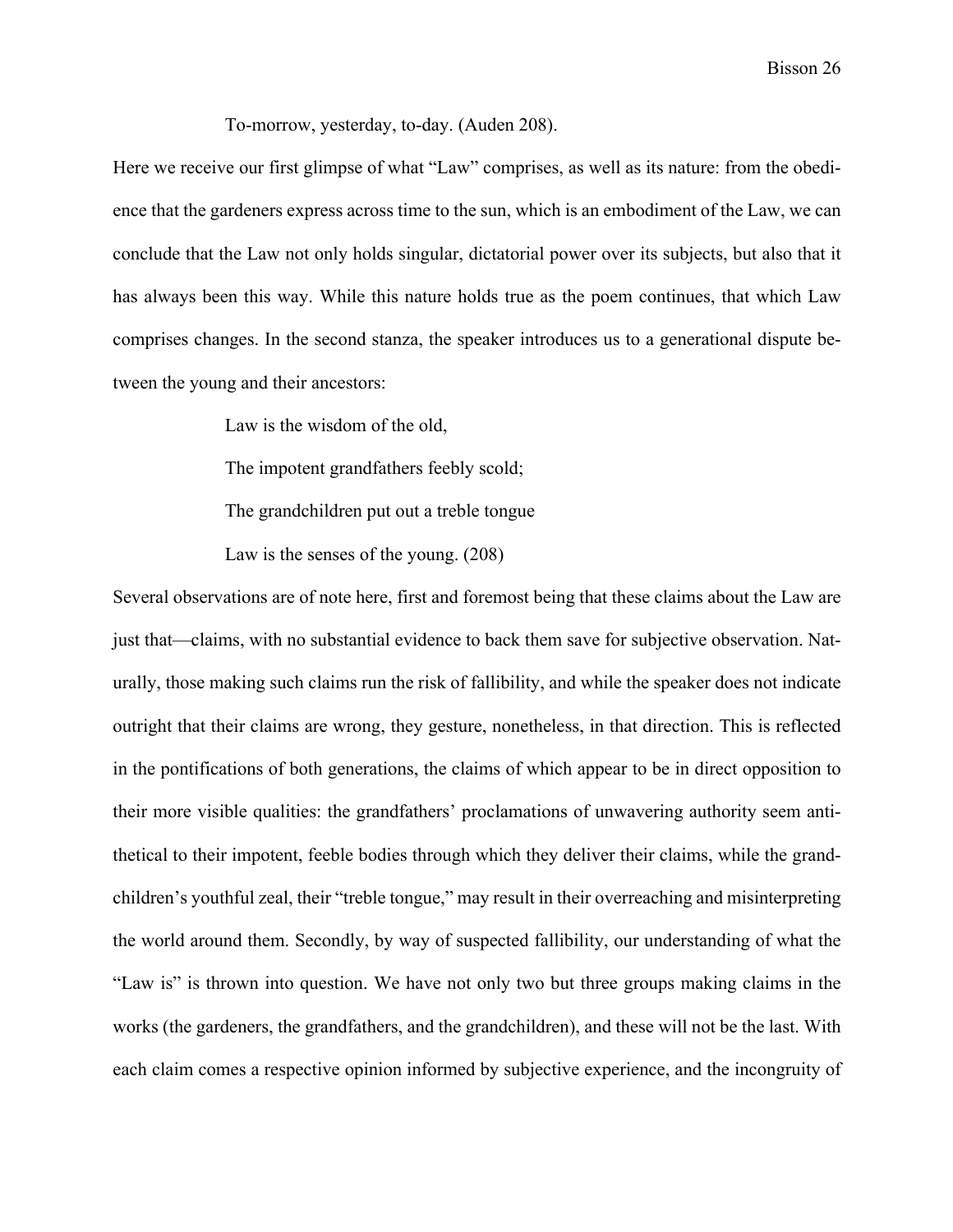each claim, save for the nature of the Law, suggests that most, if not all, must be incorrect; this possibility, however, does not steer these groups towards caution in expressing their claims about the Law, favoring instead a sort of licentiousness of speech, the consequences of which are expounded in the succeeding stanza.

Law is explored thereafter at the institutional level, and it is here that the speaker begins to debunk many of these claims. Broadly, the speaker suggests that it is not so much these false claims that we should be concerned about in particular but rather the act of making claims to begin with. Discourses surrounding the Law have punctured places of worship and, perhaps not as surprisingly, courts of law. We are greeted by two individuals in the third stanza, the priest and the judge, both of whom speak sanctimoniously to the group before them, perceiving them as subordinates. Illustrative of this relationship is the priest who, "with a priestly look, / Expounding to an unpriestly people," claims that "Law […] / […] is the words in [their] priestly book, / Law is [their] pulpit and [their] steeple" (208). The priest's clear position of authority is telling, in that it is likely a ruse; the insistence that the priest is truly "priestly," via repetition of the word, in fact has the opposite effect, throwing their legitimacy into question. It seems more likely that this person embodies priesthood which, coupled with their possessiveness towards the church, creates an aura of righteousness around them, which others are inclined to follow. A similar comment could be made of the judge, who quite literally positions himself above his audience, presumably from the bench:

Law, says the judge as he looks down his nose,

Speaking clearly and most severely,

Law is as I've told you before,

. . . . . . . . . . . . . .

Law is The Law. (208)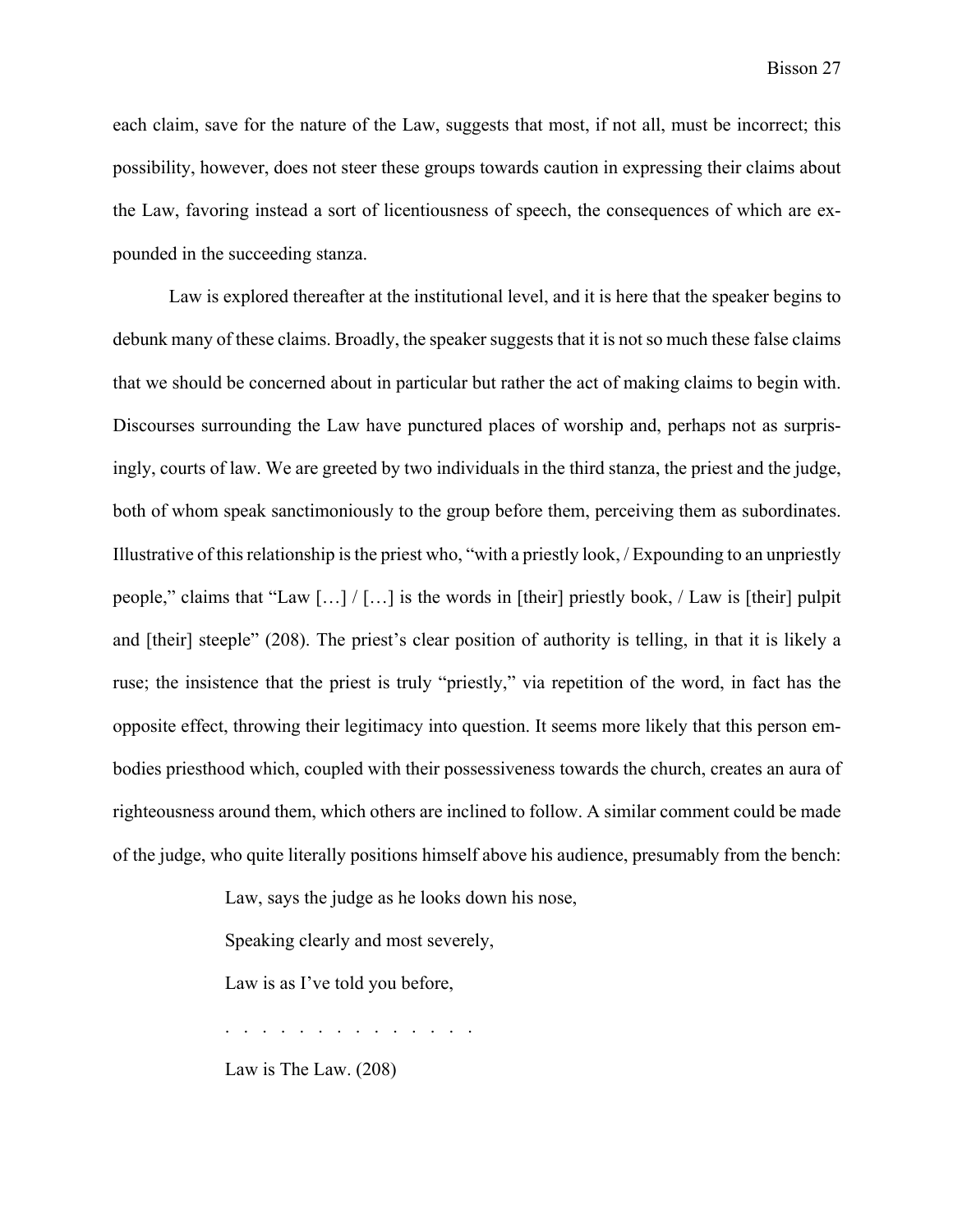The judge's explanation of the Law lacks specificity, and this appears to be intentional; his gestures—the condescending glare, the intonation of his voice, and his firm declaration—appear to be scare tactics disguised as generosity (he's told his audience before, as he states, but he is willing nonetheless to repeat himself). In reality, his explanation garners nothing more than a petition for the status quo: "Law is the Law," and therefore requires no further explication from himself or, in particular, from others. The judge may have divulged further details in the past, as he himself suggests, yet without any evidence for it, we are left to assume that his "non-explanation" is in fact a reinforcement of the Law's authority, of which he is the arbiter. By way of these two individuals, the speaker is potentially expressing cynicism towards the act of making claims about the Law: what at first seems virtually harmless—at its worst, fostering petty resentment between generations over who is correct—becomes a gradual infiltration and perversion of positions of power. Furthermore, claims such as these are less interested in critical thought about the Law for some greater good and more inclined to obfuscate it for selfish ends.

The speaker further suggests that their reflections highlight a core issue in the act of making claims about the Law: it relies solely upon externalization and persuasion, rather than introspection and contemplation—in other words, speaking rather than listening. What follows a lengthy series of claims about the Law is the speaker's proclamation that "Others say, Law is our Fate; / Others say, Law is our State; / Others say, others say" (208). In comparison to the claims aforementioned, the brevity of these newest claims suggest frustration on the part of the speaker, who appears more focused on drawing attention not to "Fate" and the "State" but to the act of vocalizing these ideas in the first place. Indeed, what "others say" has been the focal point of the poem thus far, and despite capturing the claims themselves, there are no moments in which those making claims are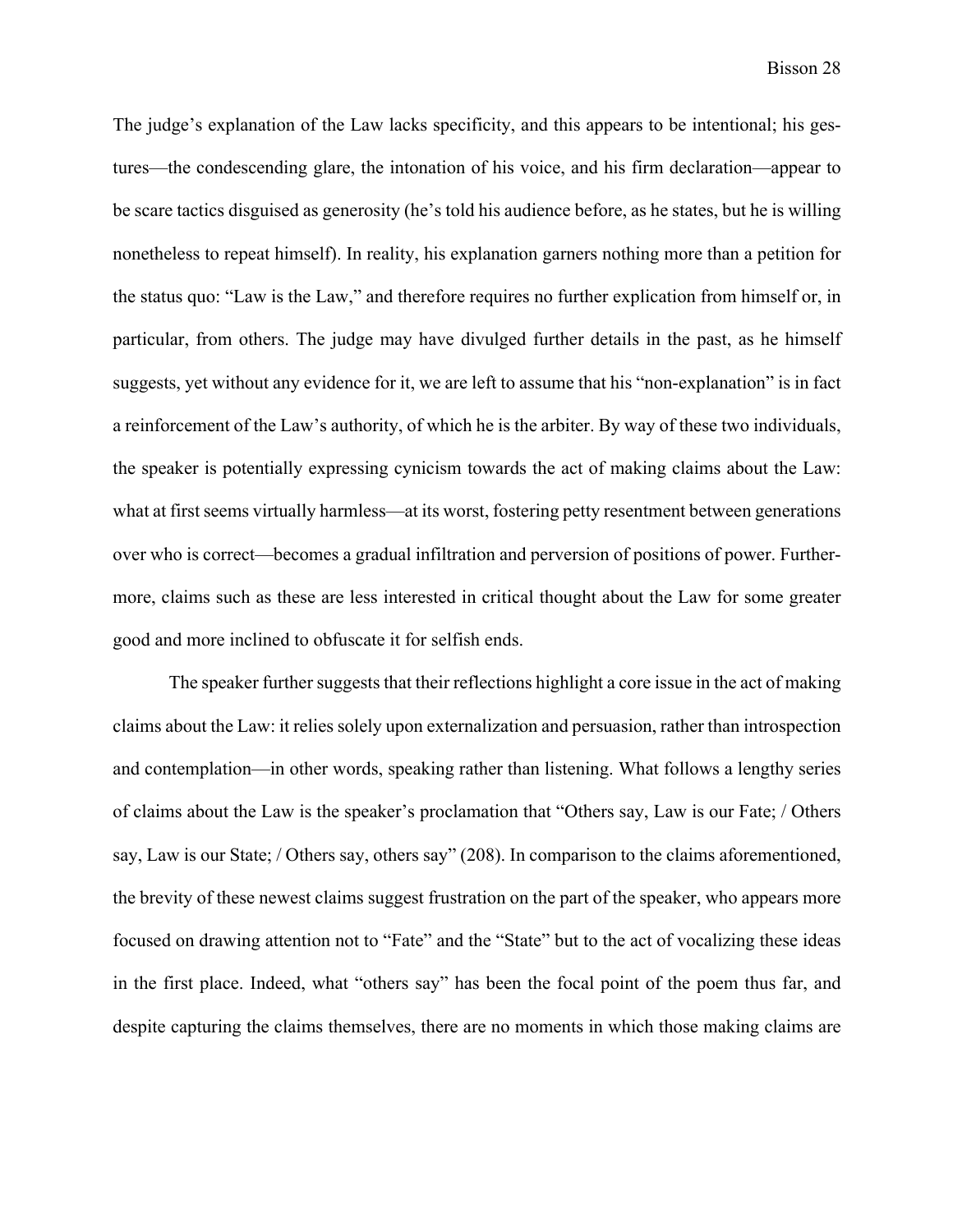in dialogue with their respective audience, choosing instead to plant this claim and let it blossom through blind persistence. This idea is echoed clearly in the following stanza:

And always the loud angry crowd,

Very angry and very loud,

Law is We,

And always the soft idiot softly Me. (208)

We see again an emphasis on vocalization, vocalization which, here, seems to be driven primarily by passion or ignorance. Regarding both the "angry crowd" and the "soft idiot," the speaker once again utilizes repetition to highlight some deeper irony. In the case of the "angry crowd," their propensity to be "loud" and "angry" may quite literally bar them from hearing themselves, thus disabling their ability to reflect on their claims and potentially arrive at a clearer, more accurate position than before. Yet it is not the volume at which one speaks that denotes the false claim, as we see in the case of the "soft idiot" that even the faintest of claims can derail meaningful dialogue, and thus a deeper understanding of the Law. Moreover, the speaker pushes back against the act of making claims about the Law as a whole, since, based on their observations laid out thus far, making claims about the Law as a whole has only worked to obfuscate it and strengthen those who seek control and domination. Yet in rejecting this process, the speaker points to an alternative unspecified thus far, the likes of which they elucidate, or perhaps replicate, through the lens of a companion unmentioned thus far.

The remainder of "Law Like Love," like the ventures of the breezy visitor in "Like a Vocation," feels utterly personal, reflecting a private interaction that may nonetheless provide insight in remedying ongoing, public miscalculations through the rejection of their outcomes. Directed to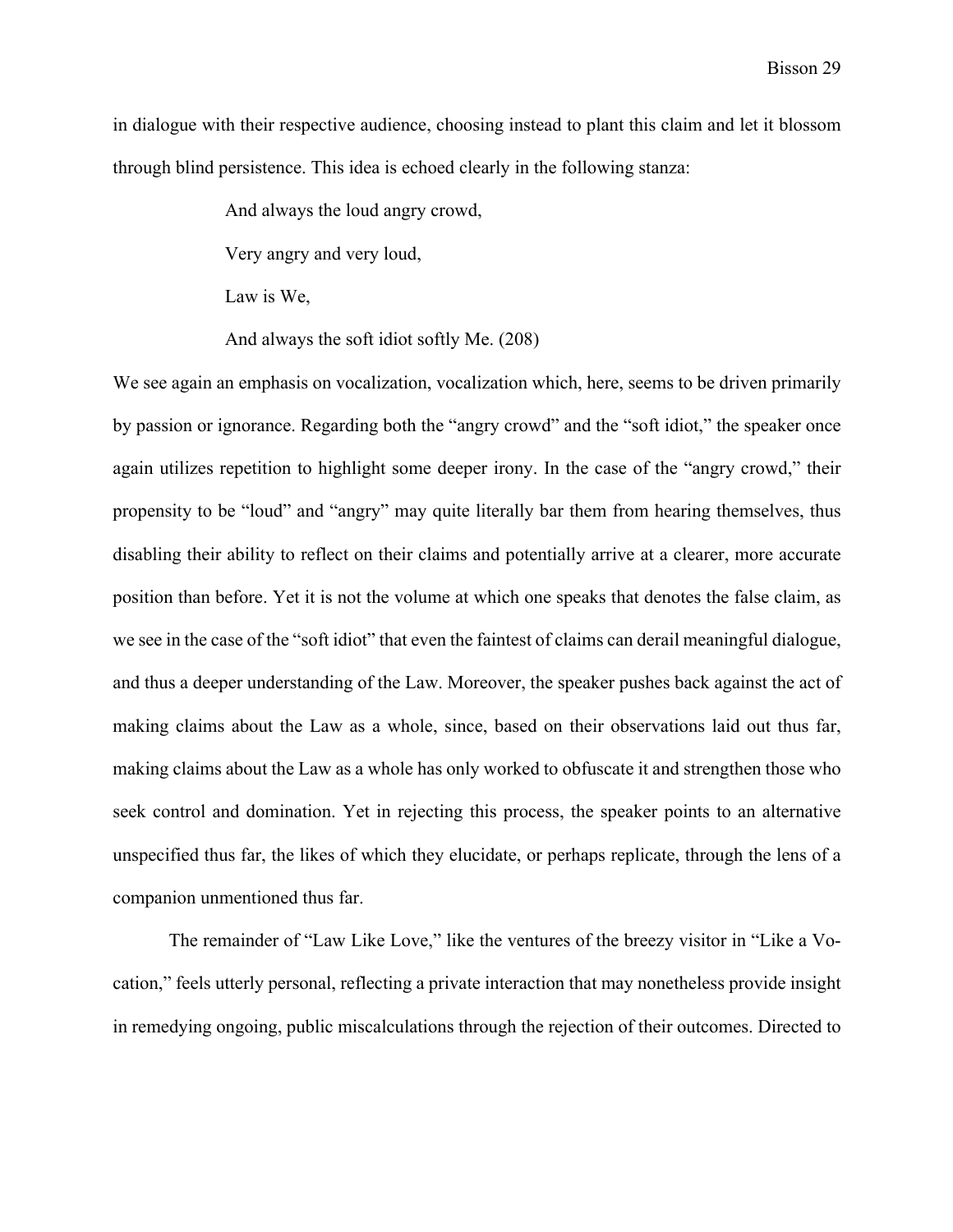their companion, the speaker draws parallels between themselves and those around them in regard to their equal understanding (or lack thereof) of the Law:

[...] we, dear, know we know no more

Than they about the Law,

. . . . . . . . . . . . . .

Except that all agree

. . . . . . . . . . . . . .

That the Law is  $\left[\ldots\right]$  (209)

This concession may come as a surprise, given the speaker's own tone of superiority heretofore, yet it remains in line with their emphasis on refraining from further conjecture. Nevertheless, the speaker's hesitance to characterize the Law beyond its nature does not stop them from stating unequivocally that the "Law is." Accompanying this assertion is a vague sense that something must be done, though whether that something pertains to defining the Law or not is unknown; thus, we are left speculating as to why, or what it is that prevents each individual, the speaker and their companion included, from "know[ing] what [they] should and should not do" (209). The intentions behind this ambiguity may be manifold; however, it has the effect of equalizing all involved in universal ignorance.

This need to understand what must be done may, on the one hand, refer to the steps necessary in perceiving and explicating precisely the Law and its effects, but it may also speak to the attitudes held by Auden himself in relation to the power structures that constituted the world around him in 1939. It is certainly power structures (specifically in the United States, but almost universally across the world) that, backed by de facto social policing, both discredited Auden's relationship with Chester Kallman and prevented their legal marriage. This, however, did not stop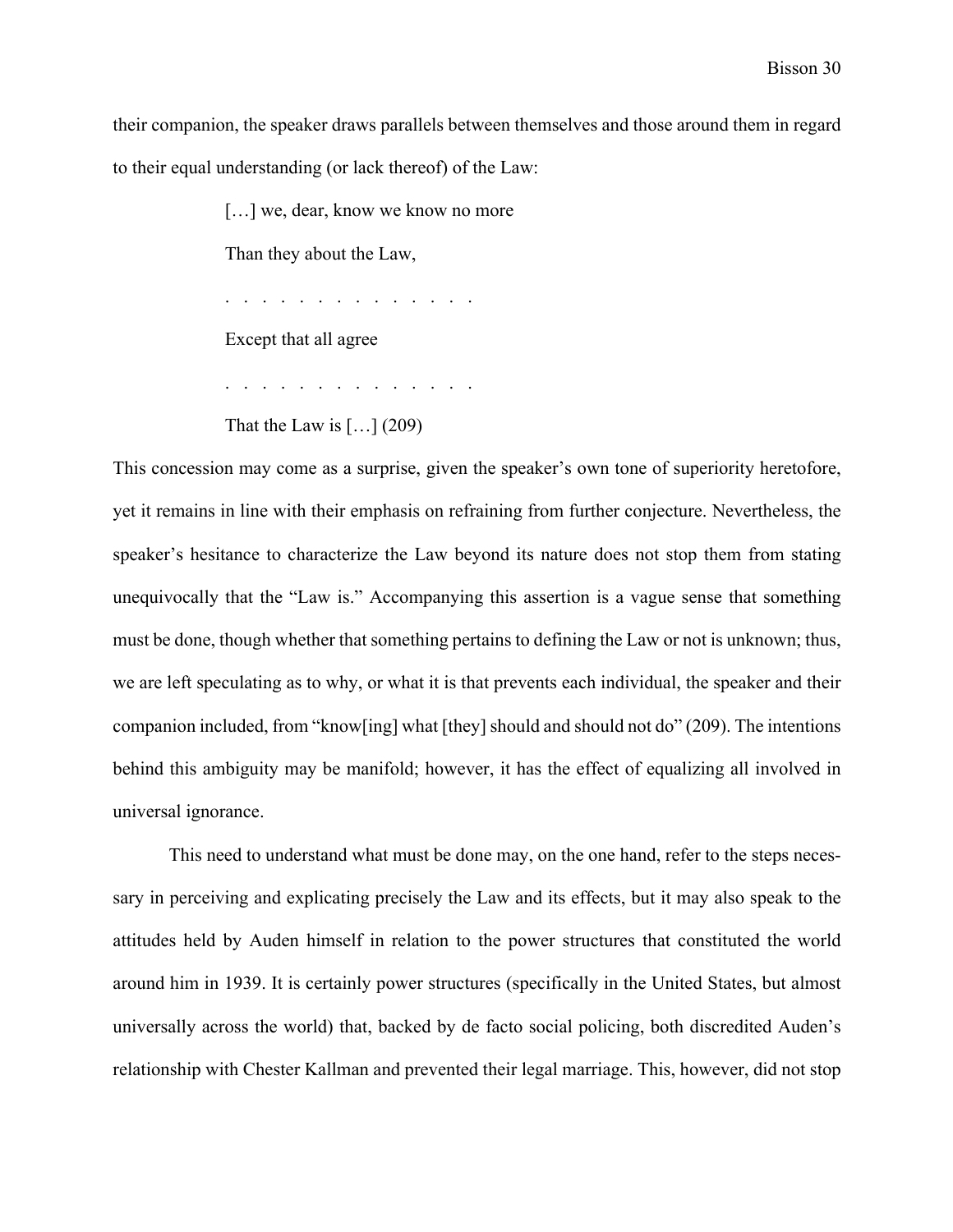him from viewing their relationship as anything less legitimate than marriage, for, in the context of "In Sickness and in Health," Gottlieb states that Auden acknowledged the inherent "doubleness" of marriage: "it can be both a legal institution and a moral commitment [and] the two need not overlap" (31). Nonetheless, Auden did not leave the legal institution of marriage unattended; in 1935, prior to his immigration, Auden married the Jewish refugee Erika Mann, enabling her to secure British citizenship and subsequently flee Nazi Germany. Evidently, Auden "simply did not hesitate to exploit a legal formality that otherwise remained unavailable, even hostile to him. On the contrary, he even tried to create a kind of spontaneous institution, in which gay men would marry women threatened under fascist regimes" (Gottlieb 30). Such bold defiance of social expectations can be found in "Law Like Love," even in the context of conscious humility. The passage that follows the speaker's declaration of a universal ignorance, and subsequent plea to reassess and reconsider the situation at hand, is surprisingly divergent from these concepts. Conceding once again, the speaker states,

Although I can at least confine

Your vanity and mine

To stating timidly

. . . . . . . . . . . . . .

We shall boast anyway:

Like love I say. (Auden 209)

This unexpected claim about what the Law is (that it is in fact "like love") stands in total opposition to the speaker's prior reticence, and would more or less upend the credibility they have built over the course of the poem if not for their prior forewarnings. Moreover, the presence of this contradiction bears a keen resemblance to Auden's eagerness in transgressing, in more ways than one,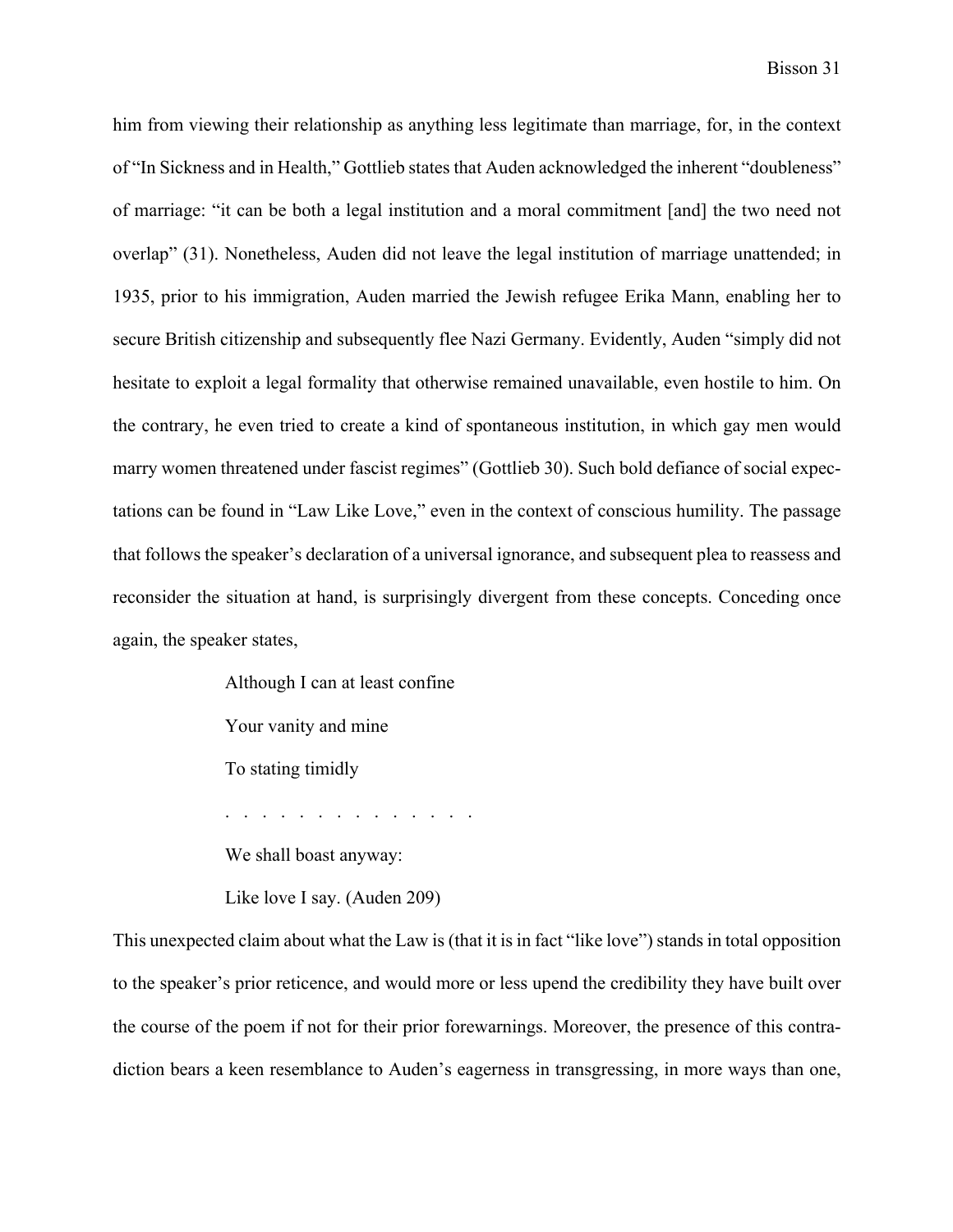prescriptive expectations of marriage. This is made evident by the fact that he seems to be invoking his own marriage here; referring to the confining of "your vanity and mine," it is difficult to ignore the similarities between "Law Like Love" and the poem Auden gave to Kallman on his twentieth birthday; in it, he alludes again to a shared sense of vanity: "In harness the Two are a fine combination / But a little too fond of the mirror" (qtd. in Farnan 27). Perhaps by no coincidence, the poem captures the spirit of "Law Like Love" in its regard for the shortcomings, but inherent potential, of paired individuals as a model for progress.

The numerous similarities between "Law Like Love" and "Like a Vocation" should not be understated, not only in their symbolic adoption of marriage as a solution to the problem at hand, but also in a shared search for a reality that has yet to be realized. I have discussed previously the ways in which "Like a Vocation" operates as an interrogation of an imagined present that, at its core, is contingent upon the departure and division of individuals, as well as an exploration of "marriage," analogous to selfless compassion, as a remedy to those divisions. While this pursuit is less transparent in "Law Like Love," one particular remark from the speaker, delivered as part of his private reflections, is telling; explaining his reticence to describe the Law in comparison to others, he insists that

No more than they can we suppress

The universal wish to guess

Or slip out of our own position

Into an unconcerned condition. (Auden 209)

It is interesting that, to achieve such an "unconcerned condition," one must first be rid of their "position," a term which fittingly remains open-ended, but in the context of the poem brings to mind both the perspectives that individuals hold in regard to the Law and its machinations, as well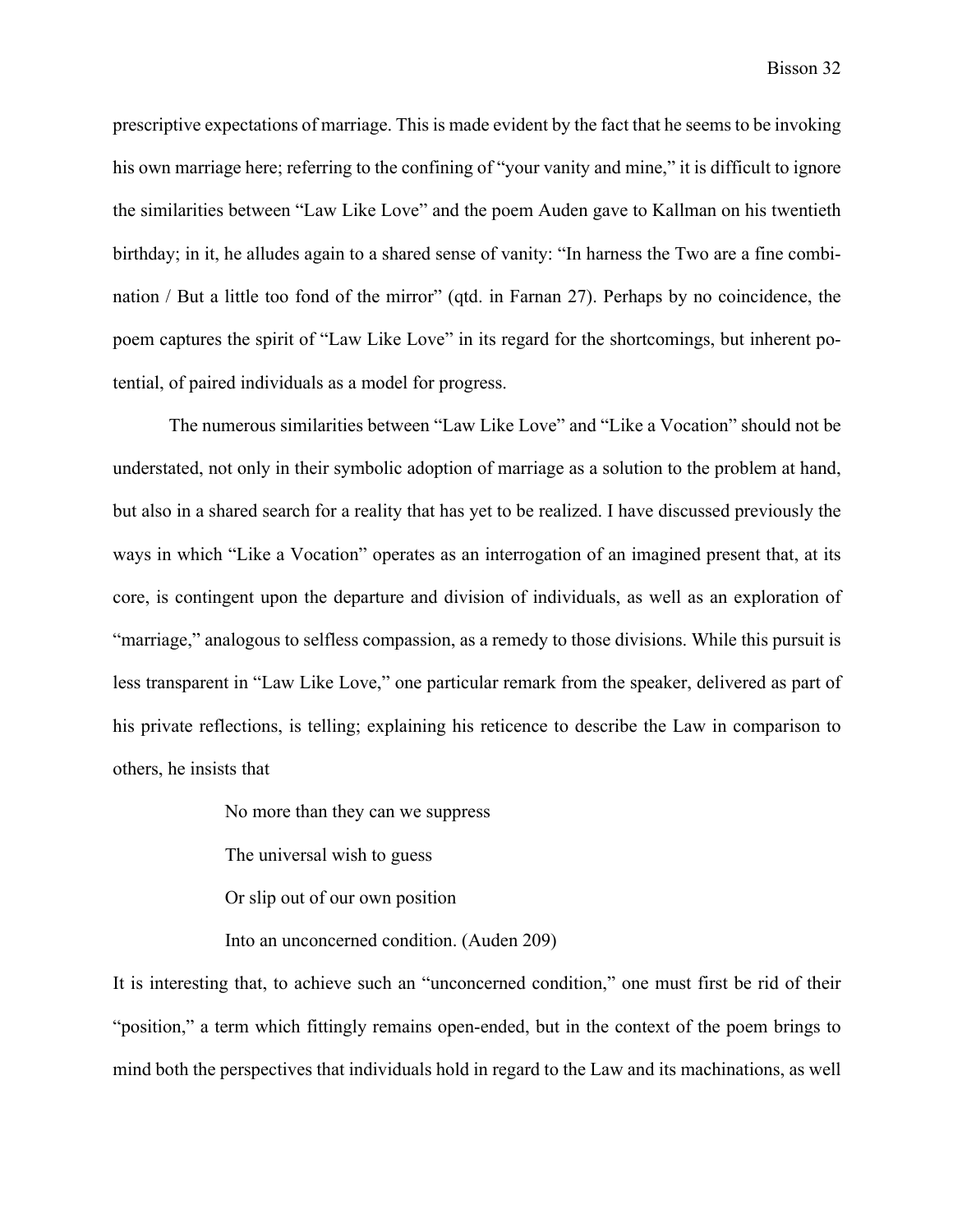as the "occupations" these individuals hold (gardeners, priests, judges). To "slip out," therefore, requires one not only to relinquish their beliefs but also the social status that likely informs them, as both result indirectly in the chaos, and certainly division, throughout the poem. In the case of the grandfathers and grandchildren, for instance, the distinctions between, and concomitant expectations of, "old" (wise, but frail) and "young" (sensible, but rash) categories foment disagreement between the two groups. On the other hand, the priest and the judge draw deliberate lines between themselves and their underlings, reinforcing their power through specious authority. Conversely, to slip out of such positions would be tantamount to casting off these constructed distinctions and, subsequently, to "equalize" humanity—a feat which the speaker is able to observe privately, in the form of general human ignorance about the Law, but can essentially do nothing with unless others follow suit.

## *NEW YEAR LETTER***: THE LONG & WINDING ROAD AHEAD**

Far longer than "Like a Vocation" and "Law Like Love," *New Year Letter* (1940), addressed to Auden's colleague, Elizabeth Mayer, is divided into three parts, each of which takes place on the last day of the year. The poem functions as an exploration of crises facing the world at large and the speaker personally; supposedly having succumbed to dark forces, both parties search desperately for a panacea that might turn the tides in their favor and bring about a state of genuine peace and cooperation. To the same degree that these conflicts are sensationalized, Auden writes didactically and with a striking degree of verisimilitude—his speaker, recognizing that human misconduct lies at the heart of these crises, depicts a rigorous mountain path analogous to the road that all must travel to bring humanity back to its natural state; as we will see, this natural state reflects their larger desire for "diversity in unity" (171). At the same time, the speaker hints that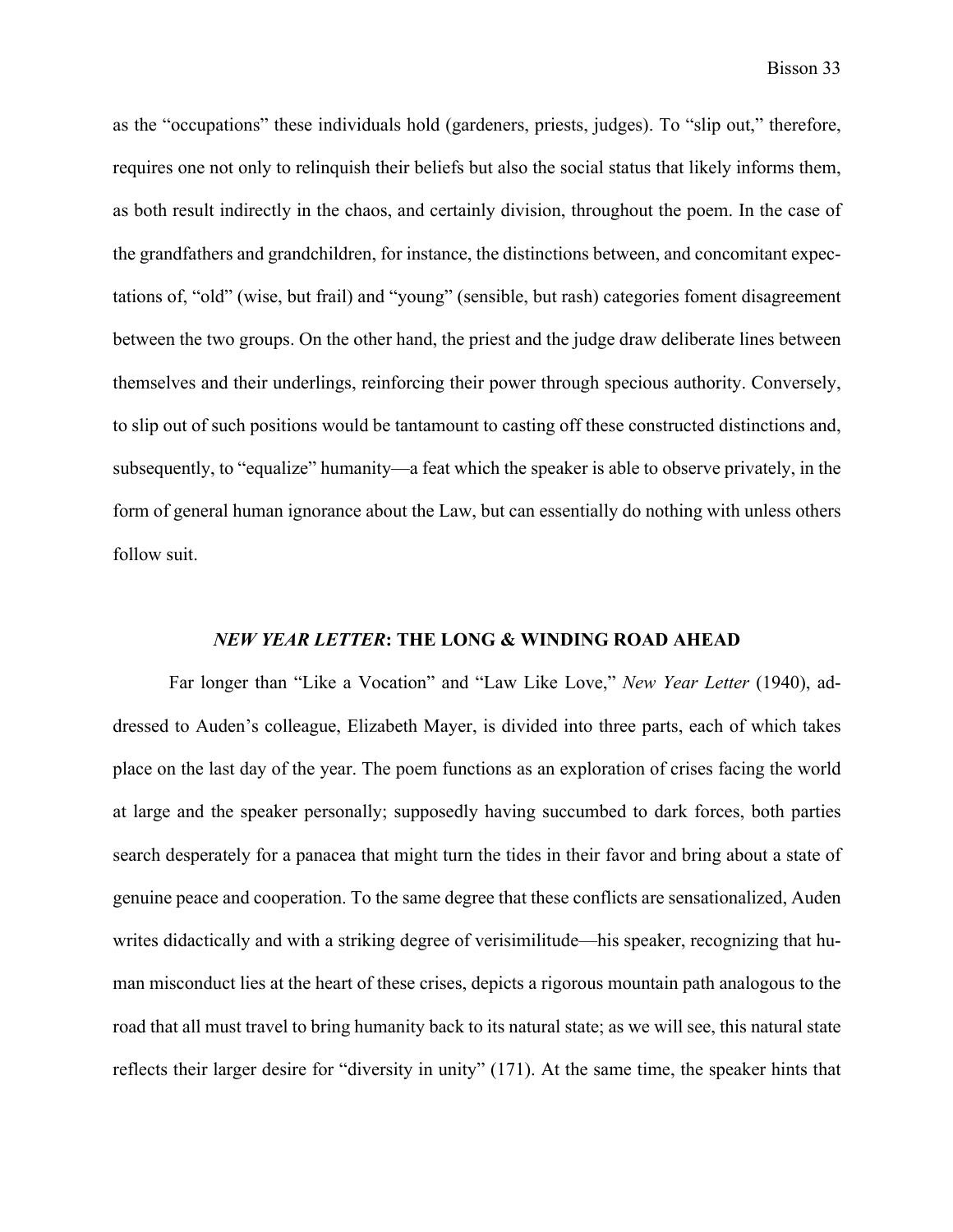this road also reflects their personal experience surrounding commitment; their romantic relationship, while not blatantly propounded, is characterized equally by difficulties in the form of repeated error and miscalculation. Moreover, it is only through acceptance and reconsideration of these difficulties that true progress can come about, and the same could be said for the aforementioned trek towards the mountain's summit. With regard to Auden's larger conceptualizations, the poem serves as an expansion of the ideas expressed in the previous poems; his emphasis on the rigorous nature of positive progress—be it towards genuine love, community, or both—is not to suggest implausibility, rather it is to say that, like commitment (more specifically marriage in his case), it will often be as grueling as it is utterly lucrative.

In a broad sense, Part One seeks to characterize the atmosphere of the New Year, as well as the conflict at hand. This is done by immediately thrusting readers onto the scene, wherein people appear to be both jovial (underscored by a sense of optimism directed towards the future) and apprehensive (acknowledging the possibility that the conflict may only worsen as time progresses). It should not come as a surprise at this point that the speaker refrains from delivering direct exposition regarding this conflict, though we are given vague explanations of its cause(s) and effects. The speaker notes their familiarity with such an atmosphere; a year prior, they recall their stay in Brussels during the New Year, remarking that

> the sleepless guests of Europe lay Wishing the centuries away, . . . . . . . . . . . . . . As on the verge of happening There crouched the presence of The Thing. (Auden 161)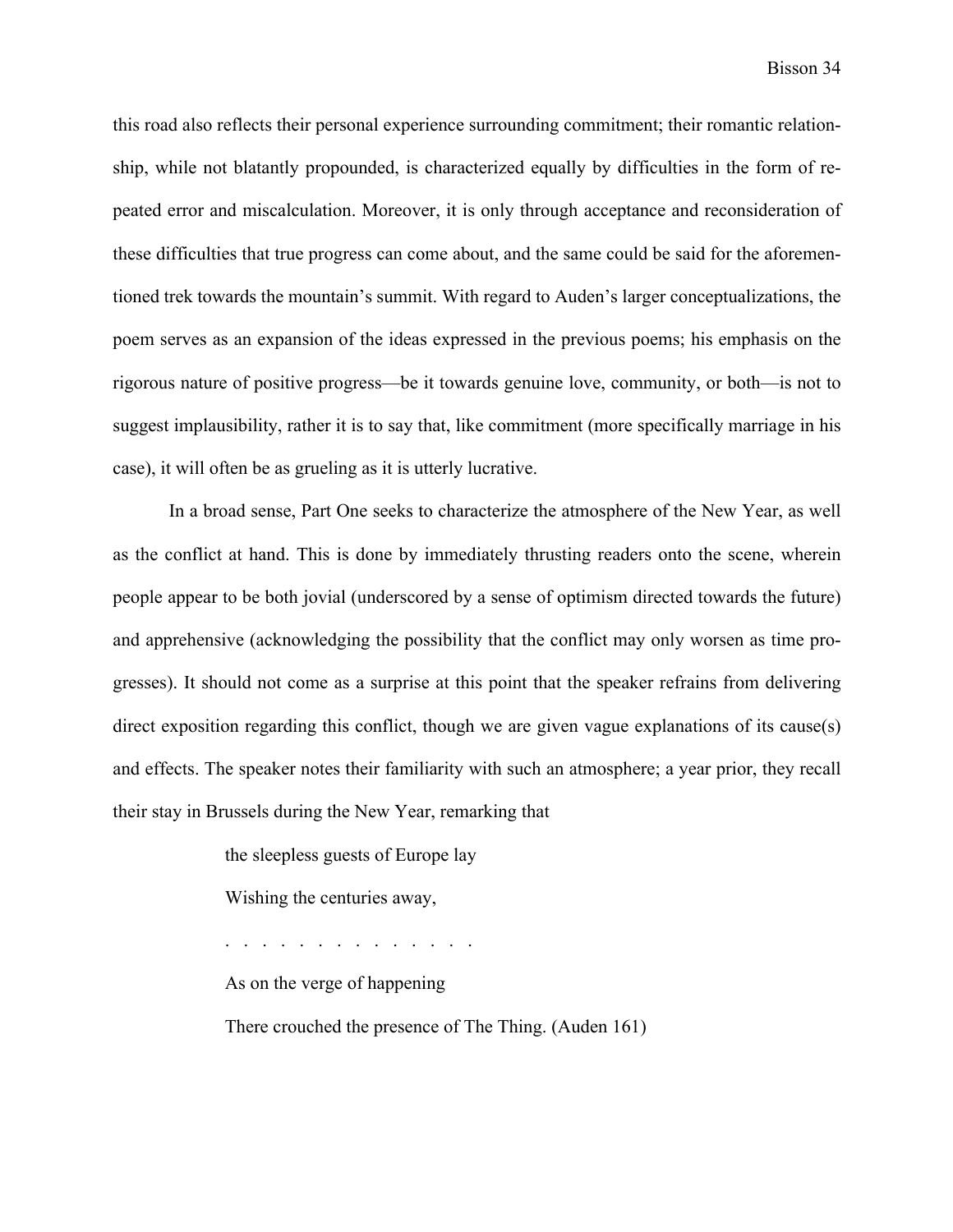This passage, while clearly evoking wartime anxieties over the prospect of German invasion (almost five months after the publication of *New Year Letter,* German forces would occupy Belgium until 1945), depicts "The Thing" as a lone creature that prefers to wait rather than take immediate action as a means of acquiring power. Allegedly, "all formulas were tried to still / [….] All bolts of custom made secure" (161) to prevent the entrance of The Thing, yet by means of subterfuge it somehow breached the city, "approaching every bedside all the same" (161). Equipped with total awareness of The Thing's presence and taking every precaution they can muster, the city astonishingly and, perhaps unknowingly, falls victim to the creature's influence. Nevertheless, the apprehension that the city expresses on the verge of the New Year suggests a partial awareness of this possibility—that, despite the concerted efforts of the city's residents to fortify themselves against The Thing's invasion, they may somehow remain entirely defenseless.

In this vein, the speaker seems to possess an insight that the city does not, specifically regarding the essence of their adversary. According to the speaker, The Thing's invasion is neither swift nor visible; rather, its greatest strength is its perniciousness. While in large groups it may risk discovery, "time can moderate his tone / When talking to a man alone," and over time

Suspended hatreds crystallize

In visible hostilities,

Vague concentrations shrink to take

The sharp crude patterns generals make… (161)

With this explanation in mind, it becomes rather clear as to why physical barriers fail to keep out The Thing, whose threat comes in the form of subtle, ideological reconstitution. The Thing resembles a demagogue, sowing hatred by essentializing or extremifying his target's thought processes. Indeed, this is expressed via the oxymoronic "sharp crude patterns," which suggest that the target's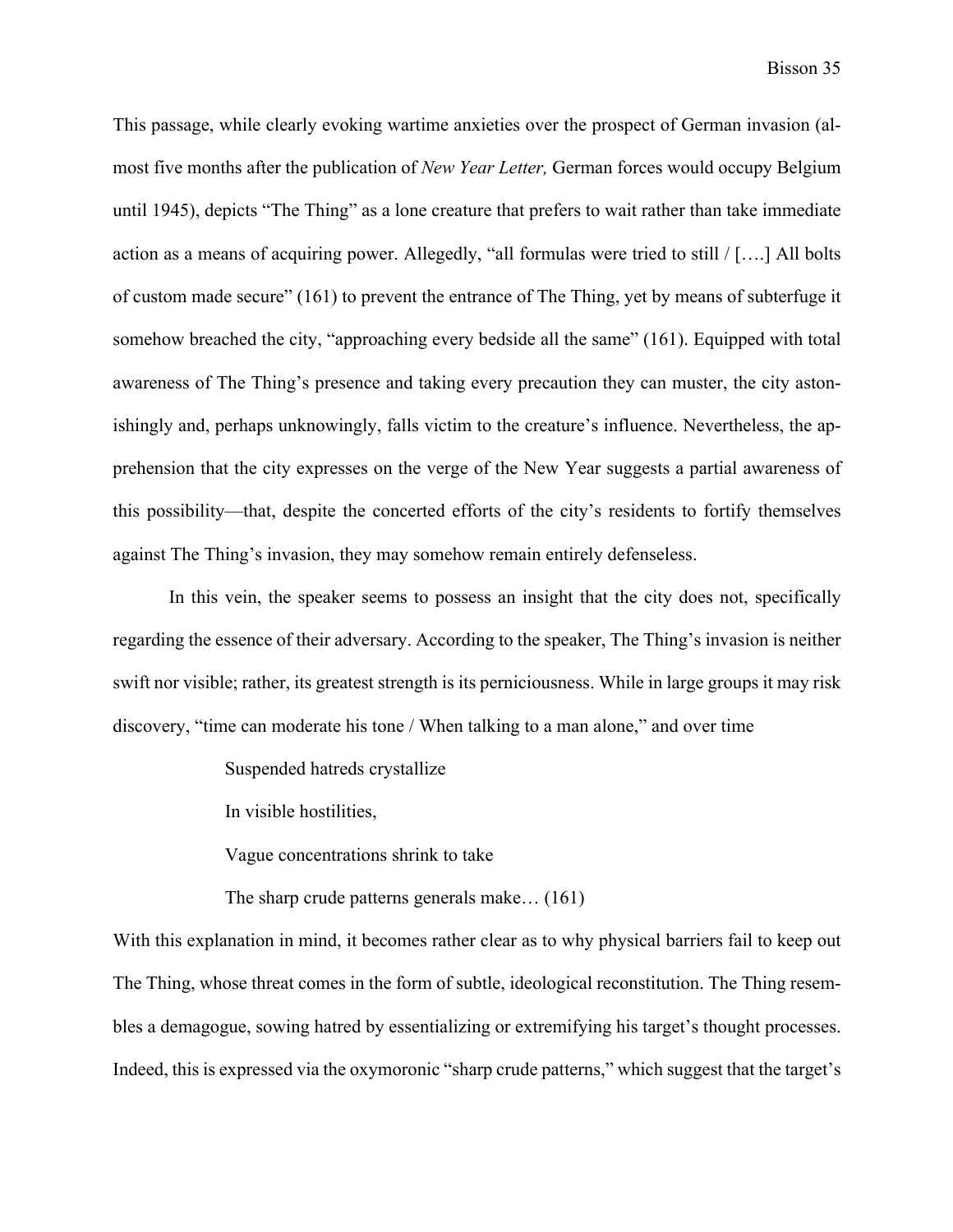thoughts are clear-cut and direct yet unrefined and rudimentary; in this way, the target becomes a "general" itself, capable of making sweeping, impassioned statements about reality which are nonetheless off-base (perhaps alluding to those making claims throughout "Law Like Love") and underscored by disdain for diversity. What The Thing accomplishes via ideological reconstitution is diversion; his targets become vessels through which he may fabricate scapegoats to prevent his own discovery, leading to widespread suspicion and paranoia. Embodying the helplessness felt in Brussels a year prior, the speaker exclaims, "O Who is trying to shield Whom? / Who left a hairpin in the room? / [….] / How did a snake get in the tower?" (165). Enlisting aid from local authorities proves to be useless, as they too are divided, specifically by factionalism and desperate self-interest:

The rival sergeants run about

But more to squabble than find out,

. . . . . . . . . . . . . .

To one inspector dressed in brown,

He makes the murderer whom he pleases

And all investigation ceases. (165)

Having infiltrated the ranks of the community's protectors, The Thing appears to have succeeded in its endeavor. In service to this creature, whose true motives remain unclear, these negligent authorities cast off fully their social responsibilities in search of mindless distraction. Despite this preponderance of corruption, there appears to be no discernible mode by which to trace it to its starting point. The speaker identifies The Thing as the source of the problem, but their desire to know where the creature's pursuit began surpasses their yearning to vanquish The Thing itself;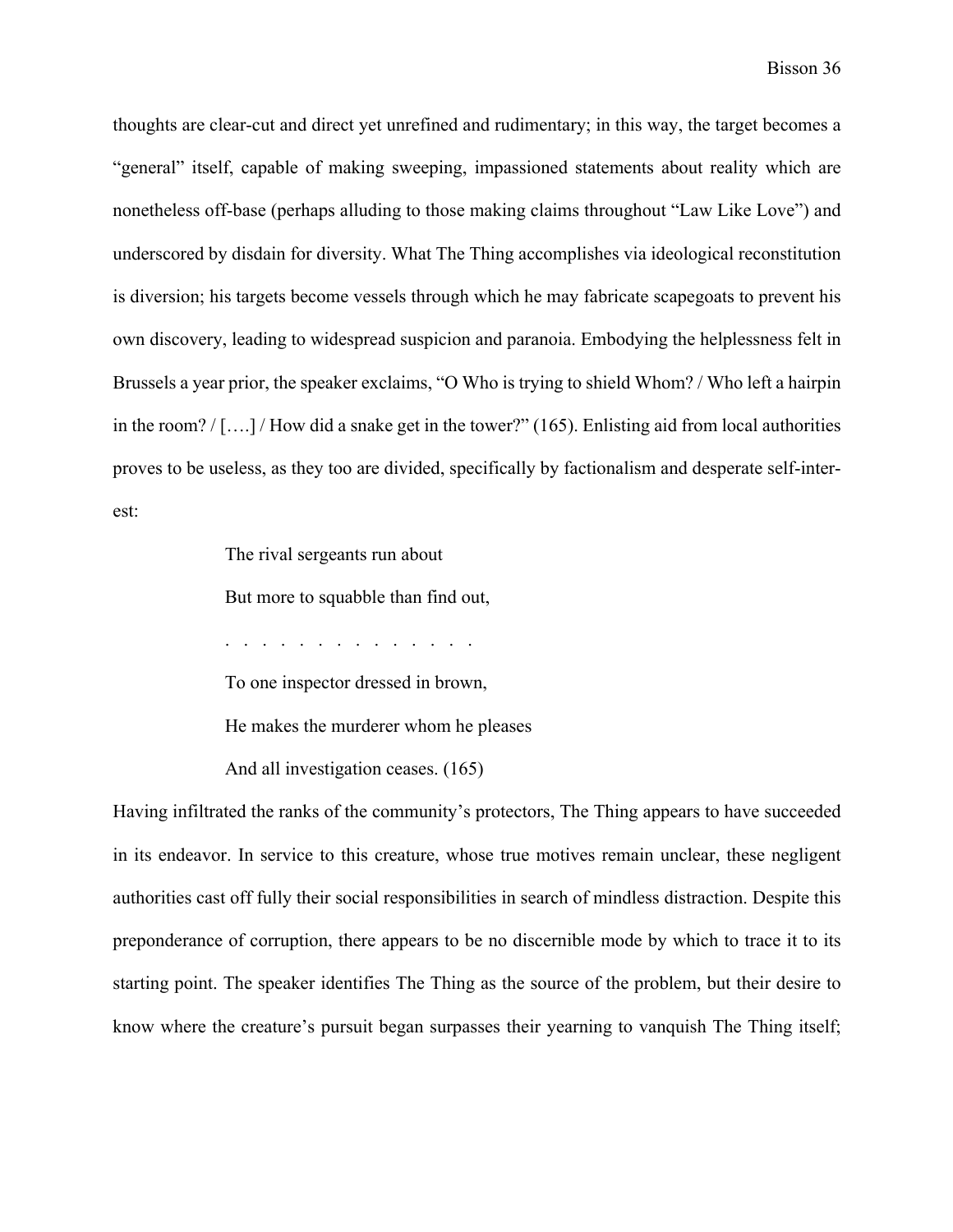this suggests that the "solution"—not only to the corruption, but to an ever-increasing atmosphere of distrust—lies in ideological reconstitution from within, not without.

What also emerges throughout Part One, in a similar fashion to "Like a Vocation" and "Law Like Love," is an express desire to bring about a reality that has yet to be seen in human history. Identifying a universal need "to set in order" (162), the speaker concedes nonetheless that "order can never be willed  $/$  [....] For will but wills it opposite" (162), alluding perhaps to those failed attempts at achieving the vision described in "Like a Vocation," and the elusive "Law" in "Law Like Love." Even in the context of the "Law" in "Law Like Love," Linda Ross Meyer's analysis provides insight here: "we call for it, it calls to us, be we cannot 'have' it [….] to have Law and control Law would be to take the lawfulness (the justice) out of it" (444). The same could be said for "the order," which

In intention all are one,

Intending that their wills be done

Within a peace where all desires

Find each in each what each requires,

A true *Gestalt* where indiscrete

Perceptions and extensions meet. (Auden 162)

Here, the emphasis placed on "intention" and "desire" suggests that it is these dispositions, rather than the literal order which they are in pursuit of, that will bring about the "true *Gestalt*"; order, then, is not governance bestowed upon a geographically defined community, but a voluntary measure in which one conducts oneself in accordance with the needs of others. Given that these intentions must be ubiquitous across society to bring about this reality, this becomes a grandiose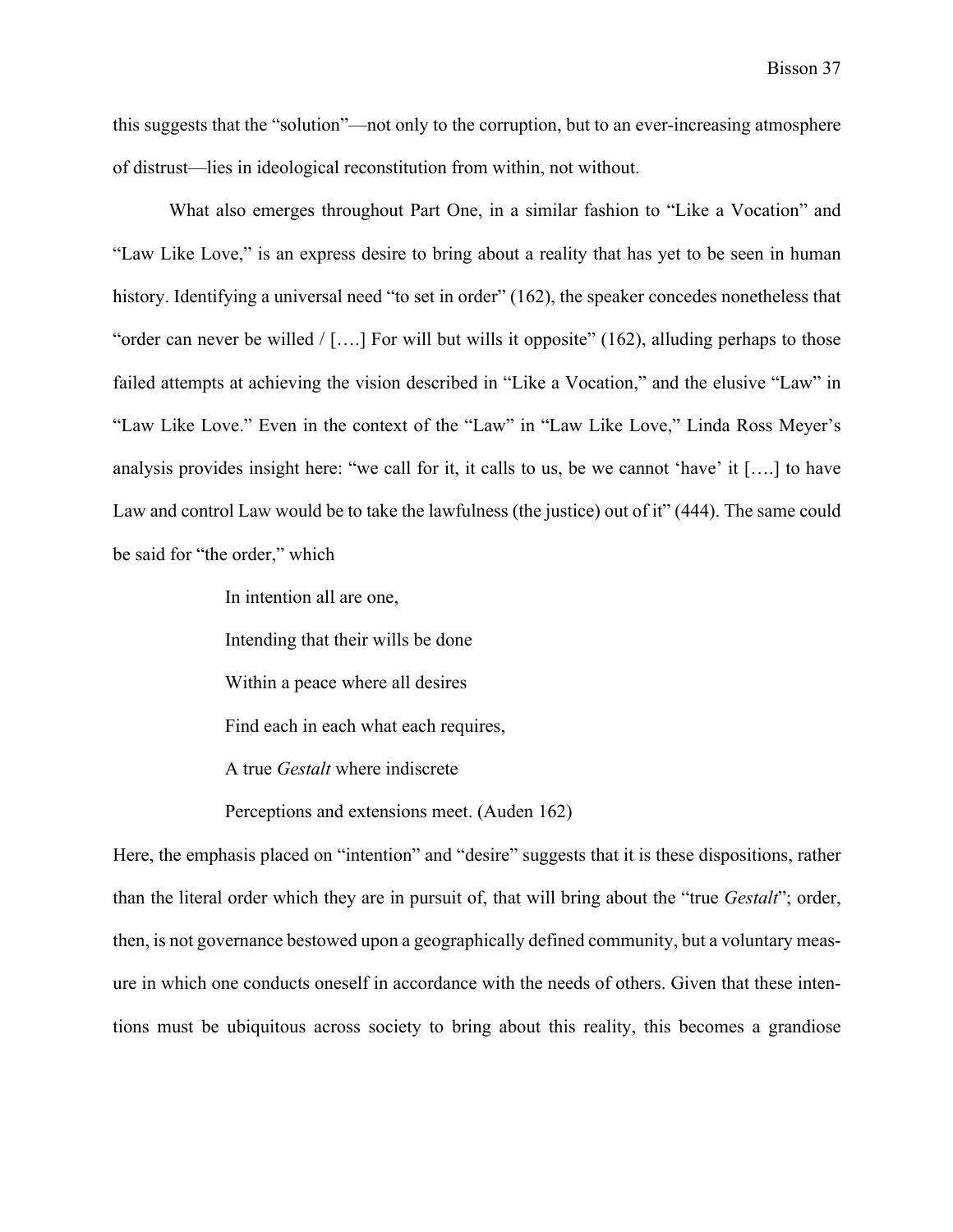undertaking which the speaker themselves grapples rigorously with in finding a model through which others may learn to do the same.

As with the previous two poems, the speaker once again assesses potential models, or potential courses of action, that may befit their vision; here, they reason that Art, in its broadest sense, possesses some advantages but is ultimately ineffectual in this matter for various reasons. They speak plainly in their belief that "Art is not life and cannot be / A midwife to society" (162), insisting first that "Art in intention is mimesis" (162); in other words, despite conscious efforts to mirror reality, making art results in abstraction. In making this claim, the speaker seems to dispel the utopic qualities surrounding their vision, insisting that it must be as mundane as the means by which it is obtained. Art also fails in that it is a "*fait accompli*," and since "Life-order comes to living men / It cannot say, for it presents / Already lived experiences" (162). We see yet another of Auden's speakers taking issue with the tendencies of others—here, by way of their creations— "to say," and thus to direct their listeners. Finally, and perhaps the most telling in the way this vision must come to fruition, is that it is inherently subjective and therefore moving perpetually towards simplification:

> [...] each particular artist knows, Unique events that once took place Within a unique time and space, In the new field they occupy, The unique serves to typify, Becomes, though still particular, An algebraic formula, An abstract model of events… (162)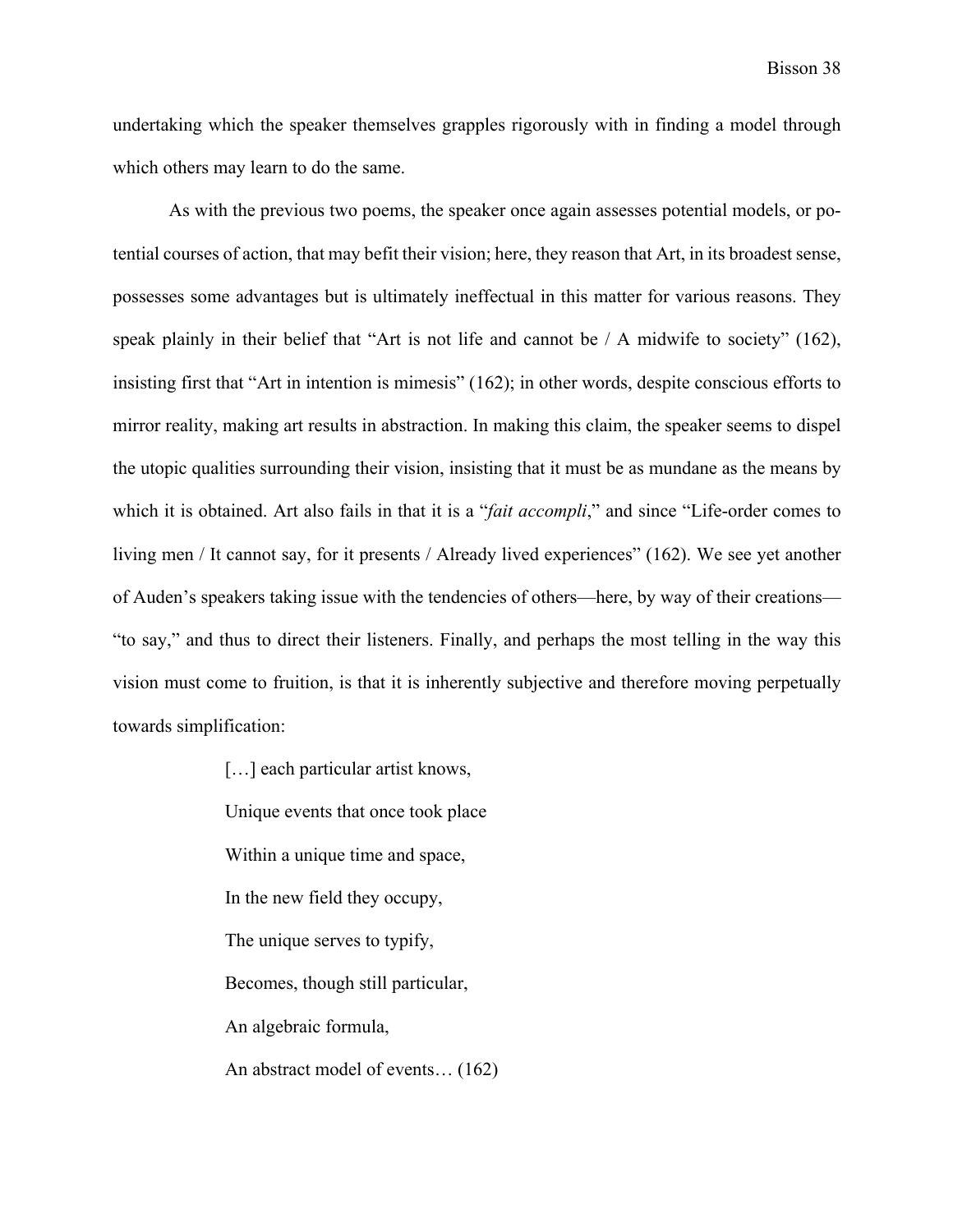In other words, inasmuch as the speaker's vision is real and must therefore reflect reality, it must also be specific to an everchanging temporal plane. The contradictory nature of the poem, being a mode of art itself, should also be apparent by now. If *New Year Letter* possesses an intention of its own—which by the speaker's terms it must—it appears to be a call to action, a petition for a collective change of course in search of their new vision. Certainly, the speaker does not dismiss the utility of art entirely. The "particulars" mentioned above, for instance, are valuable in that they enable hindsight and reconsideration on both the artist's and observer's part; equipped with this understanding, "Like a Vocation" and "Law Like Love" seem keenly aware of this function, at once considering the particulars of each poem's respective past and present while also standing as a particular itself, ready to be dissected by future generations of readers. Indeed, we receive such particulars in this poem as well; the speaker, for instance, goes to great lengths in illustrating a "summary tribunal" (163) consisting of key writers throughout history, ranging from Catullus, to William Blake, to Rainer Maria Rilke. These figures, embodying in death the standing of "great masters" (163), function not simply as a source of inspiration for the speaker but also a benchmark through which to judge the speaker's own work and actions. Their position in the speaker's life is constant, and while their influence is "considerate and mild and low" (163), their weighing presence over time prompts the question, "who can show convincing proof / That he is worthy of their love?" (164). In capturing this intimate moment of introspection in writing, the poem delivers a distinct vantage point at a given time in history which nonetheless speaks to ubiquitous aspects of the human experience (e.g., moments of vulnerability and uncertainty).

Nevertheless, this still does not completely answer the question of intent, given that there are certainly other, more rhetorical elements at work. On the one hand, the poem's adherence to subjectivity seems itself rhetorical. Patrick Deane remarks, "the solipsistic experience of reading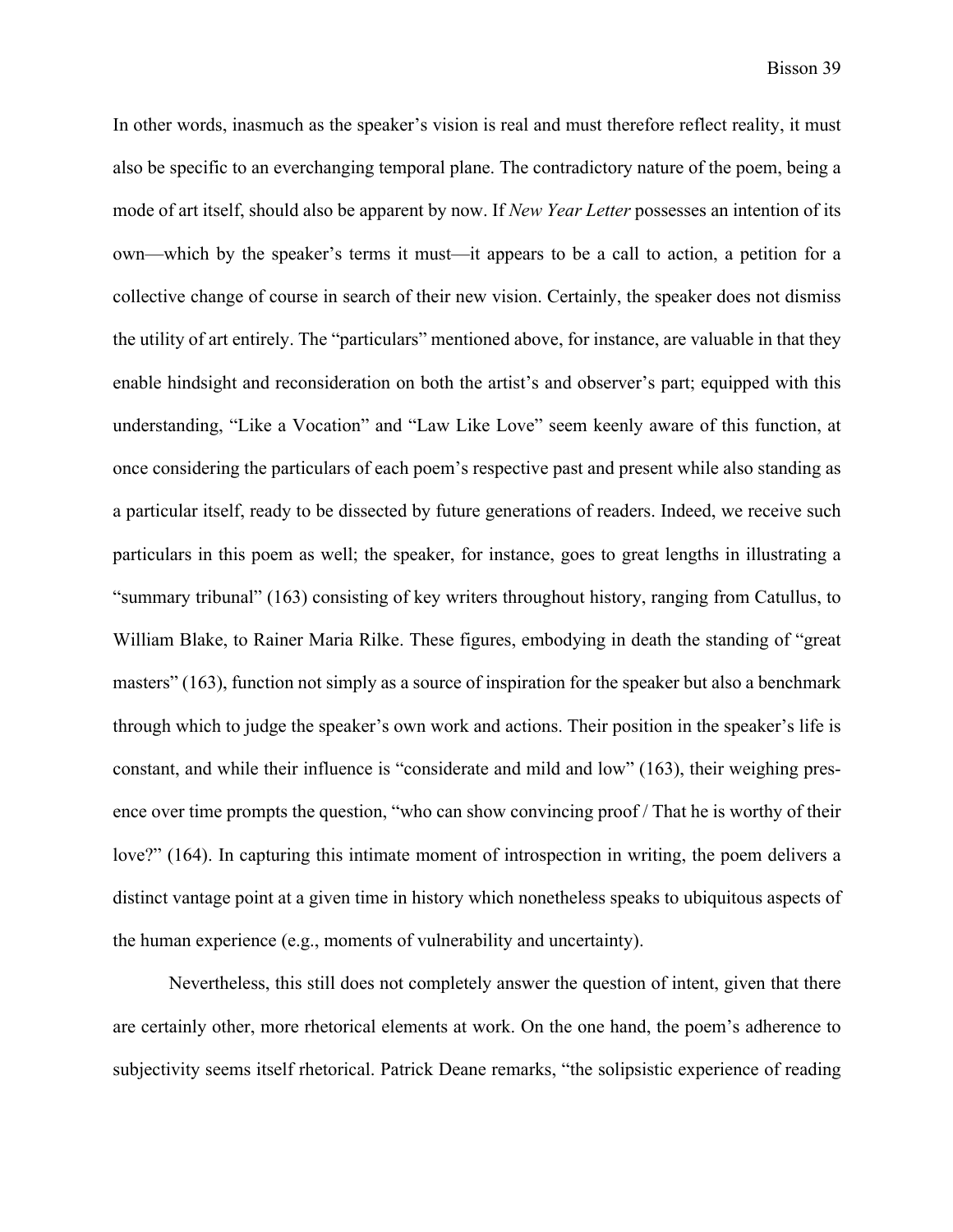such a work is paradoxically at the root of whatever efficacy the text may eventually enjoy in history and in human affairs outside of literature," and further states that the conscious effort "between one subject and another reading, turns out indeed to be […] a way in which an author can albeit obliquely—make something intentional 'happen'" (184). The oblique nature of this "something" seems purposeful as well, as the speaker expresses time and again their uncertainty over where to begin, how to instigate change in the correct way, and how to overcome the unrest they face within themselves. While these concerns appear to be genuinely felt, they also function as an acknowledgment of change; implicitly aware that the vision itself, along with the means of approaching it, may change shape, the speaker vaguely conceptualizes the vision as a means of preservation, allowing others to connect their own search across time and space. Approaching the conclusion of this first part, the speaker emphasizes this point: "truth, like love and sleep, resents / Approaches that are too intense" (Auden 166). This appears to be an extension, or perhaps a revision, of sorts, of the logic expressed in "Law Like Love," which emphasizes conscious reticence over boisterous debate. Here, the speaker advocates not for a default silence, but rather for prudent discourse; it is not so much a resignation to "boast anyway" (209), but an acceptance that speculation holds the potential to provide any measure of insight. Potentiality, rather than certainty, is key here, as the speaker finishes Part One:

"This private minute for a friend,

. . . . . . . . . . . . . . Be under Flying Seal to all Who wish to read it anywhere, And, if they open it, *En Clair.* (167).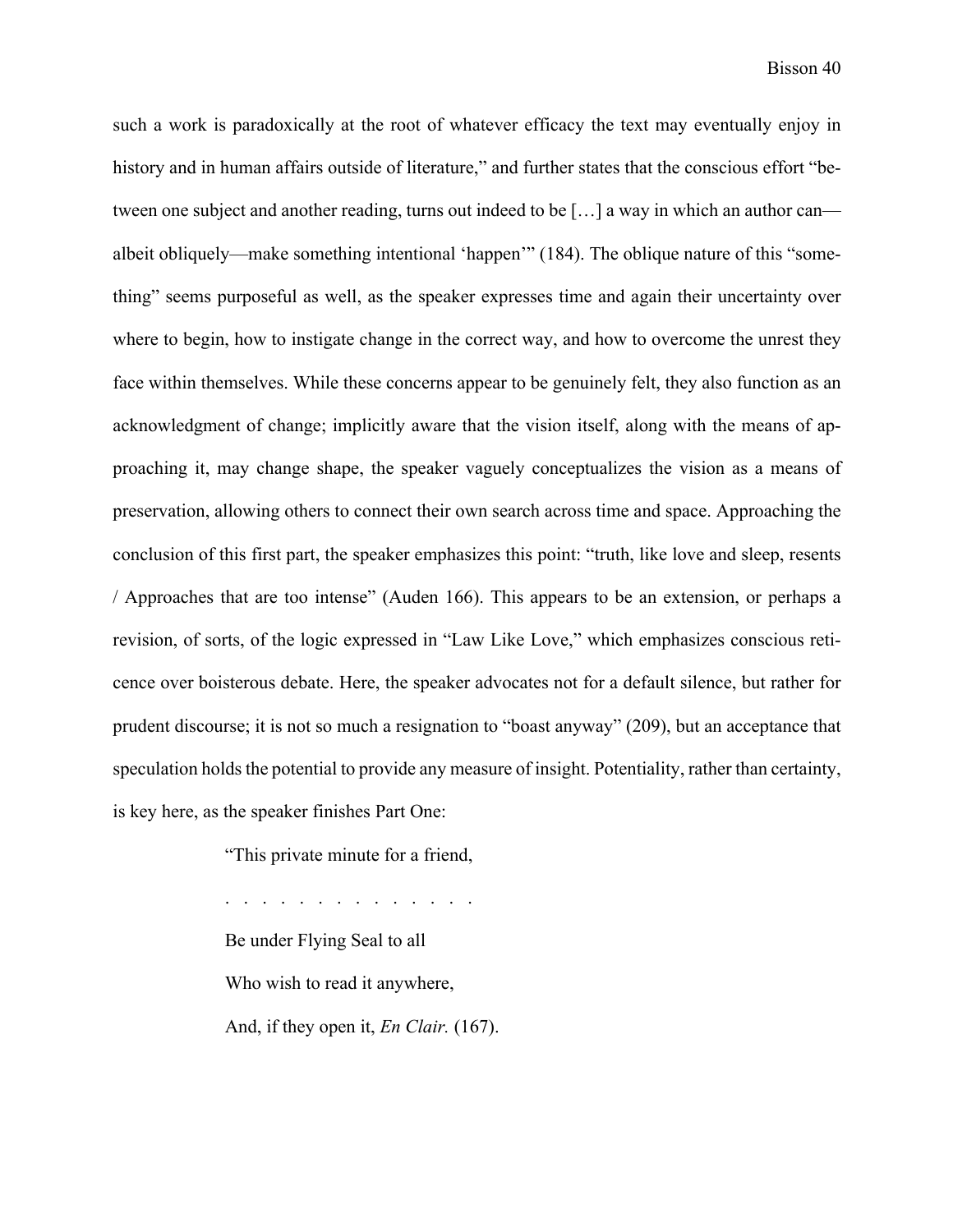In Part Two, we witness the sudden emergence of "The Devil" (171), whom the speaker depicts in a surprisingly human light. Like the Thing, this Devil engages similarly in psychological manipulation for the purposes of forging a "false association" in the minds of men: he links "Truth with a lie, then demonstrate<sup>[s]</sup> / The lie and [the men]  $[\dots]$  in truth's name, / Treat babe and bathwater the same" (171). This process is merely a catalyzed account of the Thing's pernicious influence, wherein individuals are persuaded unknowingly to invert their values to suit the creature's interest. The speaker's concern as to how this could happen without arousing suspicion receives an explanation here: it is not so much that one's perception of "Truth" is obscured or reconstituted, but rather it is the means by which one believes Truth will be obtained that undergoes change. The subtlety of these malicious efforts only serves to increase anxieties surrounding this crisis, yet despite the Devil's successes, his efforts are fraught with difficulties of their own:

> For as the great schismatic who First split creation into two He did what it could never do, Inspired it with the wish to be Diversity in unity [...] (171)

In other words, his method of dividing others has succeeded in sowing isolation and hatred; however, these persistent divisions only intensify human desires for a natural coexistence among all. As the speaker states, this desire is not bent on a desire for uniformity—an attempt to do so would likely result in the failures expounded in "Like a Vocation"—but rather for heterogeneity. Therein lies another error on the Devil's part: his attempts to obscure and divide humanity only serve to create more "dualities" within it, thus driving his vision of all-encompassing domination further towards the realm of impossibility. In effect, his goals become, like the speaker's own, a vision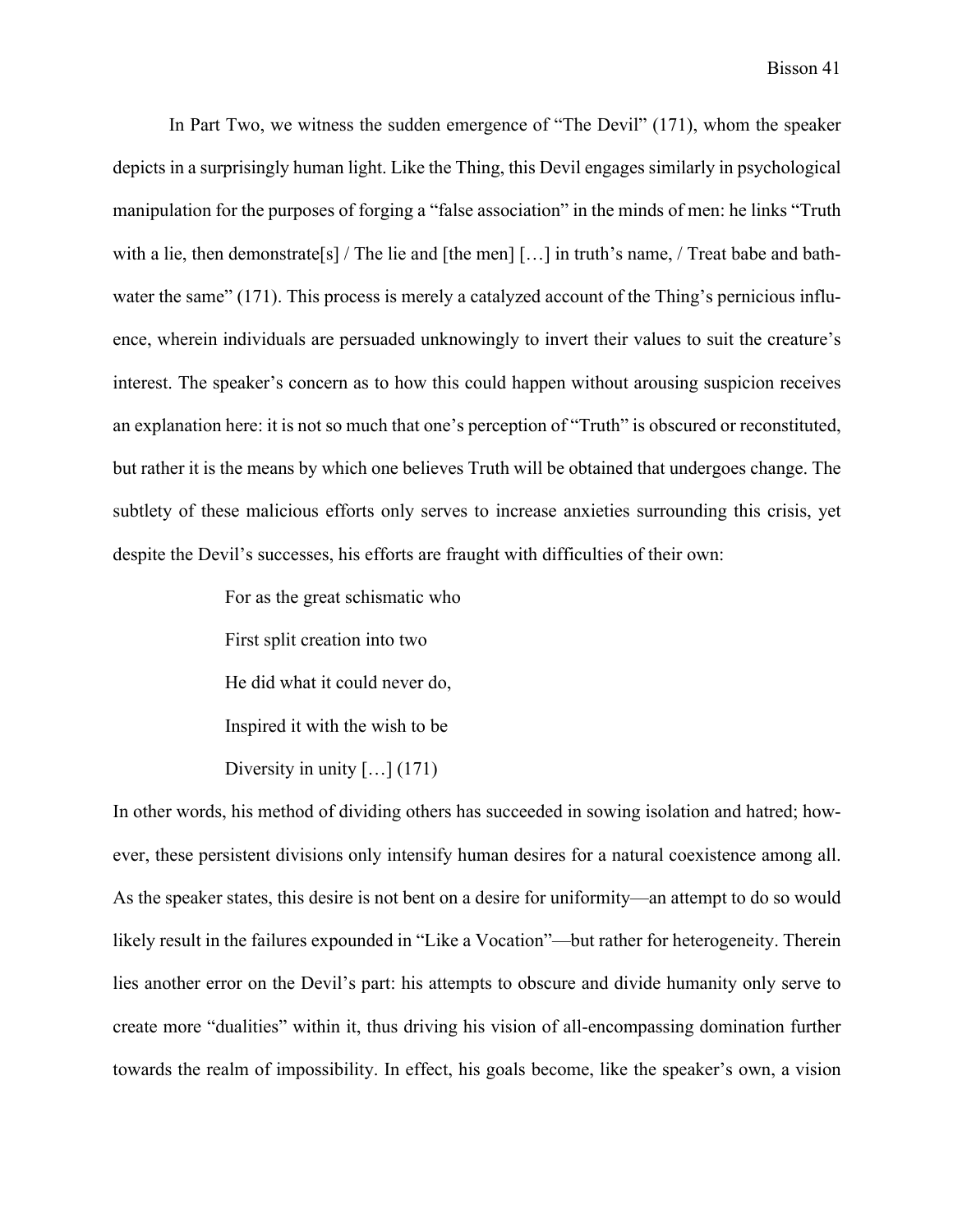that distorts the more one tries to grasp it. Tellingly, "diversity in unity" becomes the only viable option for the Devil and the speaker alike in this scenario. It is the only mode by which both can come close to their respective visions: the Devil, in that his vision of supremacy is impossible and will only be an approach, bent on division, at best; and the speaker, in that their vision of Truth is universally inclusive, indiscriminatory, and voluntary.

The Devil's human-like qualities—his fallible reasoning, as well as his need for a unified diversity—place him in close association with humanity at large. Indeed, the speaker suggests that the Devil's presence does not merely distract and corrupt individuals; rather, he serves as a reflection of humanity's destructive tendencies. The devastation that the Devil has waged throughout the poem is weakened momentarily in one stanza, wherein the speaker declares that his presence is an embodiment "Of fear and faithlessness and hate / That takes on from becoming me / A legal personality" (169). By depicting the Devil in mundane, emotionally fervent terms, we receive an account of this crisis that places more direct responsibility on the person rather than on clandestine forces beyond human control. The speaker once again employs subjective experience in characterizing themselves as taking on such a state. It should also be mentioned that, in becoming a "legal personality," they are also voicing their skepticism towards a global trend towards modernity and rationalism; in part three, we witness the speaker pivot from their ideological formulations to deliver a lengthy exposition regarding "the Renaissance Man," who "feel[s] in splendid isolation / [....] In the closed cab of Occupation" (184). Like the Devil, he too achieves "half-success" (184) in his attempts at promulgating reason and economy, yet in the end he "[dies] hated and alone" (185). Nonetheless, without proper vigilance from the public, these values proliferate even after the man's death, ultimately leading to an unfamiliar reality:

Whichever way we turn, we see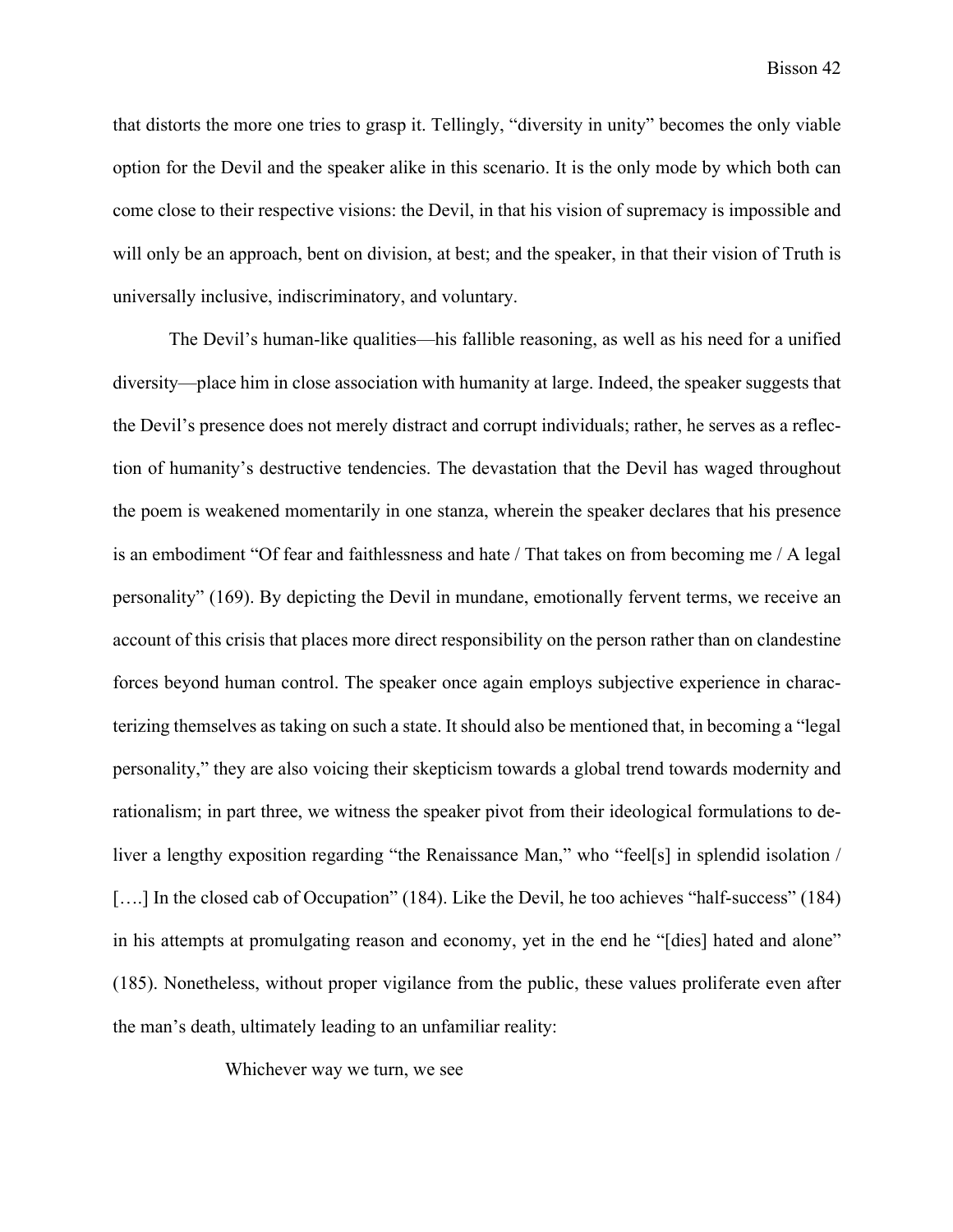Man captured by his liberty,

. . . . . . . . . . . . . . Boys trained by factories for leading Unusual lives as nurses, feeding Helpless machines, girls married off To typewriters, old men in love With prices they can never get . . . . . . . . . . . . . .

Children inherited by slums

And idiots by enormous sums. (185-86)

Here, the speaker depicts a crisis of humanity in similar terms to the crisis contrived by the Devil; the difference here, however, is that this crisis is grounded in a specific context surrounding economic inequality, sustained by widespread complicity with a corrupt status quo. Furthering this section's subjectivity is the potential that these derisions reflect Auden's political views at this particular moment in time; as Deane highlights in his critical analysis on *New Year Letter,* while Auden disavowed Communism as a viable method to bring about the future he envisioned in 1939, he nonetheless did not "cease to hold the political views he had held before that date" (177), yet the poem refrains from the supposedly propagandistic methods of the English Auden. The significance of all this is that, in depicting a subjective, temporally specific crisis, the sensational crisis expressed in *New Year Letter* which pits the Devil against humanity is rendered allegorical. By way of this subjectivity, humanity's true adversary becomes itself, the Devil being just one particular "mode of thought" (183) through which to understand it. Yet, in becoming one's own worst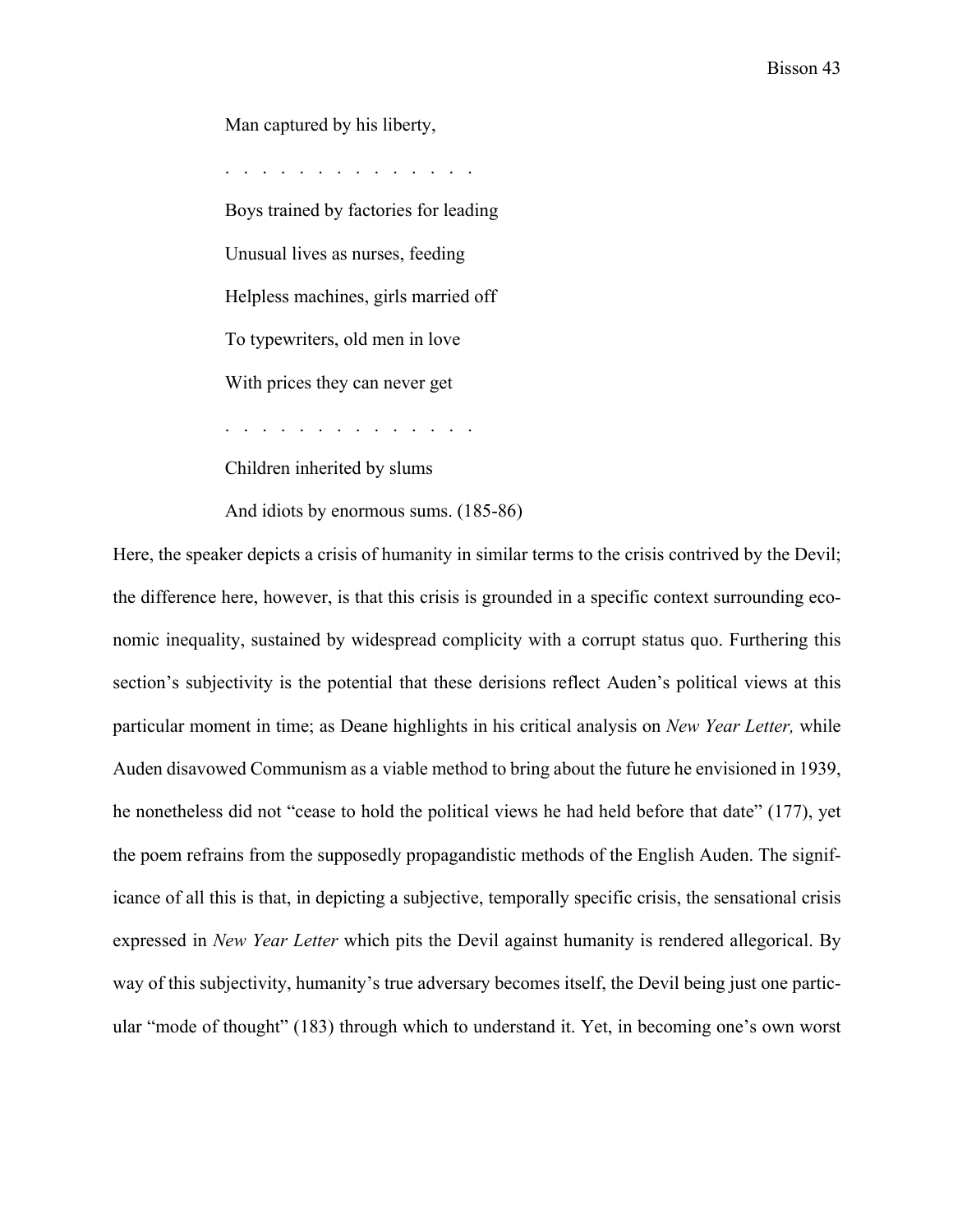enemy, humanity is also equipped with the knowledge, informed by that sense of isolation and self-interest, that change is necessary.

The speaker is careful to emphasize the sheer difficulty of fighting back against the divisive trends plaguing humanity. Their earlier considerations surrounding the shortcomings of art in bringing forth "Truth" are expanded to include those of language itself. Having previously remarked that "language may be useless, for  $\prime$  No words men write can stop the war" (166), they interrogate this matter further:

> If in this letter that I send I write 'Elizabeth's my friend,' I cannot but express my faith That I is not Elizabeth. (169)

In this vein, the speaker is suggesting that the very nature of language itself is based on delineation, and therefore division. The use of pronouns to distinguish between the speaker and their friend, Elizabeth, puts the two at a certain distance from one another—a distance which the speaker takes interest in, particularly regarding what might be possible if this distance is bridged. Yet with these considerations of language in tow, the speaker's vision of unity becomes antithetical to some of the most basic elements of cultural experience. While the speaker does not deny that language imparts division, this does not discourage them in their endeavor, claiming instead that "our best protection is that we / In fact live in eternity" (169), stating further that "The sleepless counter of our breaths [….] / Has no direct experience / Of discontinuous events" (169). Above all else, this passage seeks to challenge constructed notions of divisions by suggesting that "eternity" exists outside the reach of human experience and is therefore unaffected by attempts to interfere with it. Conversely, all human experience exists within eternity, and for this reason all human experience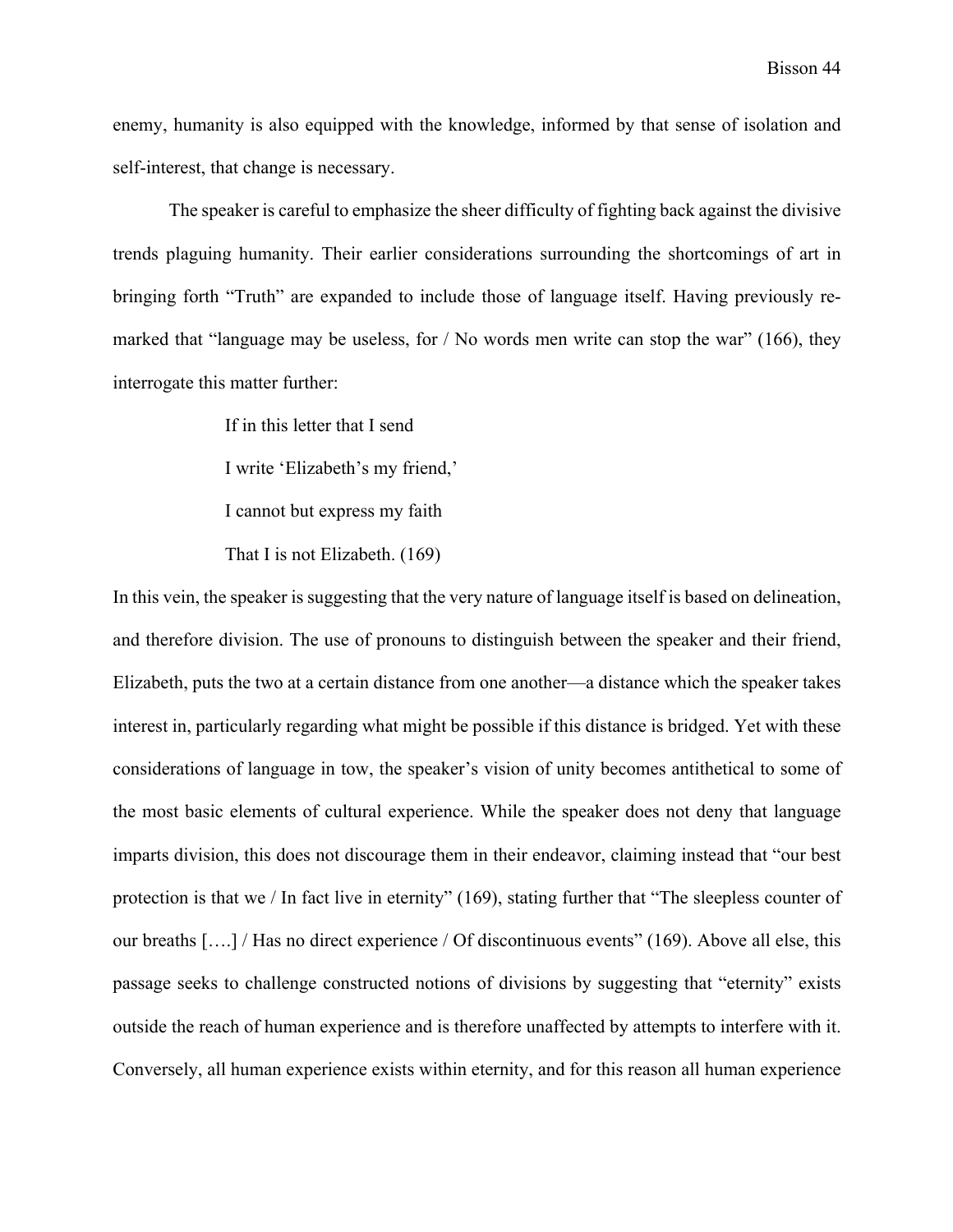shares a genuine connection. Moreover, this elucidates the speaker's additional claim that "all our intuitions mock / The formal logic of the clock" (169). Here, the speaker pits "time"—itself another cultural notion—against inherent "intuitions," implying by their "mocking" that they exist in the realm of some instinctual truth ubiquitous to humankind. This distinctly metaphysical mode of thought, while suggestive of some large-scale overhaul of culture, exists only to emphasize humanity's natural inclination towards Truth; indeed, it is true that the Devil's mischief has granted humanity "half-truths" (176) by way of his False Association, suggesting their relative proximity to the whole Truth. The speaker proposes that humanity synthesize these half-truths, and therein

lies the gift of double focus,

The magic lamp which looks so dull

And utterly impractical

Yet, if Aladdin use it right,

Can be a sesame to light. (176)

This passage suggests a method by which to achieve "diversity in unity," particularly in synthesizing fragments of truth with other people. It is—as we have seen in the previous poems—a "solution" based around mundanity and gradual progress: the stipulation that the lamp must be used correctly makes the possibility of this solution rather conditional, and at its best it will function as a microscopic avenue through which to arrive at Truth. Yet the utility of "double focus" may, in fact, be the most viable candidate for the speaker in bringing about human progress in its most plausible sense.

The implications of "double focus," particularly in the context of marriage, are elucidated in the third part of the poem. This, however, is preceded by an important allusion to, and subsequent reconsideration of, Auden's vision of Agape. Parallel to his vision in 1933, the speaker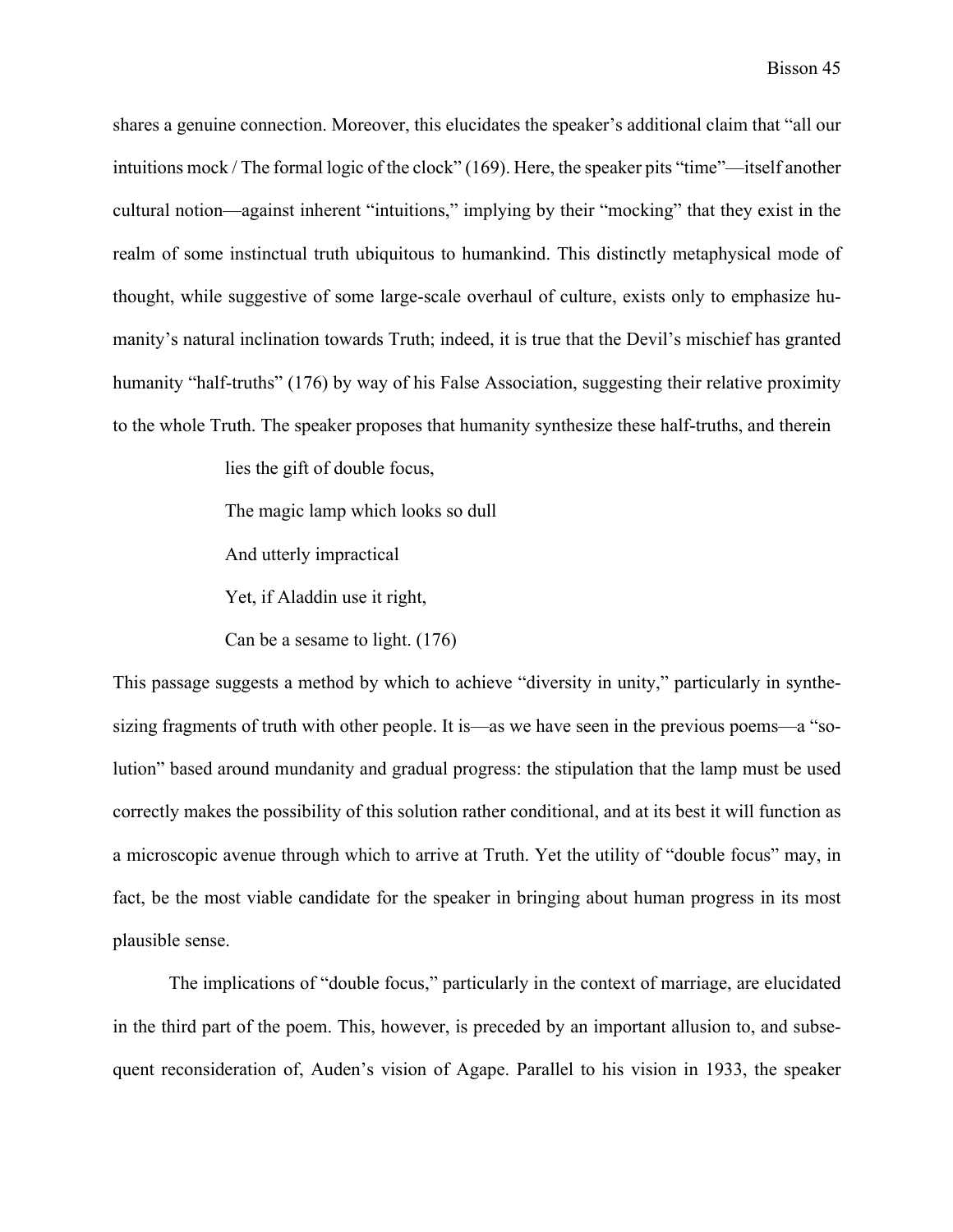experiences their own vision spontaneously and in the company of others. Describing this vision as an "unexpected power" (177), they proceed, "Each felt the *placement* to be such / That he was honoured overmuch" (177). While the speaker emphasizes a feeling of unwavering certainty, or a sensation that all is apparently right in this particular moment, we do not receive the finer details of this sensation. While on the one hand this highlights the speaker's general hesitance in putting forth definitions of such an experience—as they state much earlier regarding the interpretation of art, "each life must itself decide / To what and how it be applied" (162)—it also captures the speaker's concerns in over-sensationalizing this experience, thereby rendering it inaccessible to a general audience. Reflecting further on this experience, the speaker notes that this experience is relatively common:

O but it happens every day

To someone. […]

. . . . . . . . . . . . . .

[...] anytime, how casually,

Out of his organized distress

An accidental happiness […] (177)

Moreover, while this sensation appears to be happenstance, triggered by even the most ordinary circumstance, its effects are still powerful, serving as a glimpse into "Eternal Innocence" (177) wherein true "diversity in unity" might be achieved. The speaker is quick to highlight that this sensation's purpose is to make the individual "re-aware" (178); it functions as a blissful reminder of what could be, but its resemblance to that prospective future is not that future in and of itself. Therefore, "man must eat it and depart / At once with gay and grateful heart" (178); in other words, man must appreciate but not bask in this unexpected moment of passion, for it serves to reinstate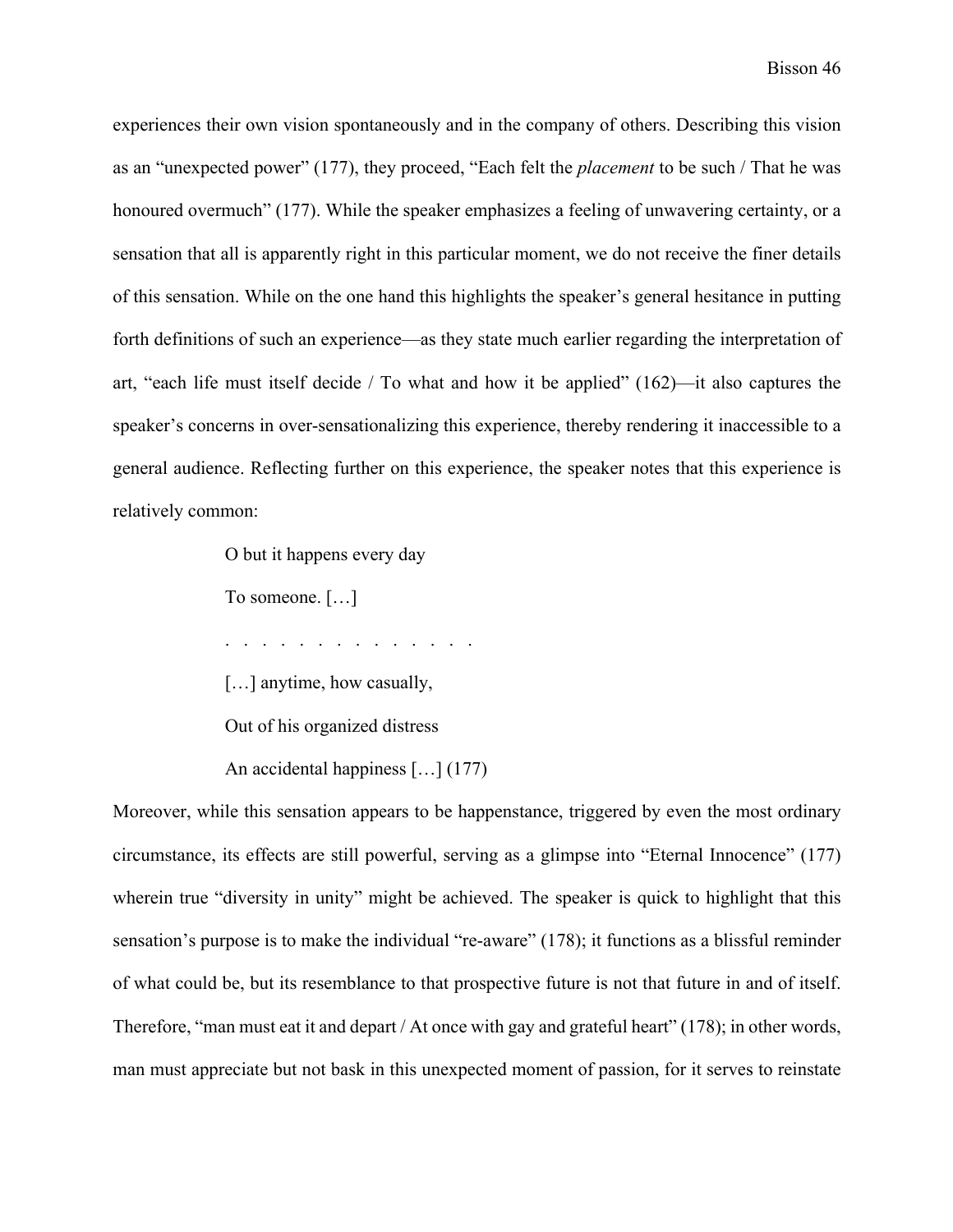their convictions. Indulging in this moment—as with pursuits of Truth that are apparently too direct—runs the risk of squandering this moment entirely, leaving one with a feeling of disappointment once it is gone.

Furthermore, the speaker delivers a vision that both builds upon the claims of the prior poems as well as Auden's 1933 vision—it is a vision that, despite its upheaving qualities, is utterly commonplace and brief. The vision, too, is subjective; as the speaker states, their own envisioned future is merely "a given mode of thought" (183). In a characteristic moment of self-conscious boasting, they nonetheless elaborate on this mode:

No matter where, or whom I meet,

. . . . . . . . . . . . . .

Whenever I begin to think

About the human creature we

Must nurse to sense and decency,

An English area comes to mind […] (182)

Interspersed throughout this passage are lucid descriptions of the speaker's travels, as well as recollections of his youth in England, both of which for obvious reasons draw inspiration from Auden's life. These passages are not meant to be self-aggrandizing, nor are they to suggest that other visions must embody the qualities as the speaker's visions. Instead, their existence in the poem is a matter of practicality, particularly by forging potential connections with future generations of readers; as Deane puts it, shifting out of focus from "the historically specified recipient of the letter, onto the unspecifiable reader who will encounter the poem at some uncertain point in history, we see that the gospel of process […] will to some extent still be available to a reader even after conventional interpretation has become problematized by the alteration of historic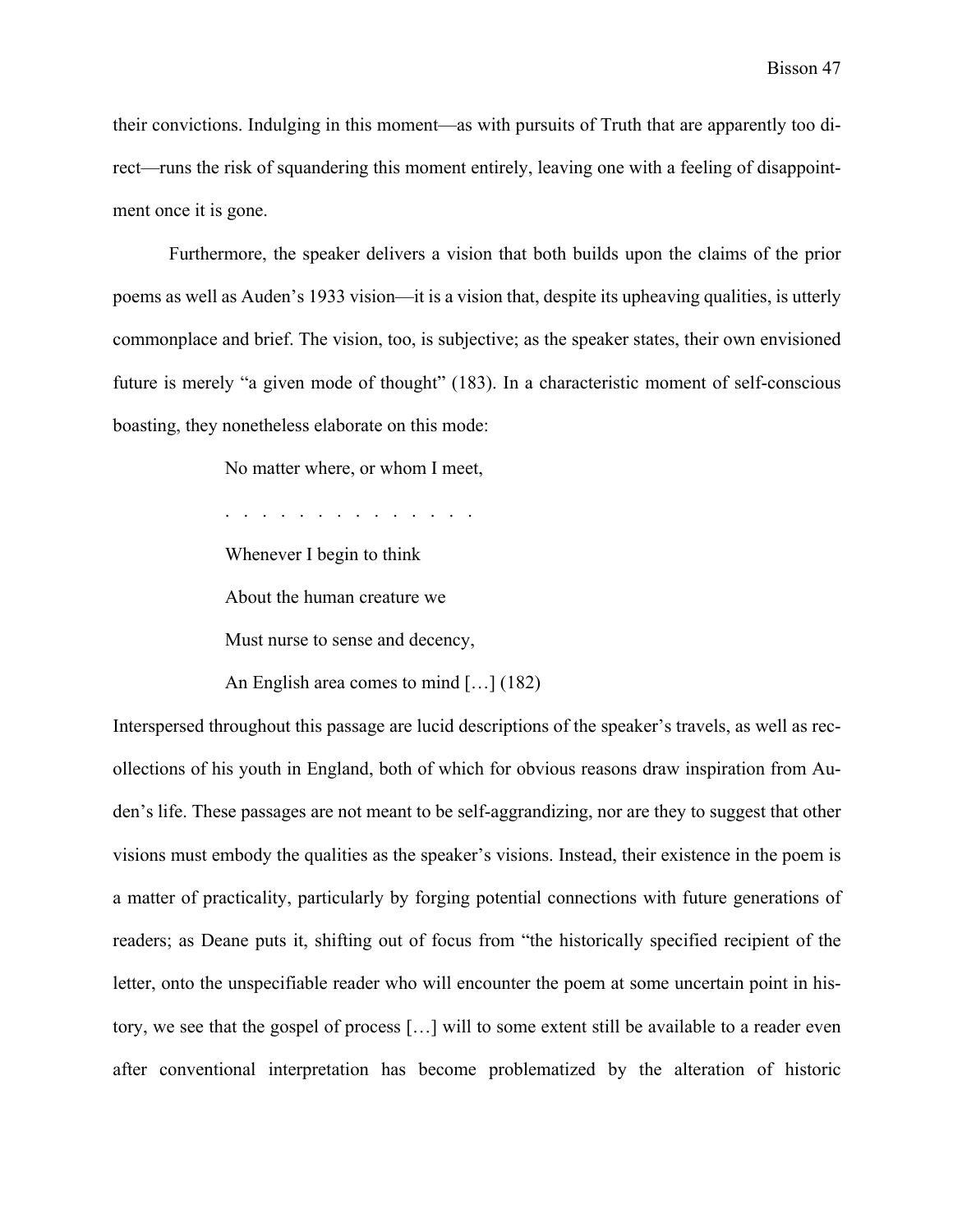circumstances" (192). In other words, these passages effectively safeguard a particular mode of thought amidst a particular historical moment, which can be retrieved by future readers in the poem's larger effort to "[make] something intentional 'happen'" (184) beyond its literary confines.

Given the centrality of subjective experience in *New Year Letter,* in large part inspired by the poet's own, it is not erroneous to suggest that Auden's marriage informs the speaker's expressed mode of thinking. One particular passage in the poem's final stanza stands out amongst the rest; addressing Elizabeth Meyer directly, the speaker implores her, "bless / Me with your learned peacefulness," so that they might emit "a warmth throughout the universe" and the knowledge "that each for better or for worse / Must carry round with him through life, / A judge, a landscape, and a wife" (193). The images of the "judge" and "landscape" are relatively familiar: earlier, the speaker describes the pursuit of the vision as akin to lifelong mountaineering, wherein upward movement is almost always grueling and prolonged, and the path is often lost; in this scenario, the "judge" might serve as our imperfect guide—or perhaps even the tribunal from Part One—and the "landscape" the summit that seems perpetually out of reach. This "wife," however, is a novel concept within the confines of the poem, though we have certainly seen allusions to love and relationships in the poems discussed previously. It is very possible that Auden is invoking his own marriage in this passage, referring to Kallman as a "wife" in this context to suppress the homosexual nature of their relationship. While his concern for marriage appears to be a footnote in relation to the wider themes present throughout the poem, the professions of love expressed by the speakers in the previous poems offer potential insight when compared to *New Year Letter.* Akin to Gottlieb's analysis of "In Sickness and in Health," the speakers in these poems, "while identifiable, [are] nevertheless anonymous; [their voices], while sober, [are] nevertheless otherworldly" (37); yet at the same time, despite this otherworldliness, they "[make] no distinction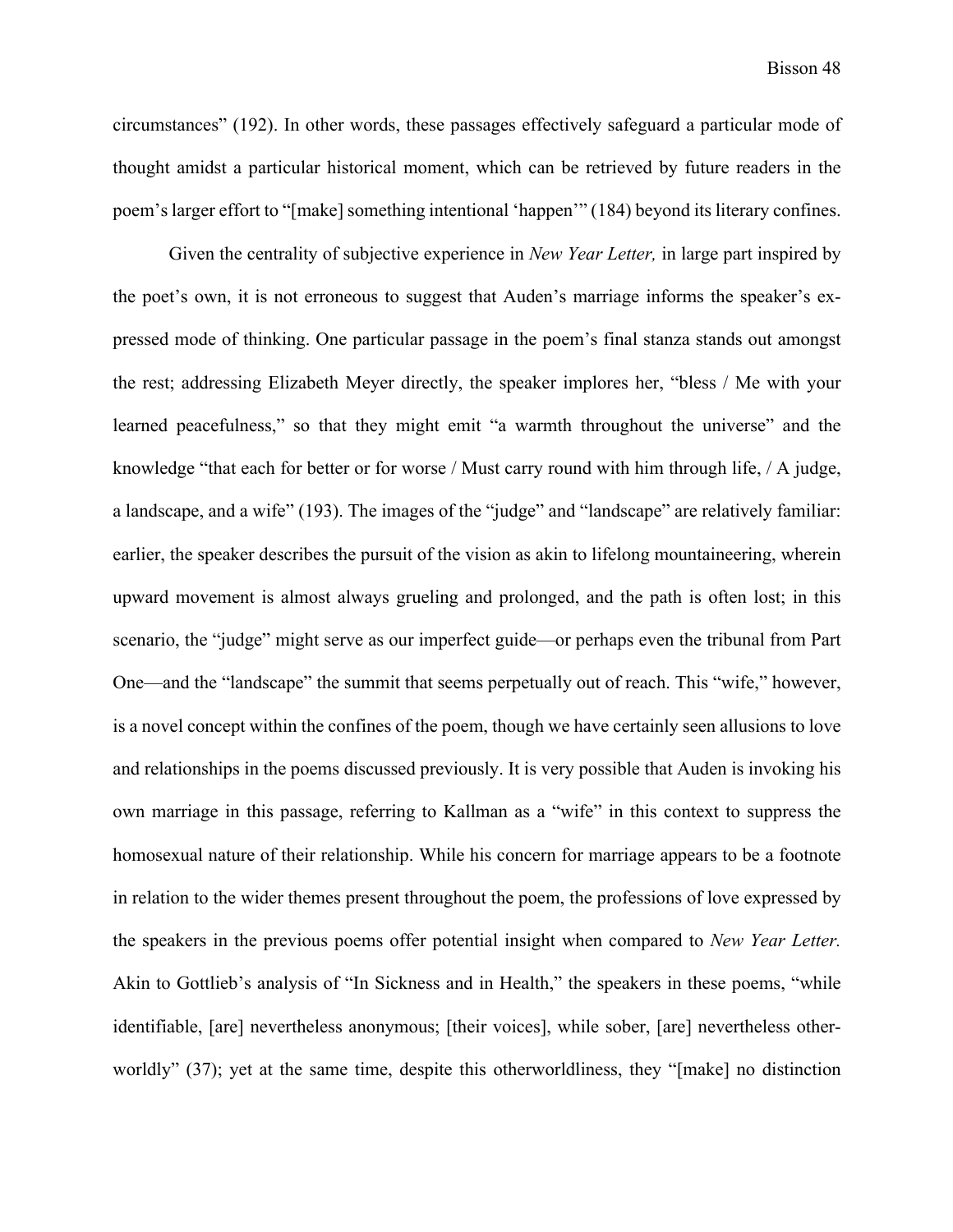between a higher realm inhabited by the Great and the lower sphere of ordinary life" (36). Indeed, we witness this in "Like a Vocation," wherein the titular vocation evokes selfless compassion in the second-person subject against the unremarkable backdrop of a cityscape; and in the case of "Law Like Love," the speaker exclaims their belief that their romantic love resembles the Law, yet in the same breath they voice its inherently vain and imperfect qualities. From these excerpts, we receive a concept of love, and by extension marriage, that is deeply important to the speakers despite its ordinary nature.

In the context of love and marriage, particularly regarding the declaration that one must "carry round with him through life […] / […] a wife" (Auden 193), the aforementioned "double focus" takes on an entirely different meaning. This "wife," and by extension marriage, becomes the means by which the speaker obtains "double focus." Unsurprisingly given Auden's previous depictions of love, the speaker protests the idea of marriage at first directly to Meyer: "may the truth / That no one marries lead my youth / Where you already are" (193). The implication here is that Meyer has already married, and despite the speaker's previous apprehension regarding marriage, they suddenly and unexpectedly find themselves in the same position. Auden has made clear delineations between "Truth" and "truth" in this poem, and here we see the latter emerge, suggesting that his speaker has gained hindsight in matters related to marriage; in other words, they have cast off their previous beliefs that marriage, too, is dull and impractical, yet they still need guidance in order to sustain that belief indefinitely. Thus, the speaker links cautiously their "wife" amidst larger efforts to achieve their vision, and this spirit of fragile certainty undergirds much of the third part of the poem. For instance, in conceptualizing a way towards their vision, the speaker acknowledges their propensity to make mistakes along the way and the consequences those mistakes might have—and yet they declare,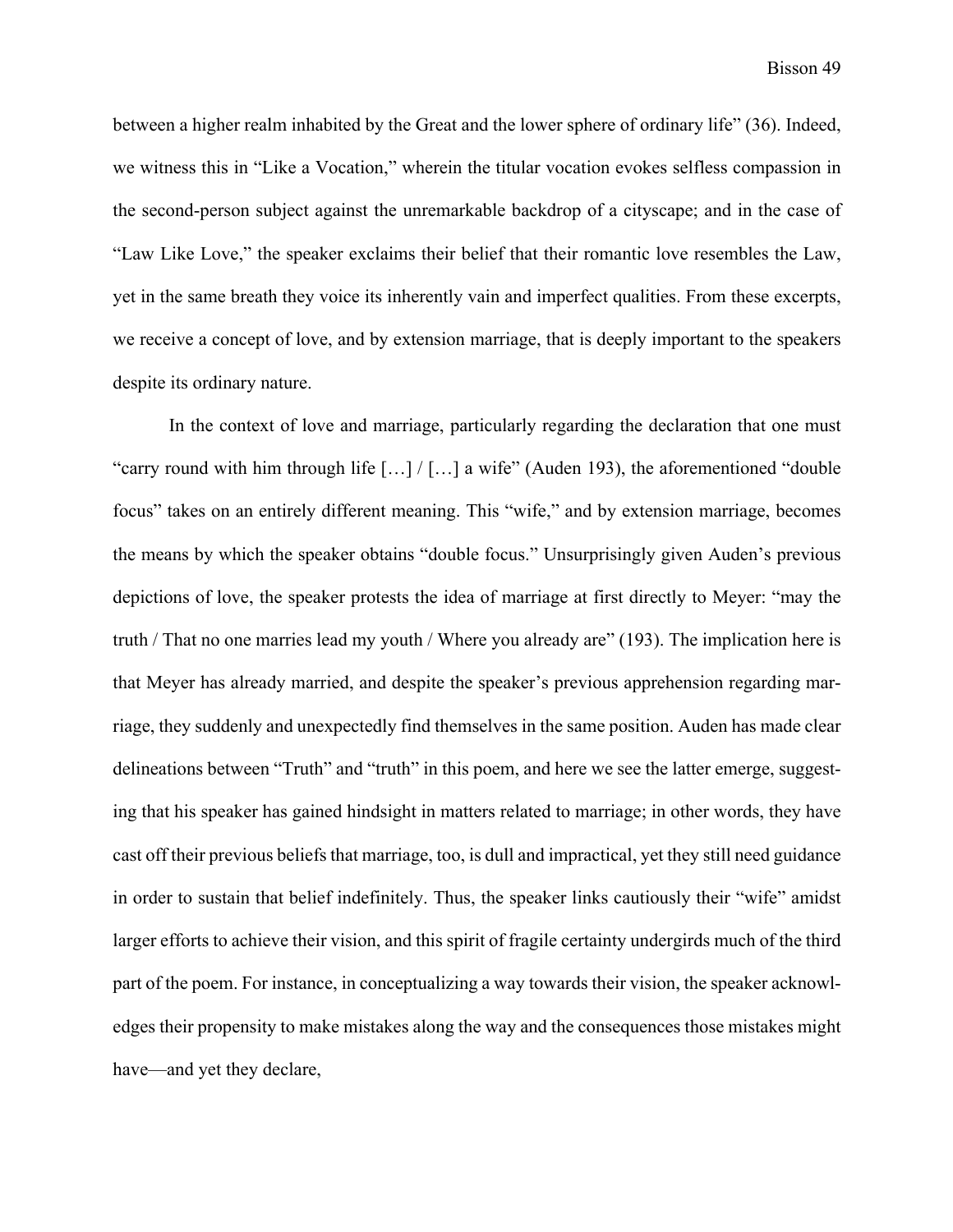Whatever wickedness we do

. . . . . . . . . . . . . . We can at least serve other ends, Can love the *polis* of our friends And pray that loyalty may come To serve mankind's *imperium*. (180)

Here, the speaker confesses that those in search of this ultimate "*imperium*" (be it a collective or the union between the speaker and their "wife") might fail in their own lifetimes to bring it about, yet they still stand to make meaningful differences in the lives of those closest to them; perhaps, the speaker suggests, such a microcosm can become a model for the world at large. Viewed through the lens of marriage, on the other hand, "wickedness" may refer not only to the human capacity for error, but also the moral repugnancy that homosexuality was, and certainly still is, associated with. While it is true that Auden's own views on homosexuality wavered, this passage suggests that if same-sex marriage is inherently wicked, the harm it can supposedly inflict pales in comparison to the good that can come from it. The speaker expresses similar righteousness following their mountaineering allegory; in what serves as a blessing to this uphill journey, that speaker exclaims,

O once again let us set out,

Our faith well balanced by our doubt,

Admitting every step we make

Will certainly be a mistake,

. . . . . . . . . . . . . . And keep in order, […]

. . . . . . . . . . . . . .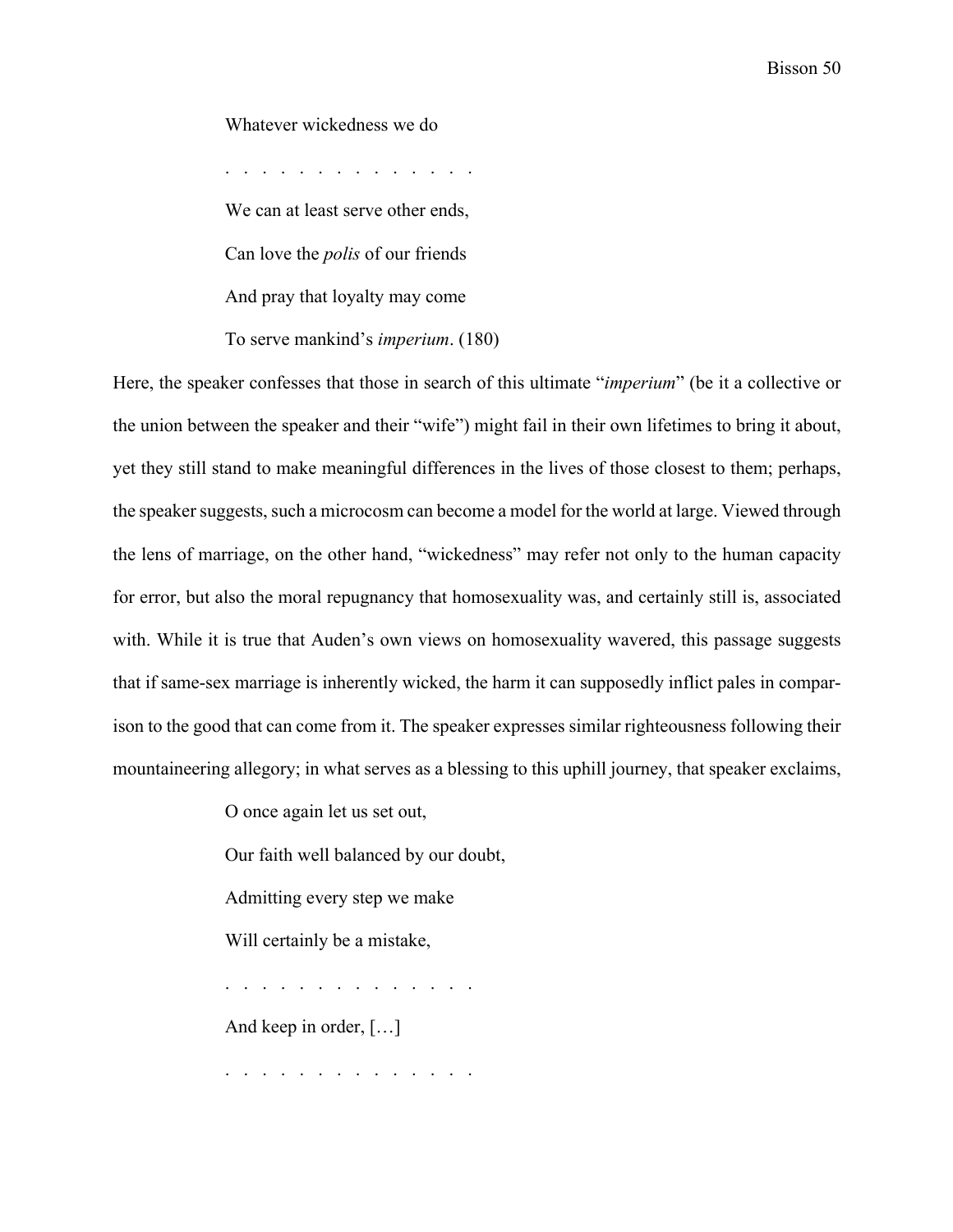Bisson 51

## A reverent frivolity […] (179)

Again, while this call for cautious determination applies to any and all measures heading in the direction of Truth, they also function like marital vows. As discussed previously, the speaker in "Law Like Love" demonstrates a keen awareness of their, as well as their partner's, vain tendencies, the likes of which pose a threat in preserving their relationship. This awareness equips the speaker with a certain wariness that is extended here; in equal measure the speaker of *New Year Letter* expresses faith and doubt, yet their awareness—perhaps amplified by their "double focus" enables them to both identify their miscalculations and reassess previous strategies. Essentially, this awareness becomes their primary mode of defense against adversity, not only in the form of "the Devil" but also largescale pressures that deem their marriage to be deplorable and nonexistent. Additionally, this call for "reverent frivolity," the likes of which appear later in "In Sickness and in Health," applies to marriage itself, particularly in its "double" nature; as Gottlieb states, "the combination of seriousness and frivolity is doubtless due, in part, to the doubleness of marriage itself: it can be both a legal institution and a moral commitment, and the two need not overlap" (31).

## **"IN SICKNESS AND IN HEALTH": THE UTILITY OF MARRIAGE**

"In Sickness and in Health" (1940), beginning with its title, serves as Auden's most direct reference to marriage of these four works. Amidst a state of calamity similarly found in *New Year Letter*, the speaker parses among other things the presence of Eros, the pervasiveness of which has served to blot out its Agapian counterpart, contributing further to the "shadow [cast] through the universe" (Auden 247). Linked closely to this concern is a recitation of the flaws present in the speaker's romantic relationship; again, we see the speaker embracing these shortcomings and, in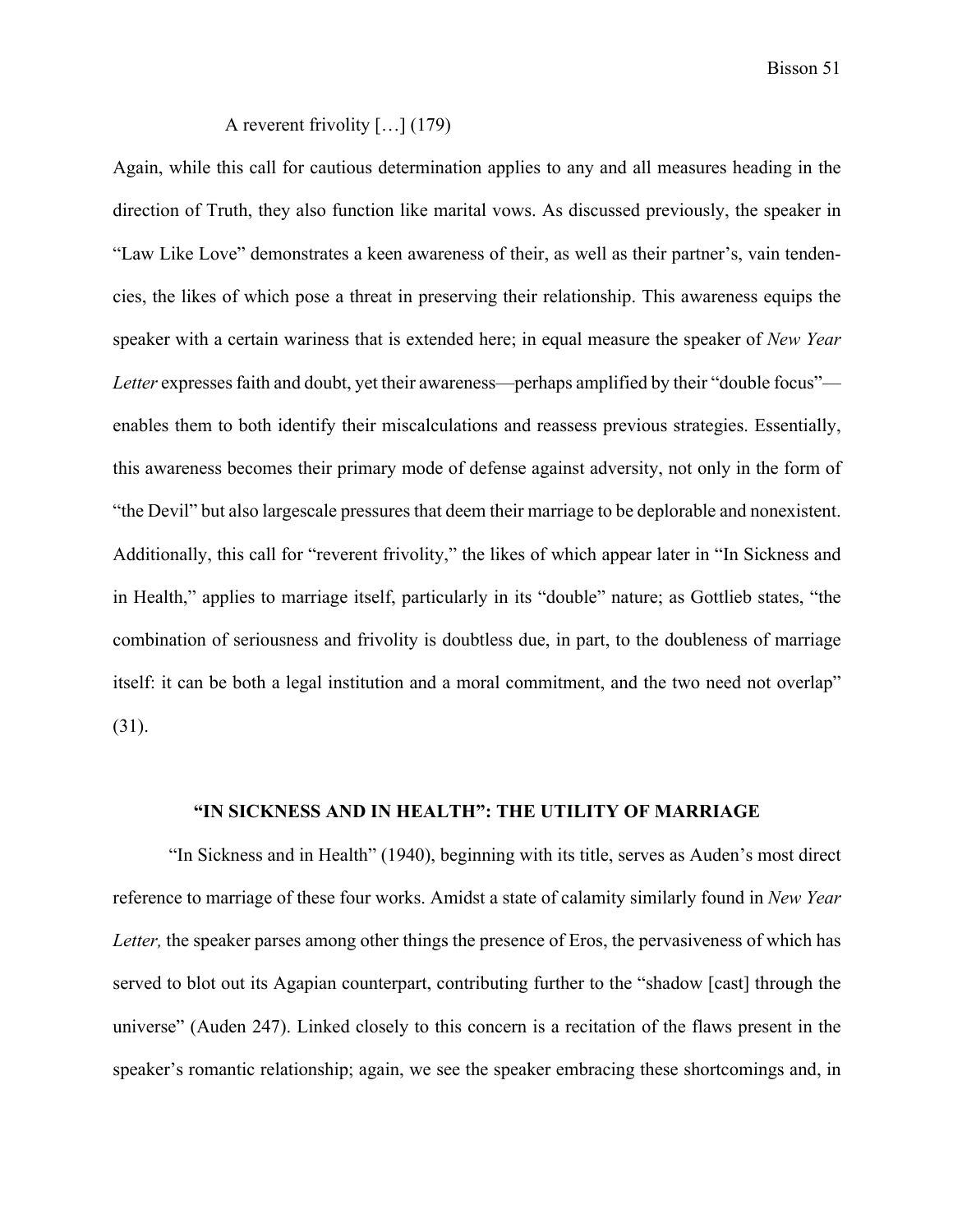a sense, sanctifying them "arbitrarily" through the institution of marriage. Ultimately, it is here where Auden's larger concepts begin to align with one another: marriage becomes both the model and mode by which the speaker, along with their partner, will pave the way forward via an outpouring of love.

The first stanza of "In Sickness and in Health" functions in many ways as a re-visitation and consolidation of the themes of the last three poems, signaling that the speaker's concerns revolve around those issues and goals aforementioned. Addressing an unspecified individual, the speaker begins, "Dear, all benevolence of fingering lips / That does not ask for forgiveness is a noise / [....] To serve some glittering generalities" (247). The presence of "fingering lips," which suggests an eloquence (and perhaps duplicity) of speaking, feels keenly reminiscent of the "treble tongue" of grandsons found in "Law Like Love," the likes of which also made similar generalities in search of the one true "Law." This search is certainly driven by the assumption of benevolence, but perhaps also righteousness; for such reasons, to avoid forgiveness—which, as we have seen in *New Year Letter,* is an acknowledgment of one's propensity to be wrong and commit wrongdoing—is to preclude genuine progress. The "noise" that results from this miscalculation appears to have an exponential effect, as the speaker states,

Now, more than ever, we distinctly hear

The dreadful shuffle of a murderous year

And all our senses roaring as the Black

Dog leaps upon the individual back. (247)

Further comparisons can be drawn to the previous poems. First and foremost, the presence of noise (the "dreadful shuffle") has, in a sense, been building up from poem to poem; with respect to "Like a Vocation," we witness the partial muffling of the child's crying by the bustle of the city, and in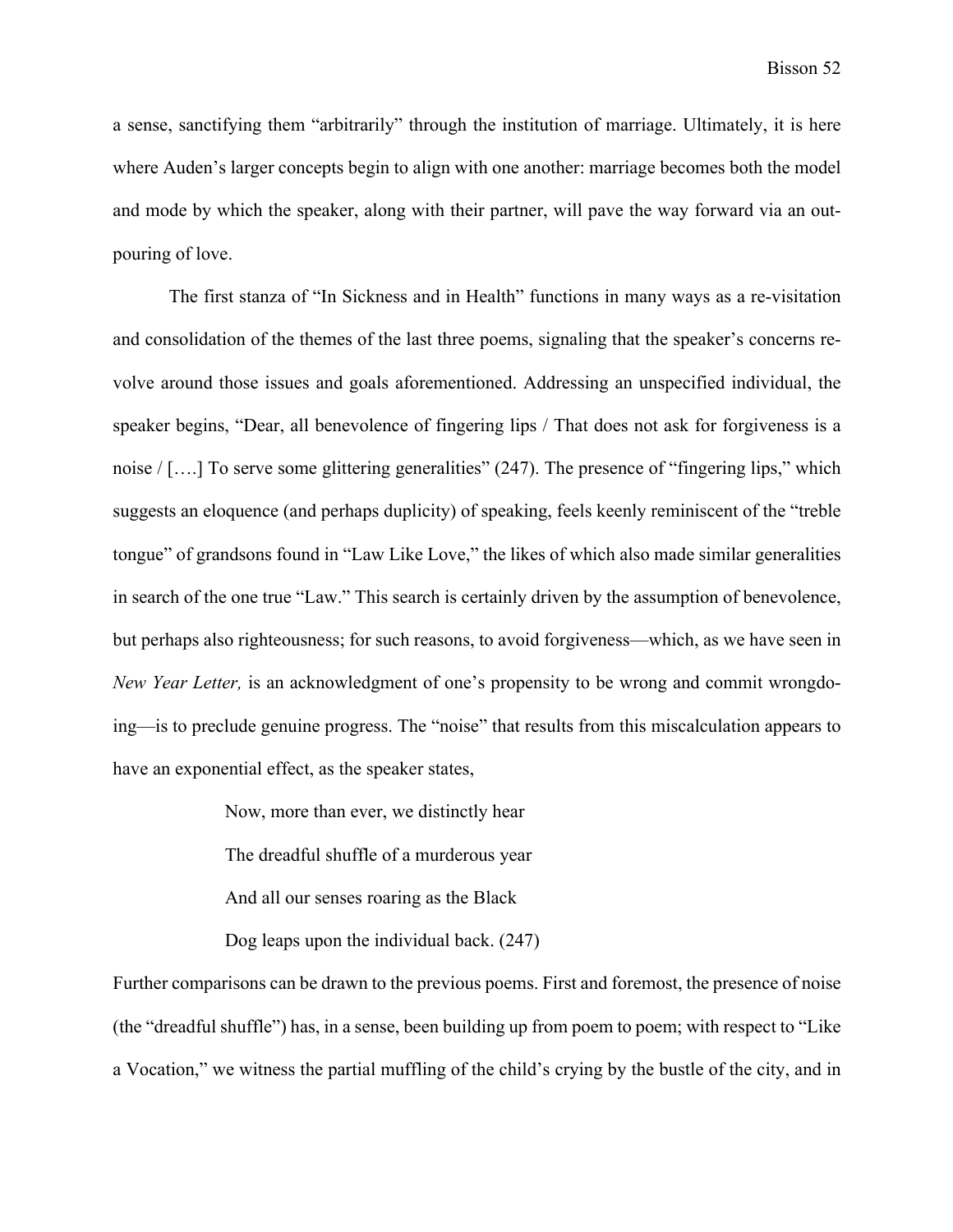breadth "Law Like Love" stands as a cacophony of competing voices. It is this same proliferation of noise that renders individuals vulnerable to the ominous "Black Dog," who, like "The Thing" in *New Year Letter,* seems to favor a clandestine, gradual approach in targeting its prey. All of this is to say that the same elements of the works discussed previously appear to be at work here, most likely for the purposes of synthesis. Moreover, *New Year Letter* finds itself swept up in the same dilemmas and looking towards the same viable solutions to remedy them.

Indeed, almost as an extension of the ideas professed in "Law Like Love," the poem puts forth "Love" as such a solution by positioning it in direct opposition to the dilemmas facing the speaker's reality. On the one hand, Love is under fire by the combined force of noise and covert malice: "What figures of destruction unawares / Jump out on Love's imagination" (247). The ambiguous diction of this passage indicates the speaker's persistent uncertainty, serving as both an exclamation of horror at the identifiable "figures" (e.g., the "noise," which unbeknownst to itself causes further harm the more it presents itself) as well as a desperate longing to know those which are not clearly "identifiable" (e.g., "the Black Dog," who relies on mass sensory overload to remain hidden, as well as the source of the "noise"). Yet, even in its perpetually desecrating state, the speaker insists that reclaiming "Love's imagination," specifically by spreading Love itself, is an extremely delicate and painstaking process. Voicing familiar caution, the speaker insists, "Let no one say I Love until aware / What huge resources it will take to nurse / One ruining speck, one tiny hair" (247). Thus, we return to a scenario in which, akin to the mountaineering journey of *New Year Letter,* the individual sets out on a grueling, virtually endless path towards their vision, which in this case is the "imagination" brought forth by Love. That desire "to nurse," mimicking the unexpected compassion found in "Like a Vocation," drives this individual forward in spite of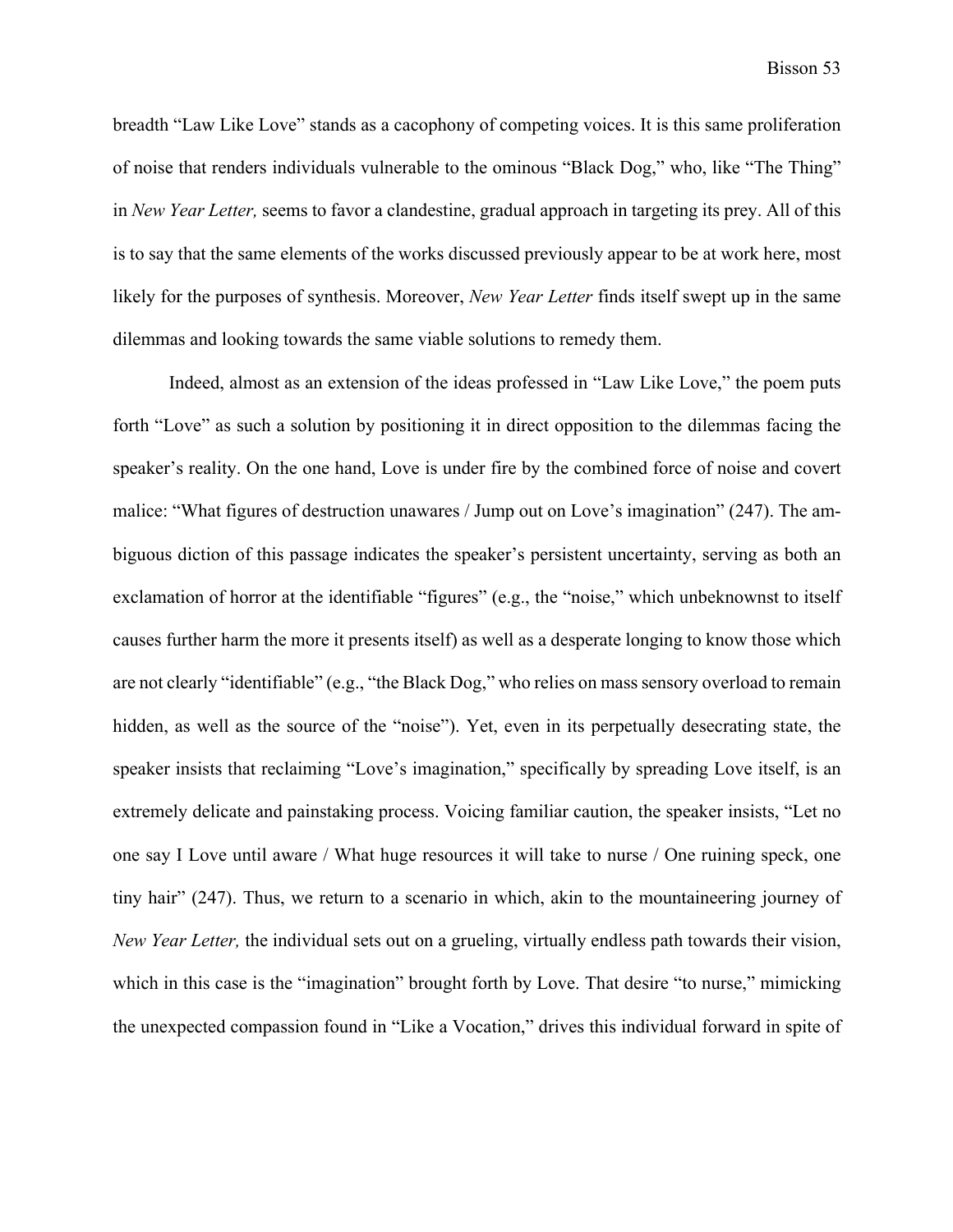the difficulties before them. Also at odds with this endeavor is the current state of the world, as the speaker describes it:

We are the deaf immured within a loud

And foreign language of revolt, a crowd

Of poaching hands and mouths who out of fear

Have learned a safer life than we can bear. (247)

Here, the speaker seems to link the present sensory overload of the masses to a kind of anxious self-interest. This behavior is antithetical to human nature as, according to the speaker, it denies the default inclination of humans to exhibit empathy and compassion for even the most remote strangers. There remain, however, instances in which this inclination pierces through this "foreign [...] revolt," as in the case of the second-person subject in "Like a Vocation," whose desire to respond to a child's crying "climbs towards [them]" (204) despite the blaring noises of the city. This small instance elucidates Love's authentic form in accordance with the poem, as well as the difficulties in enacting that authentic Love amidst an environment that concertedly, yet unknowingly, pushes back against it.

Akin to its romantic themes, the poem also parses the relationship between erotic and Agapian love, finding that an imbalance has occurred between these two forces that is perpetuated by the dilemmas at hand. In the same way that the speaker's reality operates under the auspices of a "foreign language," they remark that "Nature by nature in unnature ends" (247), suggesting that humanity's attempt to define reality, or more specifically to define what constitutes "nature," only drives it further from what is truly natural. This process of defining nature may not be deliberate, but rather one's sense of what is natural, and by extension what is normal, may be reinstated by an immobile fixation on the present, driven by the aforementioned need for safety. It is this rigid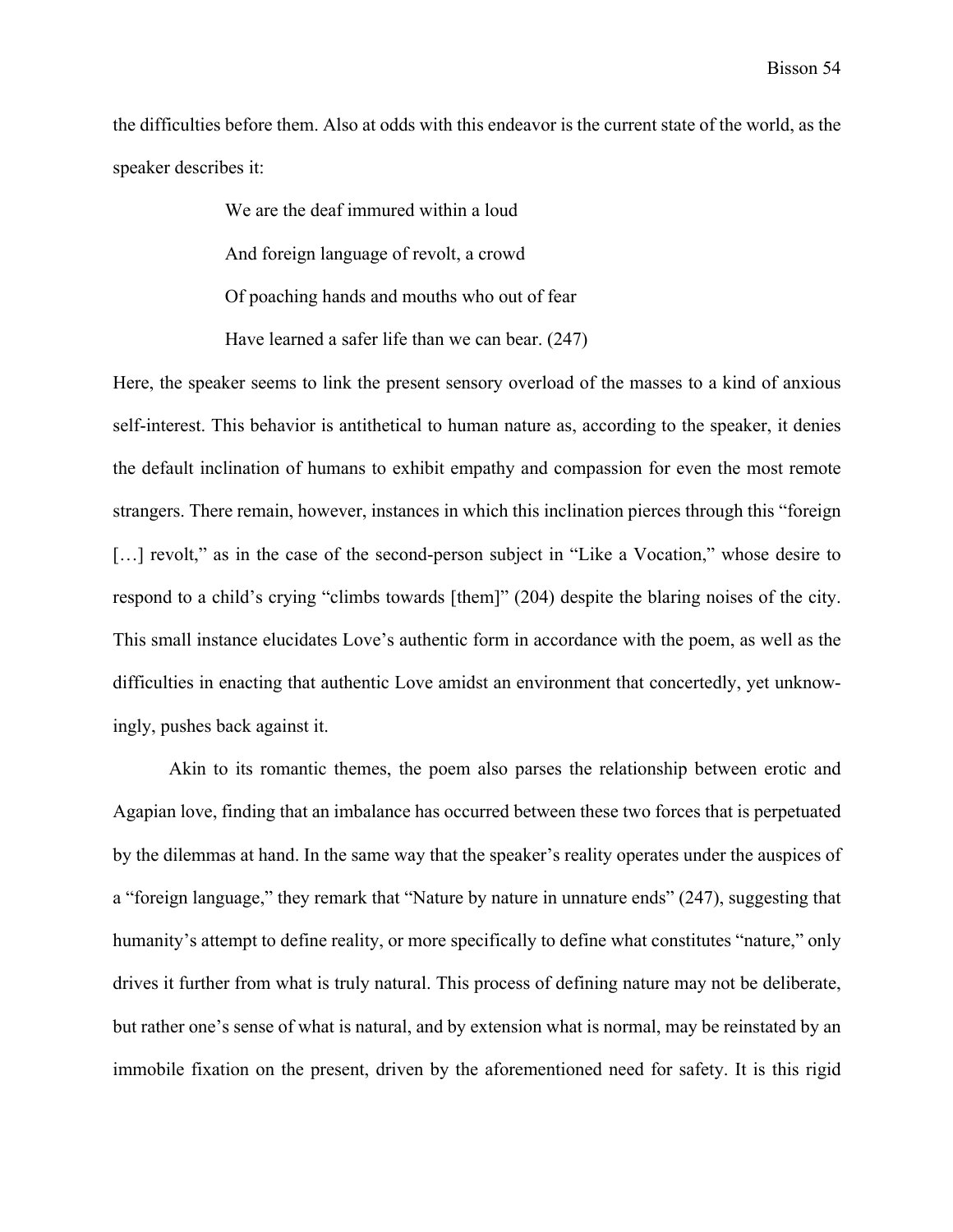existence that not only disables one's ability to think beyond their material environment—perhaps achieving that "imagination" instilled by Love—but also binds them to a limited repertoire of human interaction and expression. Such a hindrance bars Agapian love (i.e., love that is selfless and compassionate) and leaves room only for the erotic. This development seems to have been hinted throughout literary history; for instance, we witness "Tristan, Isolde, the great friends, / Make passion out of passion's obstacles, / Deliciously postponing their delight" (247), and "Don Juan, so terrified of death" "must find / Angels to keep him chaste" (247). In each of these scenarios, these characters apparently succumb wholeheartedly to the erotic, their reasoning having to do with fear and entrapment. In the case of Tristan and Isolde, their desperation for real passion entices them not to seek it out but to prefer the obstacles to that passion themselves, while Don Juan, rather than confront his own anxieties, chooses instead to exploit feminine innocence (i.e. "Angels") as a means of protection. Moreover, these depictions are telltale signs that "Eros is politically adored" (248), and "New Machiavellis, flying through the air, / [….] Murder their last voluptuous sensation / All passion in one passionate negation" (248). These remarks are reminiscent of the speaker's skepticism towards "the Renaissance Man" in *New Year Letter,* particularly in its promulgation of occupation, rationality, and subsequently, isolation. Here, similar skepticism is directed towards Machiavellian behavior, of which self-interest and emotional unavailability are characteristic. In the case of these "New Machiavellis," total resignation to the erotic—perhaps out of fear or stubborn refusal to pursue anything greater—is tantamount to murder. In other words, while the speaker's reality is averse to Agapian love, the act of fully succumbing to the erotic thus giving up on recovering Agape entirely—has the effect of squandering the value of Eros as well. Moreover, this is not necessarily a critique in which Agape is positioned as overtly superior to its counterpart, suggesting the possibility that the two may be in balance with one another.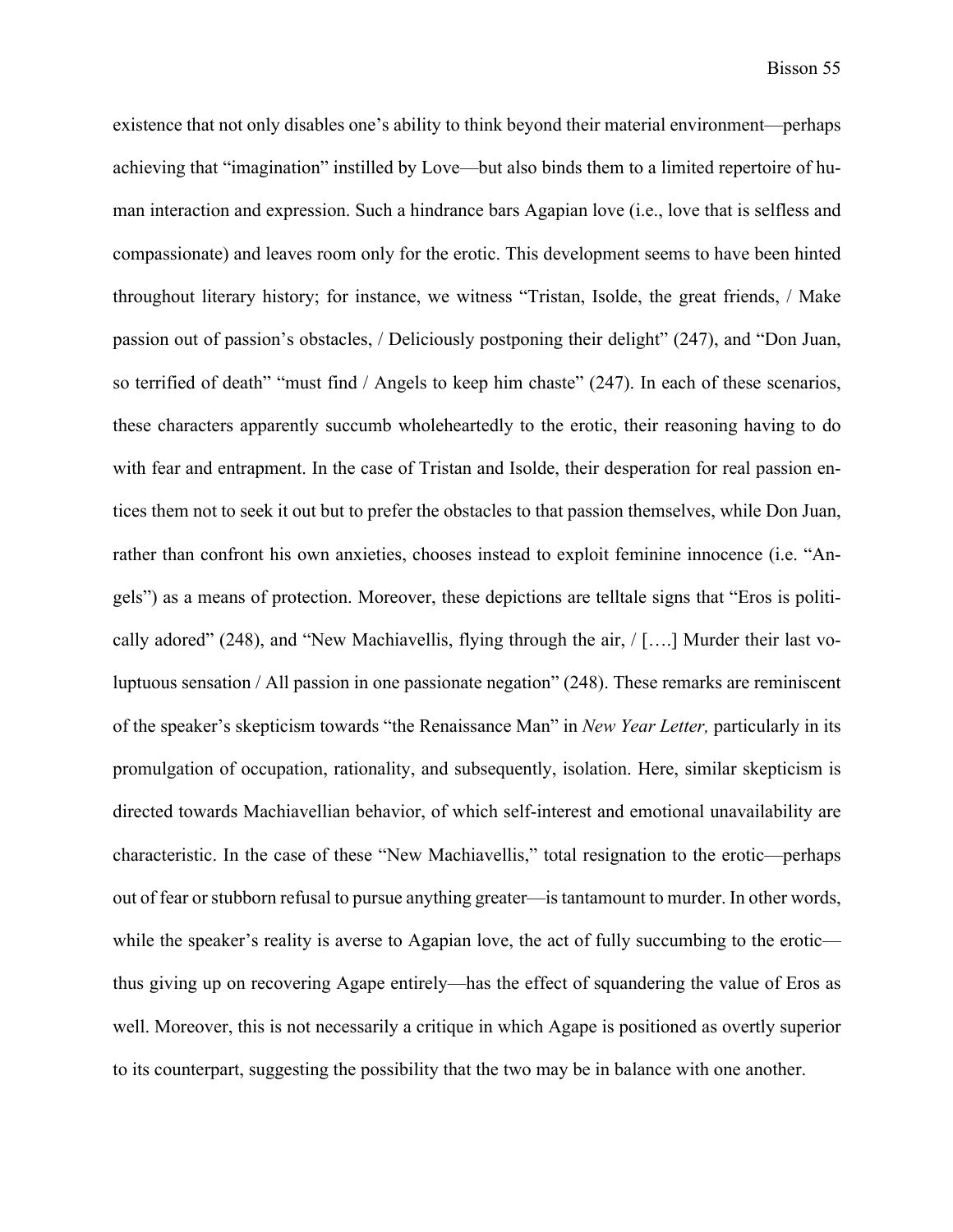This is important to keep in mind when considering the speaker's personal investment in this reality, which comes in the form of an incipient marriage. Herein, the speaker in a familiar tone addresses their partner directly and unabashedly: "beloved, we are always in the wrong, / Handling so clumsily our stupid lives, / Suffering too little or too long" (248). The admittedly derisive humility found in this passage falls in line with the reality that the speaker has laid out for us; if this reality is utterly averse to Agapian love, then commitment is undoubtedly anathema to it. Thus, it is unsurprising that the speaker finds themselves, along with their partner, failing at every turn and succumbing to the same vices expressed previously. Their own fixation on the present moment, for instance, is made clear by their tendency to over-suffer and not suffer enough; in other words, like Tristan and Isolde, they nullify their own fears temporarily by "[making] passion out of passion's obstacles," yet this has the effect of prolonging their suffering unnecessarily. And yet, seemingly locked in this state of existence, the speaker suggests that the only way forward is acceptance, or conscious appreciation, of these tendencies:

The decorative manias we obey

Die in grimaces round us every day,

Yet through their tohu-bohu comes a voice

Which utters an absurd command—Rejoice. (248)

Interestingly, the speaker defines their tendencies as part of the "tohu-bohu," a biblical phrase which captures the state of earth prior to the creation of light, which is characterized by emptiness, confusion, and more relevantly, vanity. In doing so, they situate the emergence of the "absurd command" parallel to the crying child in "Like a Vocation;" the command penetrates the chaos for no discernible reason, nevertheless providing a momentary glimpse of what reality could be. This seems to be what makes this command so absurd: it exists even though the speaker's relationship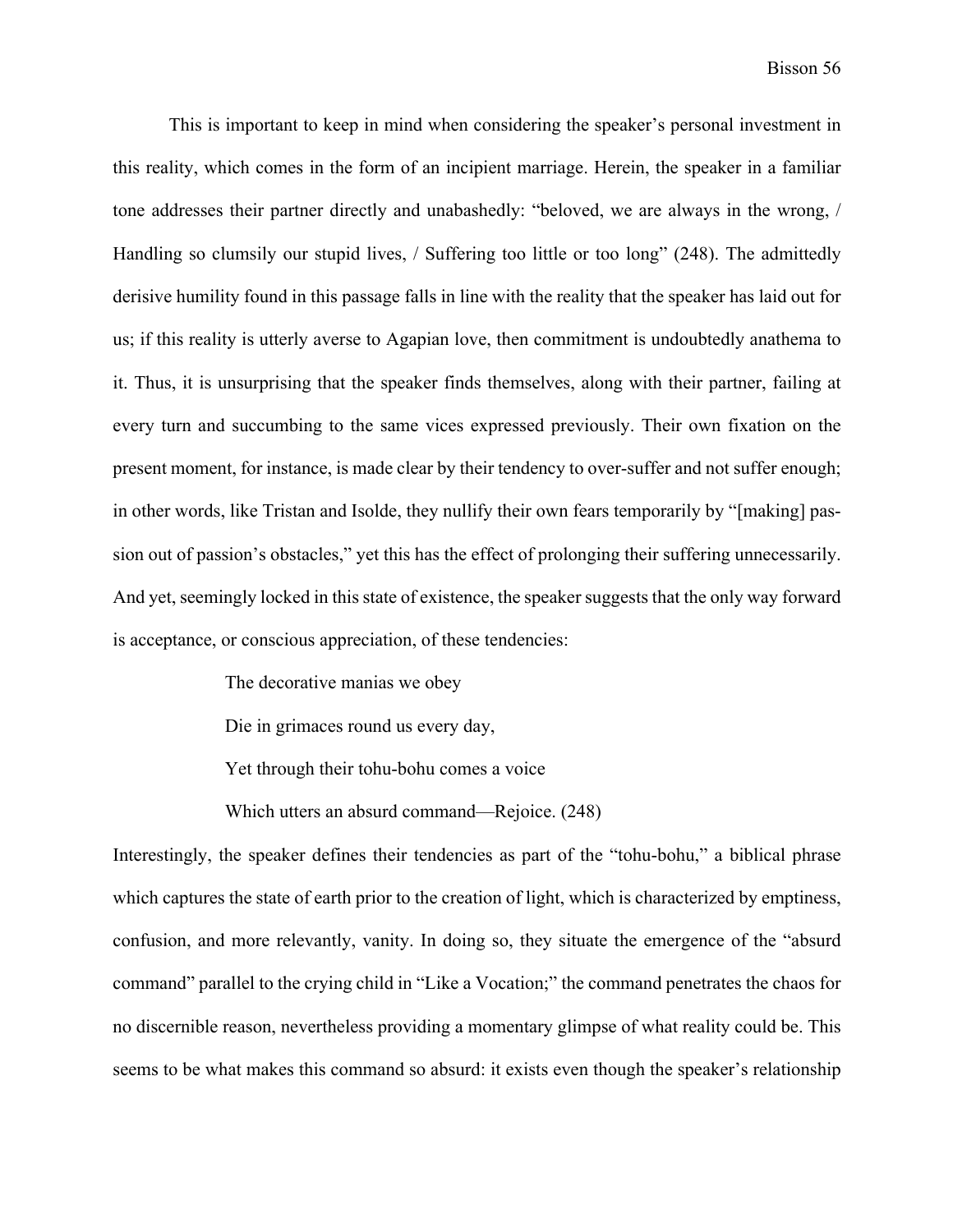is rife with flaws and is often—if not almost always—moving away from that imaginative plane which they strive for.

A sudden shift takes place a few stanzas on, wherein the couple's supposed misjudgments and egotism are suddenly rendered meaningless by an unknown force, likened to the capital-A- "Absurd." The speaker proceeds, "Rejoice, dear love, in Love's peremptory word; / All chance, all love, all logic, you and I, / Exist by grace of the Absurd" (248). The insouciant nature of this passage is not to suggest genuine indifference towards their actions; instead, Love's unwavering authority—the "peremptory word"—trumps all other dissenting voices, even the speaker's (and thus Auden's) own. They recognize that their love is both genuine and rare, and—given the countless forces in place to try and stop it—should not exist. Essentially, this is what transfigures this Love, and the unknown force which bestowed it upon them, "Absurd." Thus, the speaker seeks to savor this gift in all its unlikeness and by the only means they know possible. Insisting that "without conscious artifice we die" (248), in a self-mocking, yet triumphant tone, they continue, "describe round our chaotic malice now, / The arbitrary circle of a vow" (248). In this vein, the act of "conscious artifice" (here, through the artificial construction of marriage) becomes the only method of survival for the speaker's relationship, the likes of which are, by its artificial nature, inherently frivolous but nonetheless vital. Bringing to memory Auden's espoused belief in the "doubleness" (not to be confused with the "double-focus") of marriage (Gottlieb 31), the speaker's resignation to and subsequent acceptance of the arbitrary nature of marital vows reveals their imbibement of that same "reverent frivolity" that emerges in *New Year Letter.* In regarding their marriage with equal seriousness and frivolity (Gottlieb 31), the speaker escapes suffocating feelings of wrongdoing and hopelessness, yet this same logic also enables them to face the adversity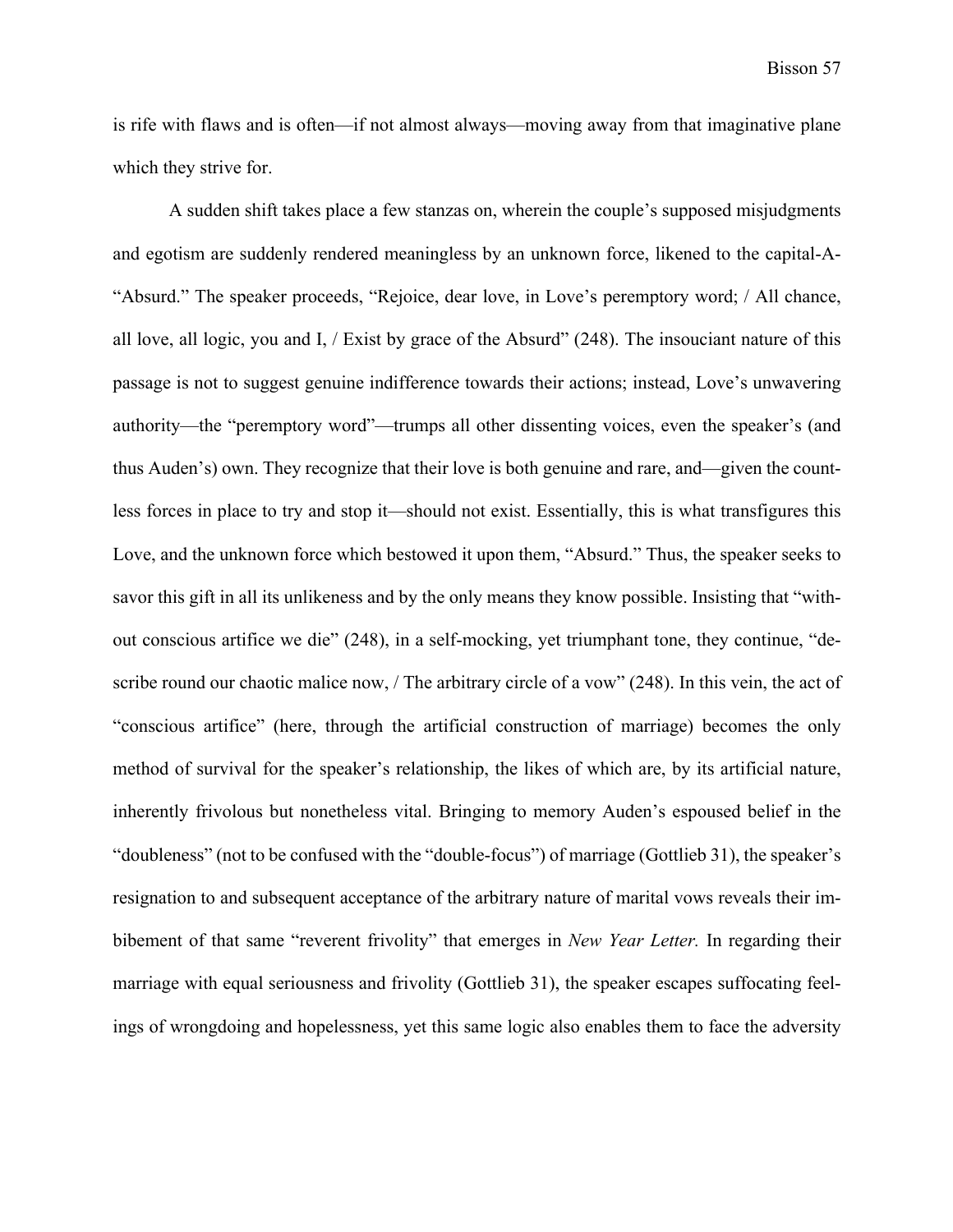before them and, from the Love which they have begun to cultivate in their marriage, move in the direction of "Love's imagination" in its broadest sense.

What follows this passage is a benediction—or more accurately an explication of the vows mentioned previously—which situates the speaker's marriage as a starting place in search of "Love's imagination." On the one hand, these "vows" are intended to be a protective measure in preserving the authenticity of the marriage itself; thus, the speaker expresses their conviction "that this round O of faithfulness  $\left[\ldots\right] / \left[\ldots\right]$  never wither to an empty nought" (Auden 249), as well as their determination never to "take […] love for granted, [recognizing that] Love permit / Temptations always to endanger it" (249). In laying out the indefinite threats against this marriage, the speaker hopes to remain conscious of them so as to take the necessary steps in warding them off when necessary; "Temptation," like the Devil in *New Year Letter,* functions in one sense to warn the speaker that something has gone wrong and that maintenance of some sort is required. It is this same logic of reiterative, conscious contemplation that underscores the journey towards "Love's imagination," an endeavor that will be equally as challenging as the speaker's marriage. Indeed, the speaker links this logic to this larger effort in the final stanza; emboldened by the support of their partner, the speaker insists that "we try / To set up shop on Goodwin Sands, / That we, though lovers, may love soberly" (249), while nonetheless beseeching "fate […] / [….] [to] hold [them] to the ordinary way" (249). It seems less likely that the speaker's desire to reside on "Goodwin Sands" (a real sandbank in Kent, England) is literal; rather, it appears to be, like the invocation of English scenery in *New Year Letter,* a "mode of thought" through which they visualize that imaginative plane, that Good place brought forth by Love. The only route by which they will achieve or, at the very least, approach their destination is to resist sensationalism and temptation alike,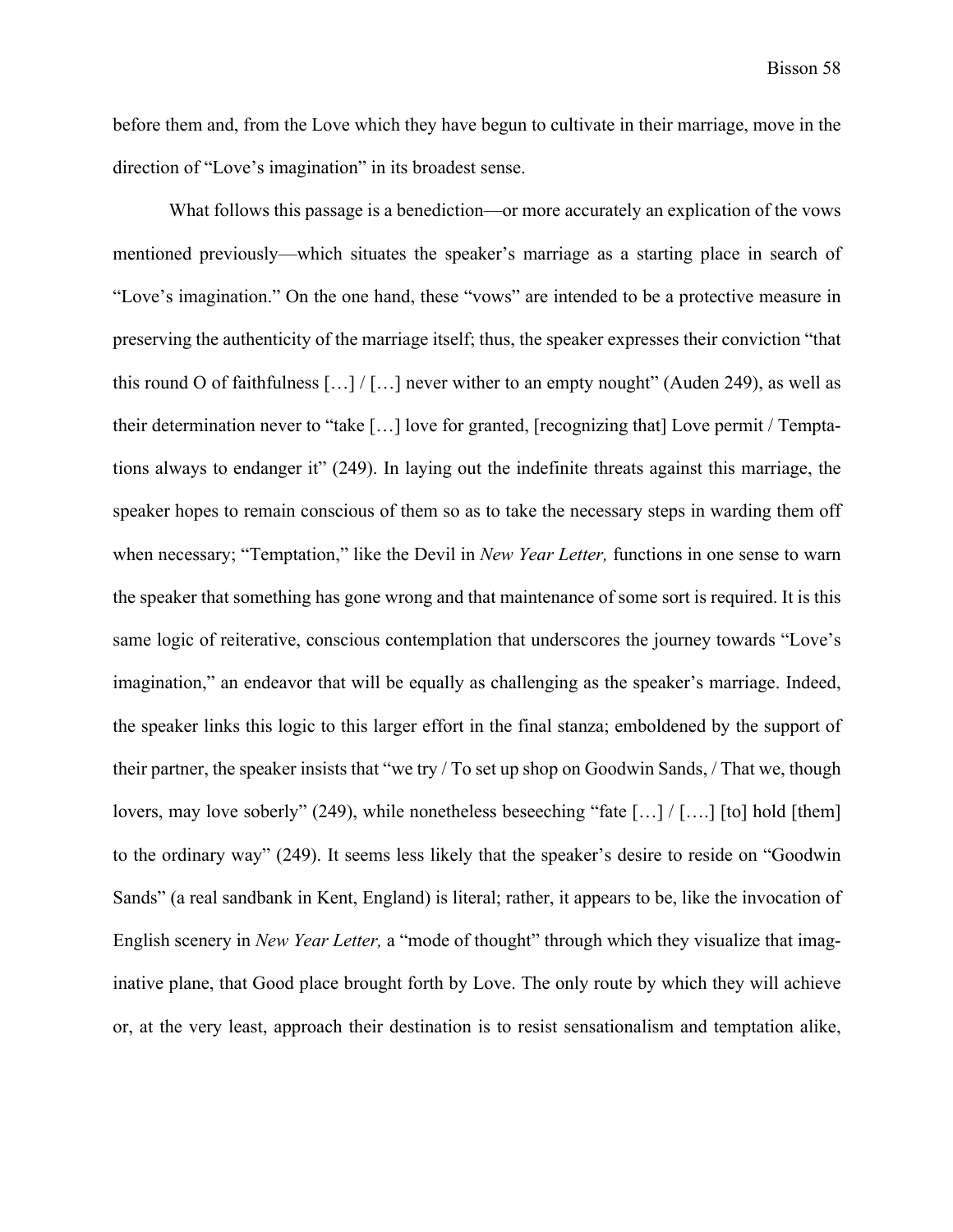hence "the ordinary way." In what appears to be a direct acknowledgment of the duo's imperfections, this "ordinary way" becomes the only route through which Truth emerges.

#### **CONCLUSION**

Considering these four works of poetry in comparison to one another, the links become ever clearer in their contribution to Auden's burgeoning ideologies throughout this period. Across these works, two modes of thought seem to be formulating in parallel: one which conceptualizes a total reconstitution of reality to serve the needs of all and the precise methods by which to achieve that reality; and another which explores the imperfect nature of private relationships and how those shortcomings can be redirected towards mutually productive ends. Nevertheless, almost immediately we witness these two modes of thought overlap. In "Like a Vocation," the speaker's search for the means by which to bring about real community that does not depart, reflected in part through the poem's second-person subject, is interrupted by the irresistible force of childlike crying; immediately the second-person subject is overtaken by the desire to bring comfort to this voice, and it is here that the poem gestures towards Agapian love as a potential solution to departure. We see this potential solution built upon in "Law Like Love," wherein speech itself is interrogated as a potential obstacle to the discovery of "Law," the likes of which may play a vital role in bringing about the "unconcerned condition" the speaker describes. While reticence is at the heart of the poem, the speaker nonetheless voices their belief that "Law" resembles love, taking their own, albeit flawed, relationship as evidence. *New Year Letter,* among many other things, personifies the myriad forces which hold back reality from returning to its natural state, barring not only community but love itself. Additionally, we witness the speaker set a course forward in combatting these forces, acknowledging that—like the turbulent nature of their marriage—their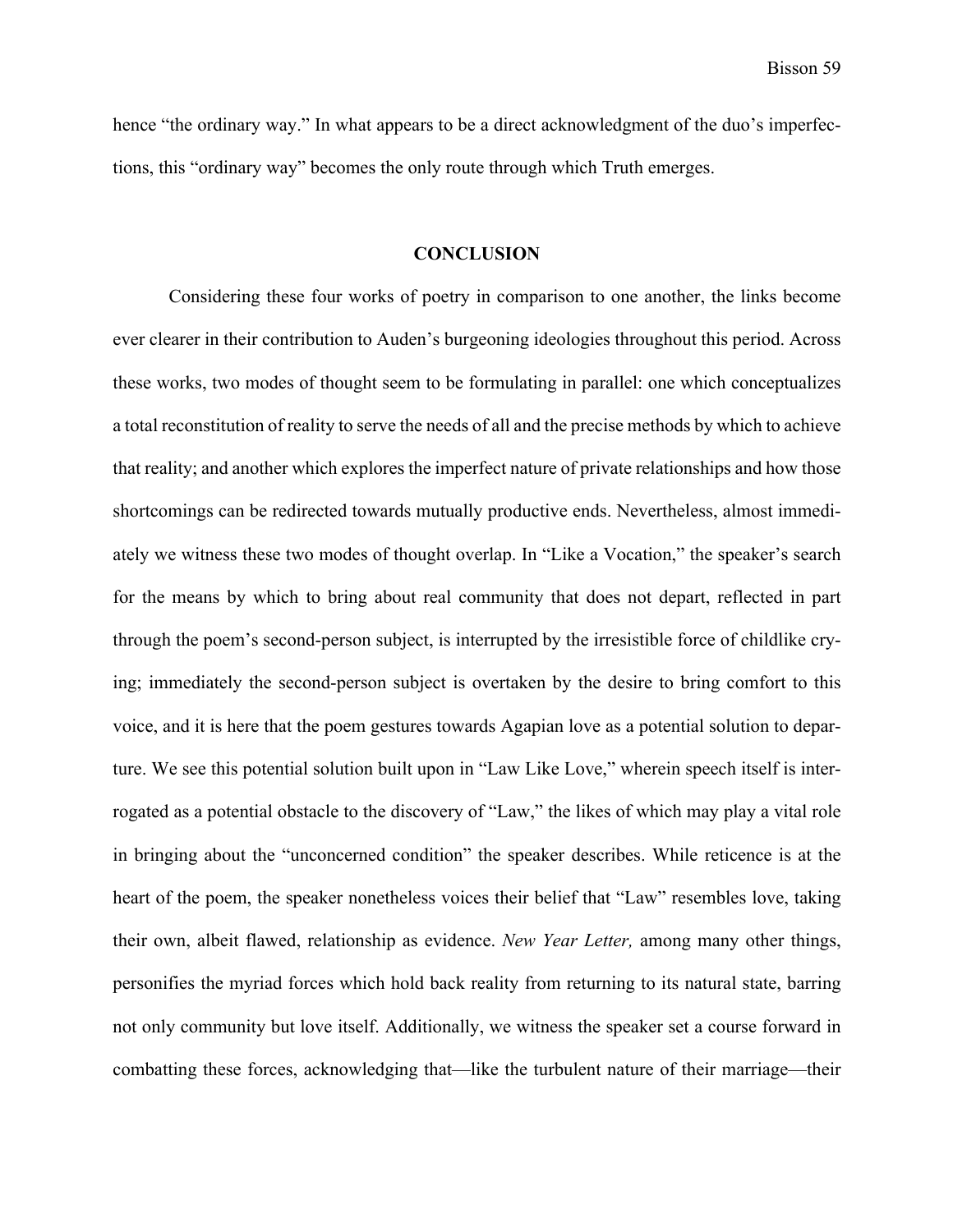efforts will be rife with error and miscalculations that should not be denounced but instead accepted. And in what is effectively a revisiting of this impending quest, "In Sickness and in Health" situates marriage's propensity for error at the core of progress. In other words, the speaker's marriage is not simply a starting point through which Agapian love may come to fruition—it is also a model which highlights the calamitous route that love must traverse to be bring about that aforementioned community.

These same recurring themes highlight an incipient avenue of thought that accounts for queerness and Christianity in tandem, reflecting the core values of modern queer Christian theologians and people. Certainly, radical love, which transcends conditionality and borders, is undoubtedly at the heart of these works. The transformative power of this love—engendered through selfless compassion, the willingness to listen rather than speak, and the presumption of fallibility is demonstrated in the way their speakers meticulously conceptualize a reality that accounts for this unconditionality, not in a utopian sense but in an approach that accounts for mundane, and thereby realistic, human experience. Amid this conceptualizing, the experiences of homosexuals, among other marginalized groups, are not overlooked. Indeed, the speaker's efforts do not simply imply but advocate explicitly for an overhaul of the current system of affairs; this is a system that not only bars higher forms of love, and thereby community, but also inhibits disproportionately the livelihoods of specific groups based on their inability to fit within the conventions of that system. Moreover, these poems not only reject fractured community and demagogic rhetoric but conventional definitions of marriage as well, and this rejection is deliberate. As Gottlieb states, Auden's views on marriage as institutional, and his "arbitrary" subversion of that institution in "In Sickness and in Health," reflects his conviction that "everyone and anyone to create the circle, without reliance on commanding authorities and superior models [....] [Therefore] everyone is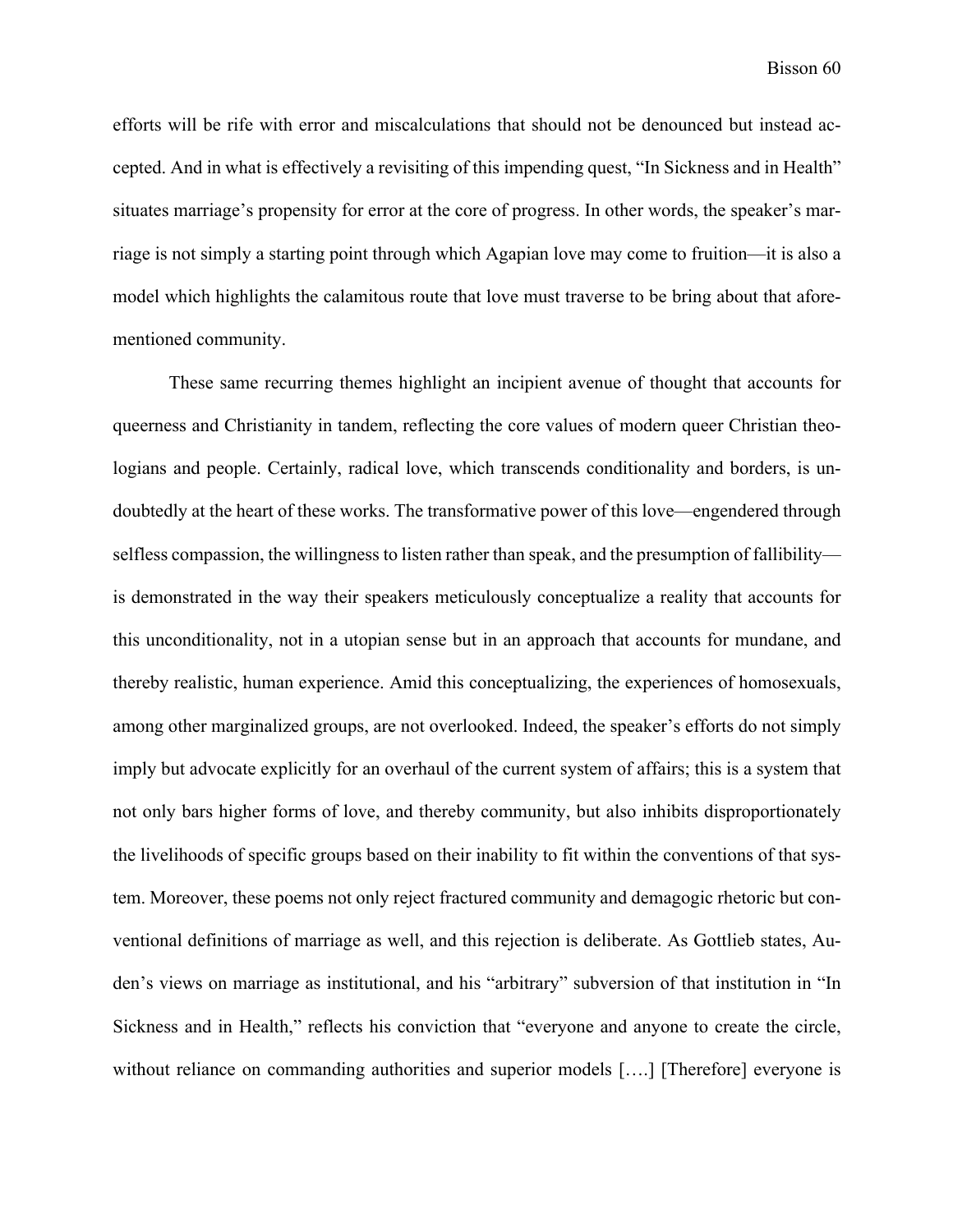thus enjoined to marry in his or her manner, to his or her liking; and no agent—whether religious, legal, or even aesthetic—is invested with the power to punctuate the present by pronouncing a marriage valid 'now'" (40). As a further matter, rendering such an institution "arbitrary," and subsequently likening the speaker's relationship as bestowed by an "Absurd" force, queers heteronormative notions of marriage and religion, thereby enabling access to these institutions for all who desire it (and specifically those who have been denied it historically).

It should be noted that significant attention has been brought to Auden's views on marriage in the past, suggesting similarly that it stands as a microcosmic model by which global crises may be remedied over time. Through marriage, Mendelson states in his critical biography, Auden identified "an alternative to the group and political life in which he had hoped to submerge his solitude [...] it was the personal love [his vision] had prophesied" (381). Nevertheless, these criticisms (Mendelson's and Gottlieb's notwithstanding) often overshadow Auden's homosexuality in relation to this model of marriage or suggest that it serves as an opposing tension. On the contrary, at the height of Auden's marriage to Chester Kallman do we find a bold, albeit subliminal, transgression of heteronormative oppression which, among other things, has, on the grounds of sexuality, barred access to genuine expressions of love and participation in community-based religion. Accounting for Auden's supposedly uncertain views on the moral nature of homosexuality and erotic love, even, his characterization of Eros in "In Sickness and in Health" is admittedly forgiving. Certainly, the speaker suggests that the so-called political adoration of Eros is problematic; however, their solution is not to eradicate its presence but to reinstate balance between the erotic and the Agapian, sharing partial resemblance with Althaus-Reid's claims. This problem, too, appears to span the whole of humanity regardless of individual sexual preference. All of this is to say that the positioning of homosexuality in relation to this model of marriage is by no means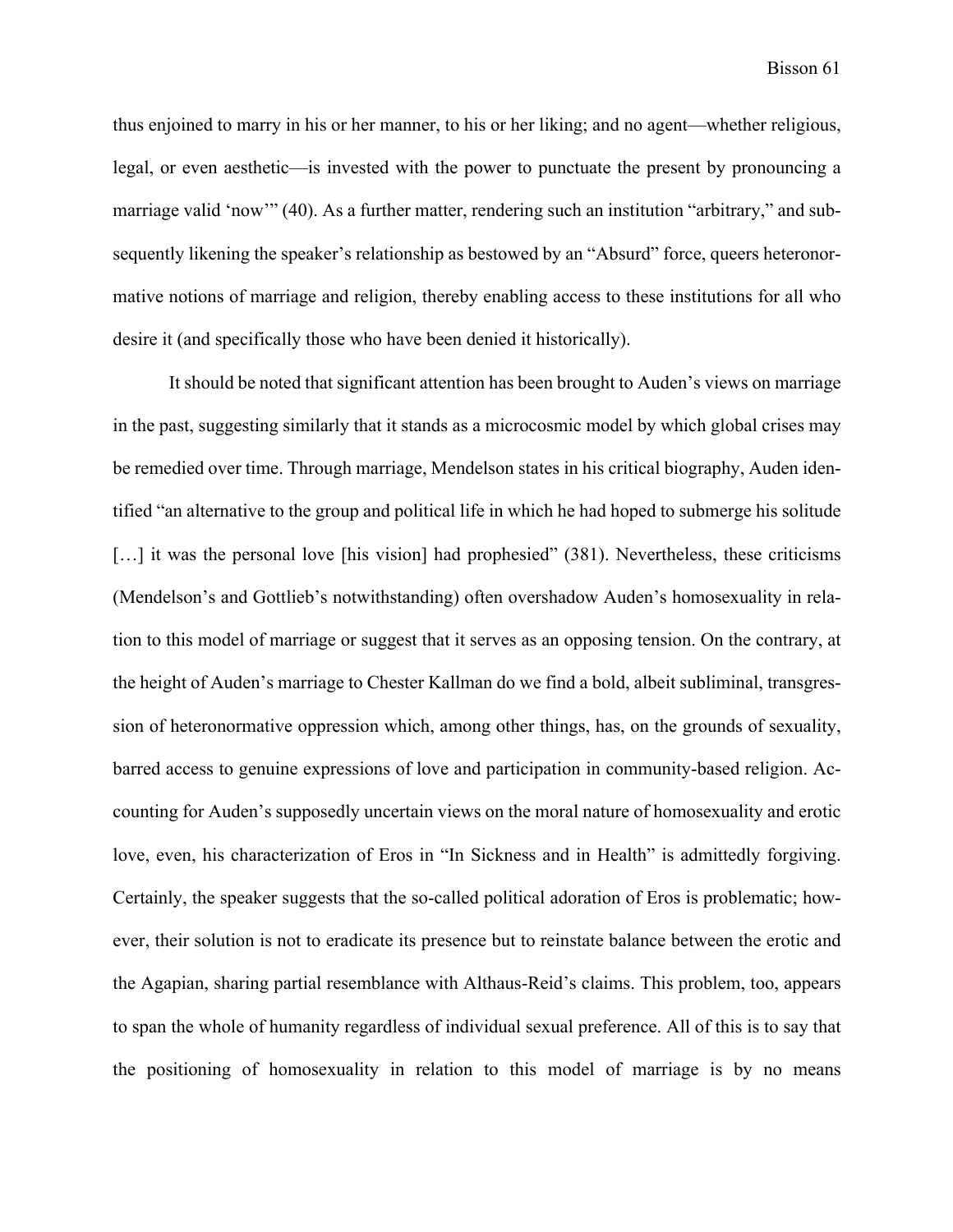supplementary; rather, it is an imperative component that in large part dictates its utility and relevance in a modern context. Akin to the "conscious artifice" underscoring the speaker's marital vows in "In Sickness and in Health," Auden's use of marriage as a model is not so much an invocation or borrowing of this institution as it is a re-modeling.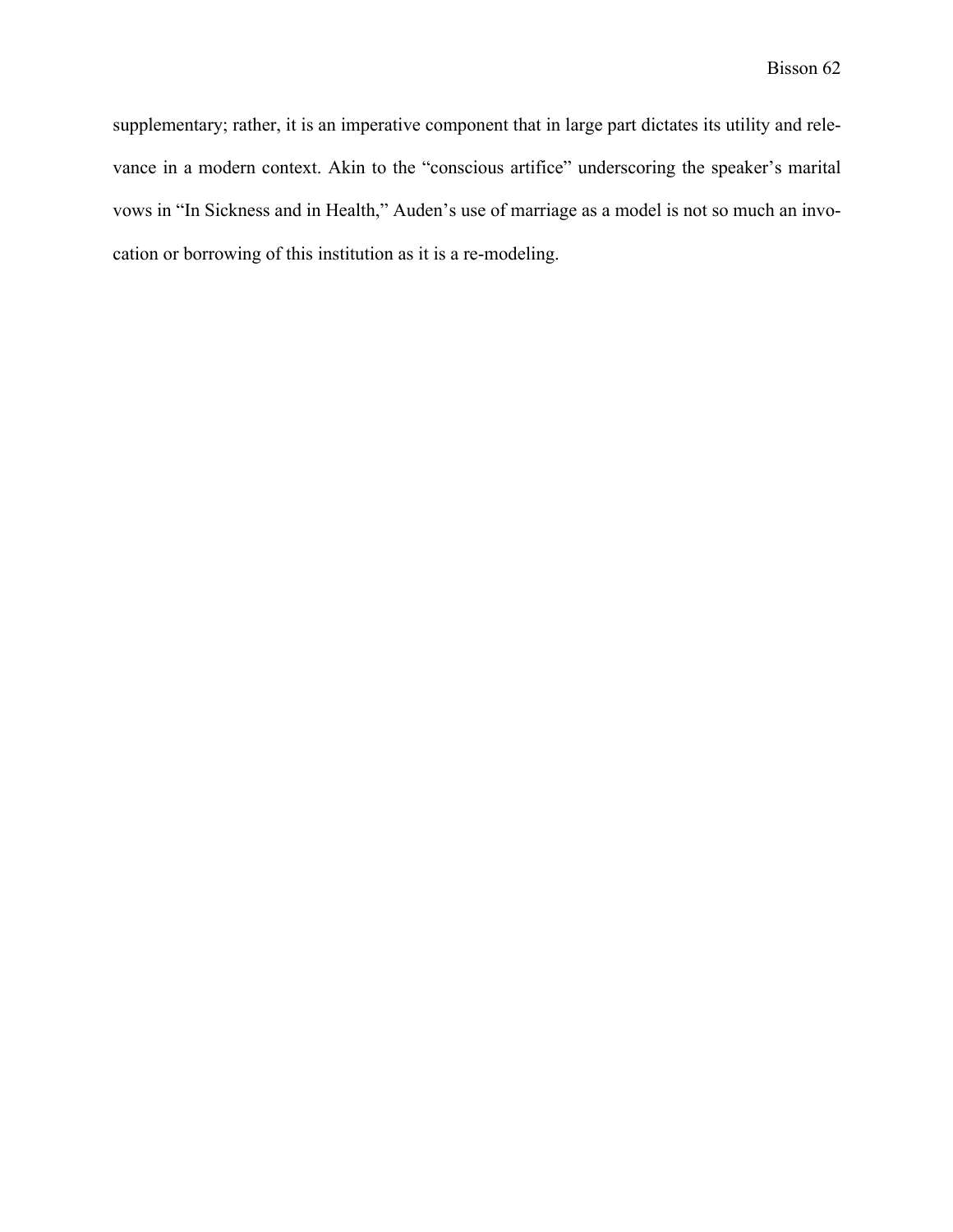#### Works Cited

- Althaus-Reid, Marcella. *Indecent Theology: Theological Perversions in Sex, Gender and Politics.* Routledge, 2000.
- Auden, W. H. "In Sickness and in Health." *Collected Poems*. Edited by Edward Mendelson. 1st ed, Random House Inc., 1976, pp. 247-49.
- ---. "Law Like Love." *Collected Poems.* Edited by Edward Mendelson. 1st ed, Random House Inc., 1976, pp. 208-09.
- ---. "Like a Vocation." *Collected Poems*. Edited by Edward Mendelson. 1st ed, Random House Inc., 1976, pp. 203-04.
- ---. *New Year Letter. Collected Poems*. Edited by Edward Mendelson. 1st ed, Random House Inc., 1976, pp. 161-193.
- ---. "The Prophets." *Collected Poems*. Edited by Edward Mendelson. 1st ed, Random House Inc., 1976, p. 203.
- *The Bible.* Authorized King James Version, 1998. https://quod.lib.umich.edu/k/kjv/. Accessed 3 May 2020.
- Bozorth, Richard R. "'But Who Would Get It?': Auden and the Codes of Poetry and Desire." *ELH*, vol. 62, no. 3, 1995, pp. 709-727.
- ---. "'Tell Me the Truth About Love': Confessional Lyric and Lovers' Discourse." *Auden's Games of Knowledge: Poetry and the Meanings of Homosexuality.* Columbia University Press, 2001, pp. 174-220.

Carpenter, Humphrey. *W. H. Auden: A Biography.* 1<sup>st</sup> ed., George Allen & Unwin Ltd., 1981. Cheng, Patrick. *Radical Love: An Introduction to Queer Theology.* Seabury Books, 2011. Davenport-Hines, Richard. *Auden.* Vintage, 1999.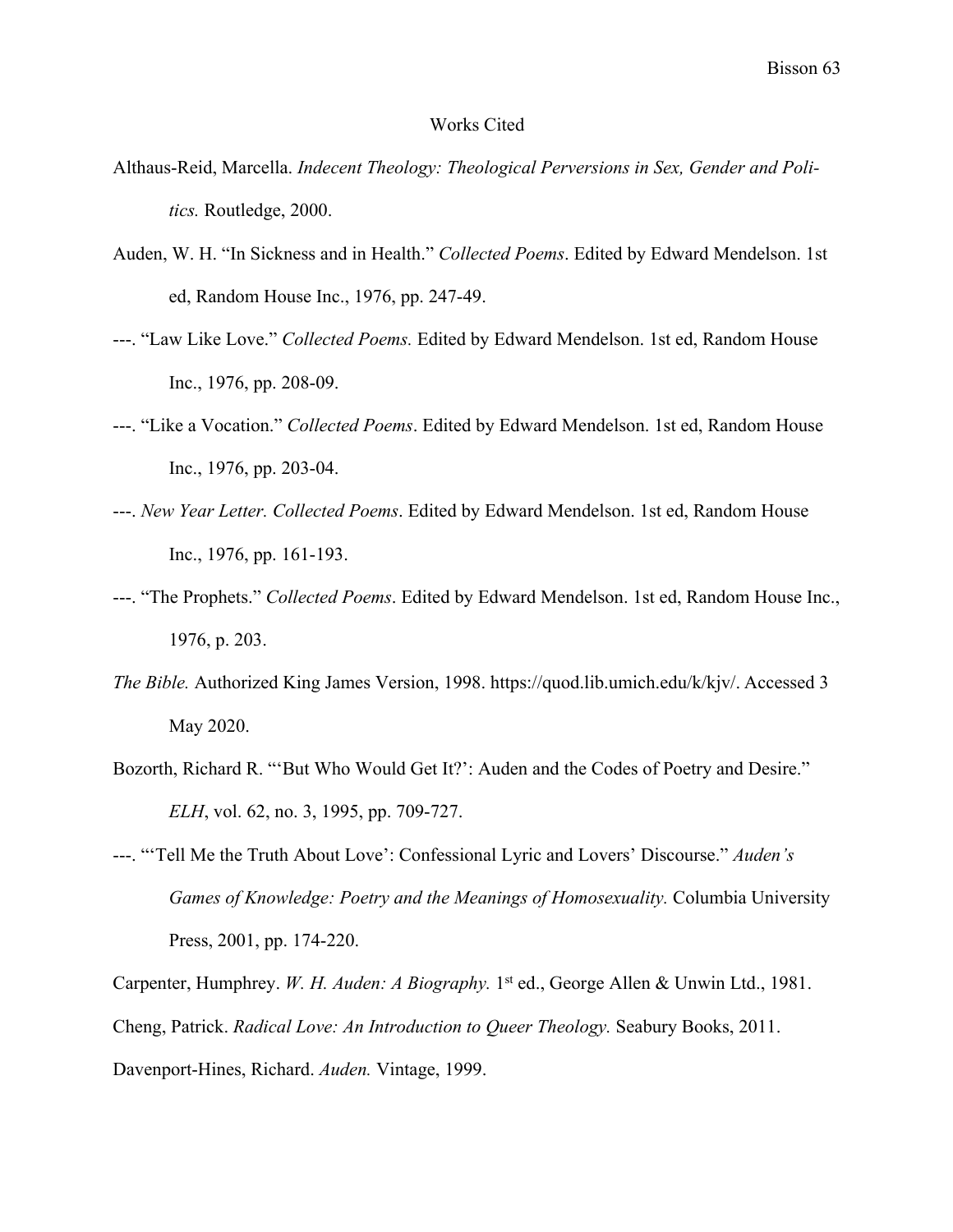- Dean, Willian D. "Liberal Piety: W. H. Auden among the Theologians." *The Journal of Religion,*  vol. 94, no. 4, 2014, pp. 436-456. *JSTOR*, www.jstor.org/stable/10.1086/677287. Accessed 20 March 2020.
- Deane, Patrick. "'Within a Field That Never Closes': The Reader in W. H. Auden's 'New Year Letter.'" *Contemporary Literature,* vol. 32, no. 2, 1991, pp. 171-193. *JSTOR*, www.jstor.org/stable/1208360. Accessed 20 March 2020.
- Edman, Elizabeth. "What is Queer Virtue?" *Queer Virtue*, 2018, http://www.queervirtue.com/more.
- Falsani, Cathleen. "Fr. James Martin: 'LGBT People Are As Much a Part of the Church as Pope Francis.'" *Sojourners*, 24 Aug. 2018, https://sojo.net/articles/fr-james-martin-lgbt-peopleare-much-part-church-pope-francis. Accessed 28 Aug. 2019.
- Farnan, Dorothy. *Auden in Love: The Intimate Story of a Lifelong Love Affair.* Simon & Schuster, 1984.
- Firchow, Peter. "The American Auden: A Poet Reborn?" *American Literary History,* vol. 11, no. 3, 1999, pp. 448-479. *JSTOR*, http://www.jstor.org/stable/490128. Accessed 20 March 2020.
- Gabel, John B. and Charles B. Wheeler. *The Bible as Literature*. 5<sup>th</sup> ed., Oxford University Press, 2005.
- Gottlieb, Susannah Young-Ah. "'With Conscious Artifice': Auden's Defense of Marriage." *Diacritics,* vol. 35, no. 4, 2005, pp. 23-41. *JSTOR*, http://www.jstor.org/stable/4261048. Accessed 20 March 2020.
- Jagose, Annamarie. *Queer Theory: An Introduction*. New York University Press, 1996.